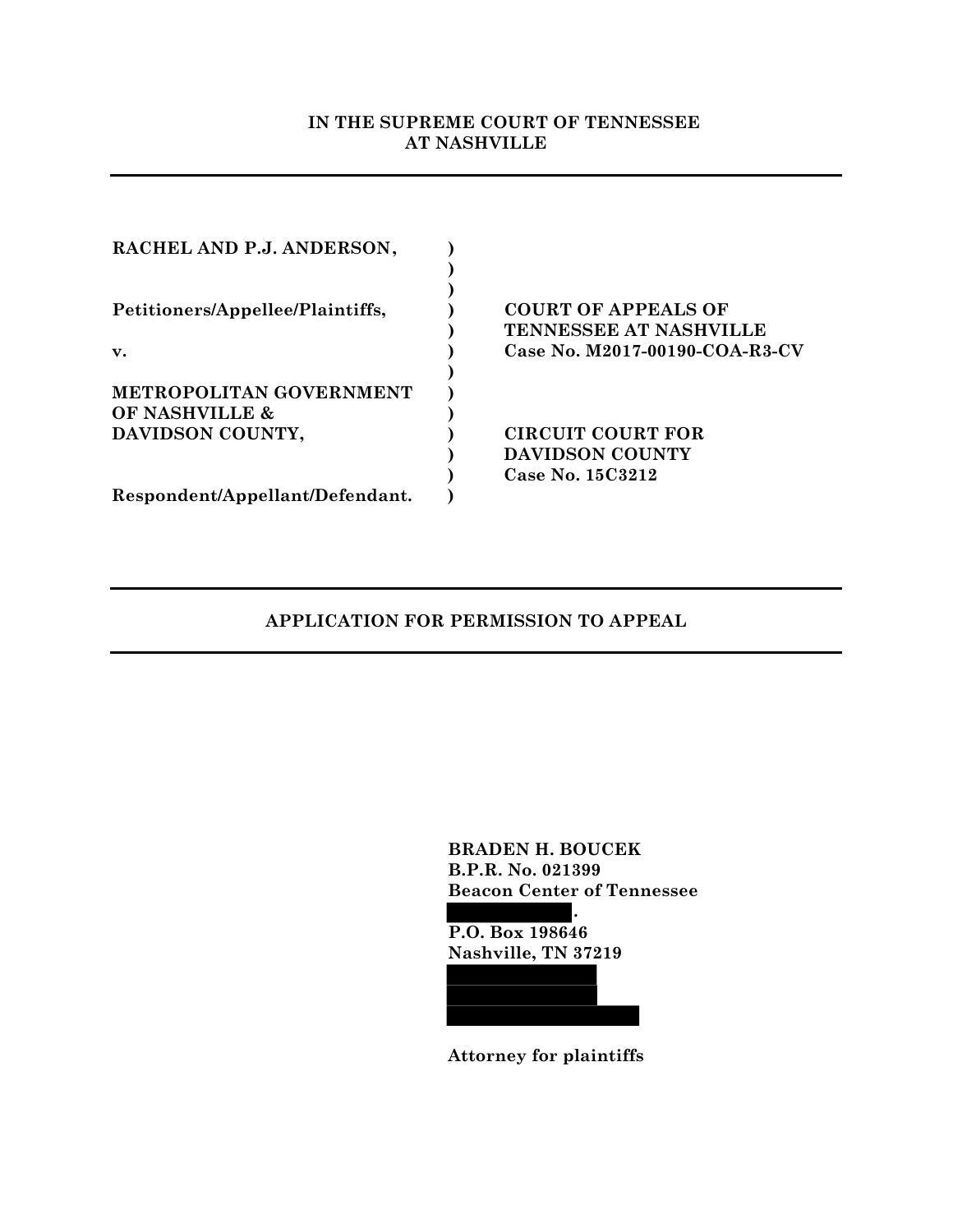| I. |           | This Court can settle an important question of Tennessee constitutional law:<br>what is the proper analysis for review under the anti-monopolies clause, an<br>enumerated - and thus, <i>fundamental</i> - right in Tennessee that has not been |
|----|-----------|-------------------------------------------------------------------------------------------------------------------------------------------------------------------------------------------------------------------------------------------------|
|    | A.        | The proper constitutional standard to use for this fundamental right is an                                                                                                                                                                      |
|    |           | This Court has not issued a major anti-monopolies ruling since 1948.<br>1.                                                                                                                                                                      |
|    |           | Constitutional methodology has undergone profound change since<br>2.                                                                                                                                                                            |
|    |           | The Court of Appeals uses rational basis, or something like it, when<br>3.                                                                                                                                                                      |
|    |           | 4. Rational basis review of a fundamental right would be anomalous  17                                                                                                                                                                          |
|    | <b>B.</b> | This court can address another important question of law: how compelling the<br>before it<br>government's<br>interest<br>can override Tennessee's<br>must<br>be                                                                                 |
|    |           | Fundamental rights require correspondingly greater justifications 20<br>1.                                                                                                                                                                      |
|    |           | 2.<br>The Court of Appeals only requires that an interest be legitimate before                                                                                                                                                                  |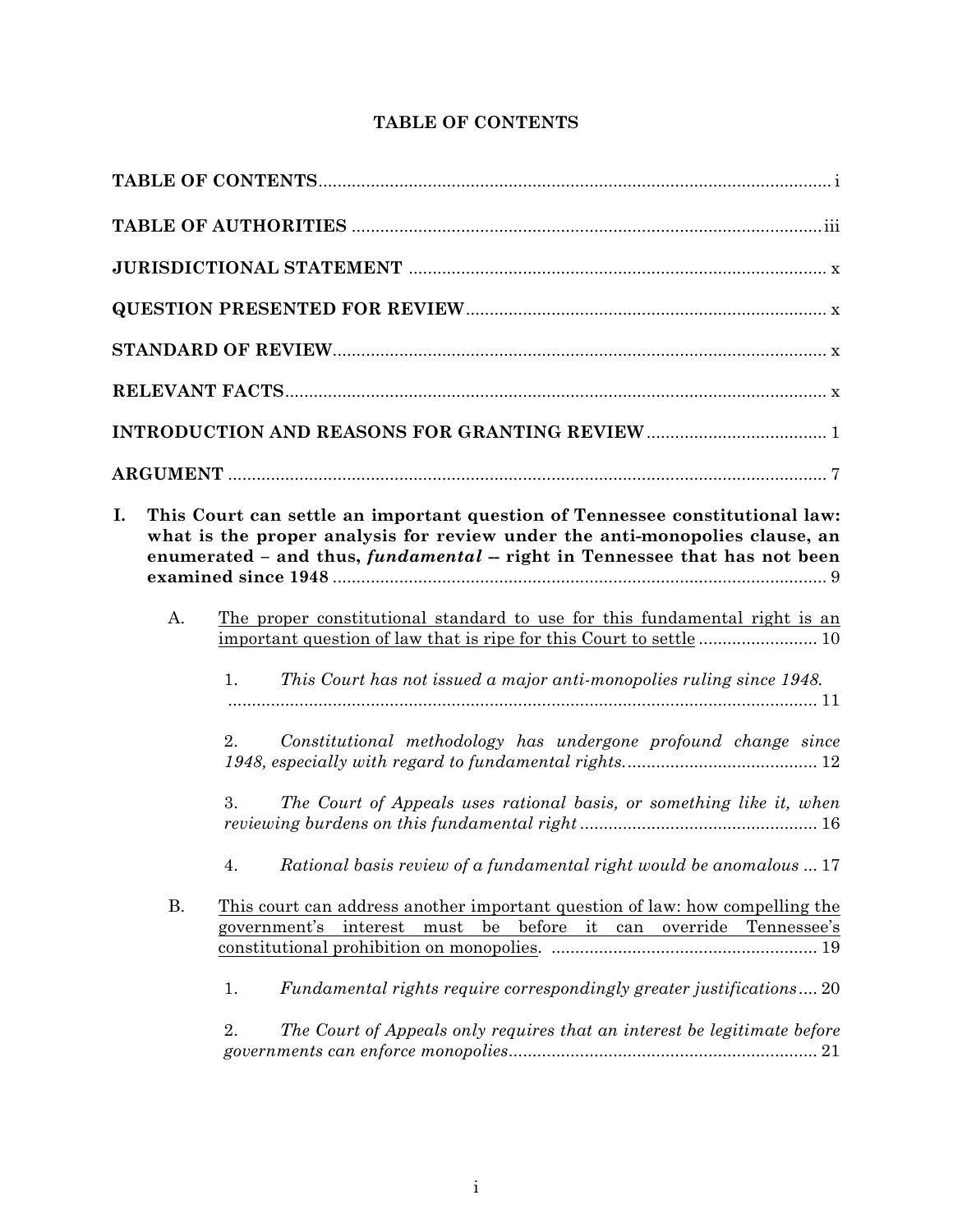3. *If governments need only be legitimately acting within their police powers, then the anti-monopolies clause is a redundant nullity.* ................... 21

C. Attaching a constitutional standard to a right singled out for constitutional significance in Tennessee is a critically important question of law................... 25

| II.  |           | There is a need to bring uniformity in the law as to whether courts can<br>consider evidence that the monopoly was intended to confer a private                                                                                    |
|------|-----------|------------------------------------------------------------------------------------------------------------------------------------------------------------------------------------------------------------------------------------|
|      | A.        | The precedent of this Court requires an inquiry into whether a monopoly was                                                                                                                                                        |
|      | <b>B.</b> | The Court of Appeals lacks uniformity when analyzing the purpose of the<br>monopoly, including in this case where it refused to even consider evidence<br>that Metro's monopoly was intended to protect hotels from competition 29 |
| III. |           | This Court can settle questions important to the public about Metro's<br>homesharing monopoly specifically, and how cities can respond to the                                                                                      |
|      |           |                                                                                                                                                                                                                                    |
|      |           |                                                                                                                                                                                                                                    |
|      |           |                                                                                                                                                                                                                                    |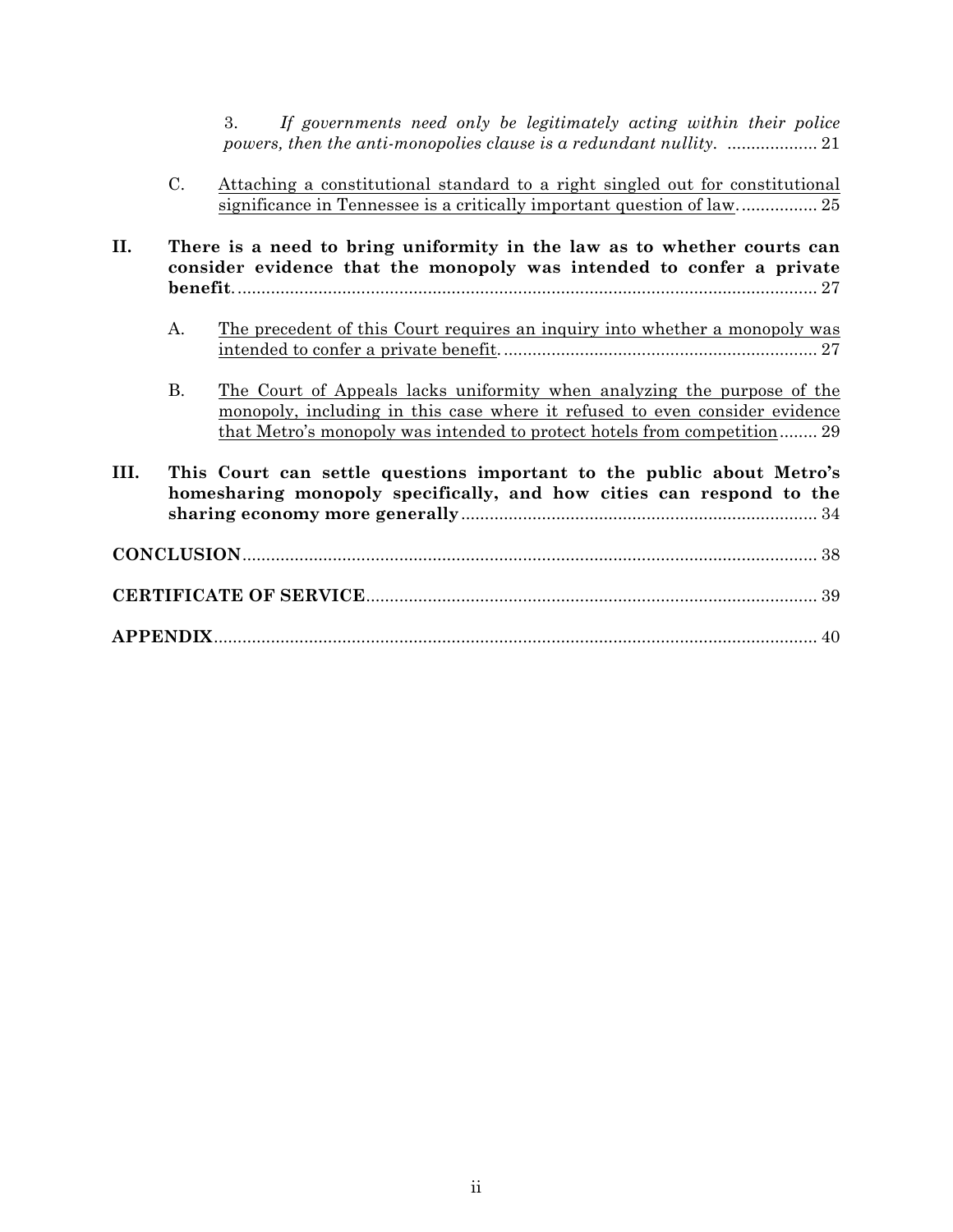# **TABLE OF AUTHORITIES**

| U.S. Constitution                                           |  |
|-------------------------------------------------------------|--|
| Fourteenth Amendment                                        |  |
| <b>U.S. Supreme Court</b>                                   |  |
| Burnet v. Coronado Oil & Gas Co., 285 U.S. 393 (1932)       |  |
| District of Columbia v. Heller, 554 U.S. 570 (2008)         |  |
| <i>Heller v. Doe,</i> 509 U.S. 312 (1993)                   |  |
| <i>Lawton v. Steele, 152 U.S. 133 (1894)</i>                |  |
| Lochner v. New York, 198 U.S. 45 (1905)                     |  |
| <i>Lynch v. Donnelly, 465 U.S. 668 (1984)</i>               |  |
| <i>Matal v. Tam, 137 S. Ct. 1744 (2017)</i>                 |  |
| <i>Payne v. Tennessee,</i> 501 U.S. 808 (1991)              |  |
| Standard Oil Co. v. United States, 221 U.S. 1 (1911)        |  |
| The Slaughter-House Cases, 83 U.S. 36 (1872)                |  |
| United States v. Carolene Products Co., 303 U.S. 144 (1938) |  |
| <i>Wallace v. Jaffree, 472 U.S. 38 (1985)</i>               |  |
| West Coast Hotel v. Parrish, 300 U.S. 379 (1937)            |  |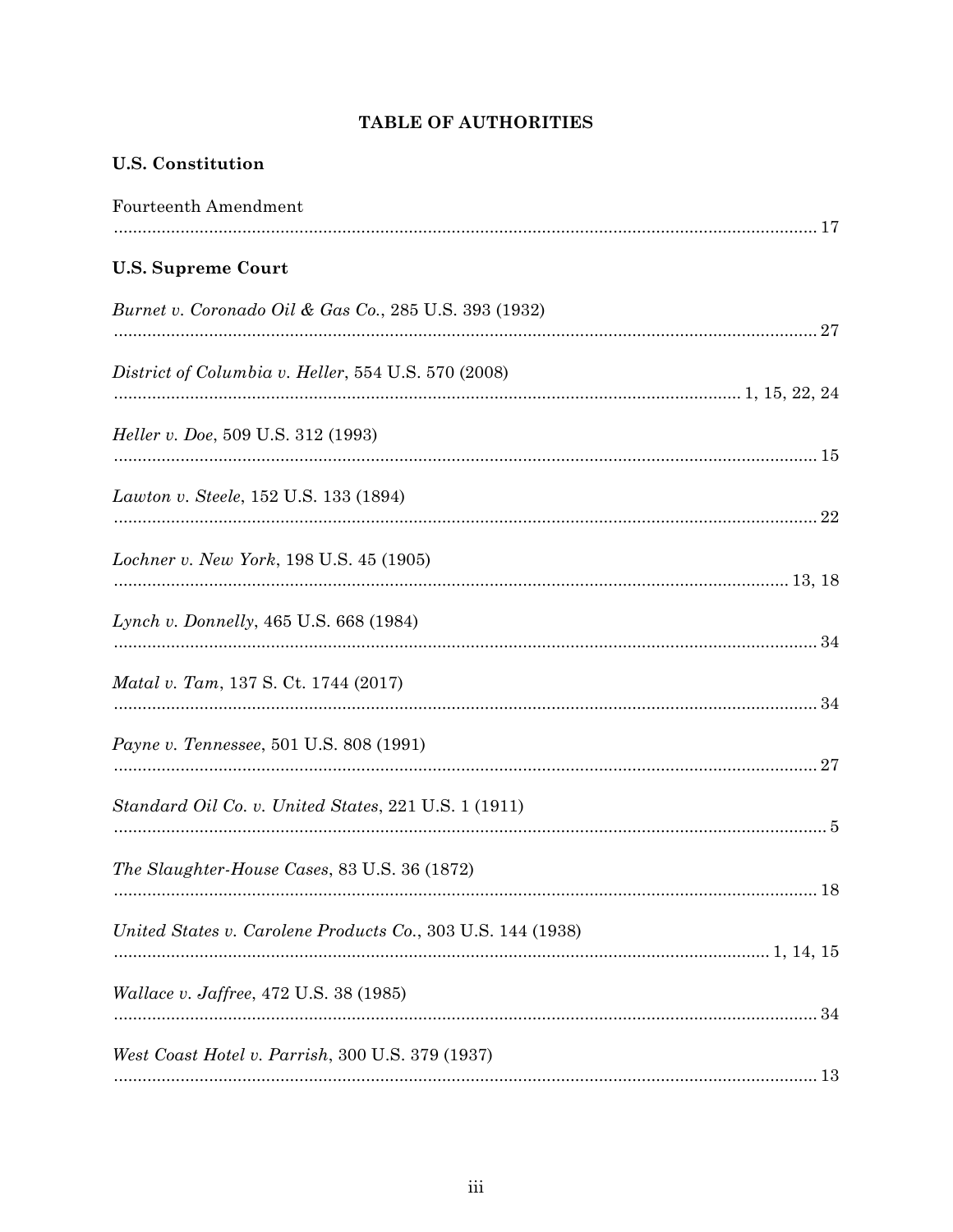| <b>U.S. Courts of Appeal</b>                                                                |
|---------------------------------------------------------------------------------------------|
| Grendell v. Ohio Supreme Ct., 252 F.3d 828 (6th Cir. 2001)                                  |
| Merrifield v. Lockyer, 547 F.3d 978 (9th Cir. 2008)                                         |
| Montgomery v. Carr, 101 F.3d 1117 (6th Cir. 1996)                                           |
| <b>Tennessee Constitution</b>                                                               |
| Tenn. Const. art. I $\S 21$                                                                 |
| Tenn. Const. art. I, § 22                                                                   |
| Tenn. Const. art. I, $\S 23$                                                                |
| Tenn. Const. art. I, § 8                                                                    |
| <b>Tennessee Supreme Court</b>                                                              |
| Barrett v. Tenn. Occupational Safety & Health Review Comm'n, 284 S.W.3d 784 (Tenn.<br>2009) |
| Bd. of Dispensing Opticians v. Eyear Corp., 400 S.W.2d 734 (Tenn. 1996)                     |
| Broadwell v. Holmes, 871 S.W.2d 471 (Tenn. 1994)                                            |
| <i>Brown v. Campbell Cty. Bd. of Educ.</i> , 915 S.W.2d 407 (Tenn. 1995)                    |
| Chapdelaine v. Tennessee State Bd. of Examiners, 541 S.W.2d 786 (Tenn. 1976)                |
| Checker Cab Co. v. Johnson City, 216 S.W.2d 335 (Tenn. 1948)                                |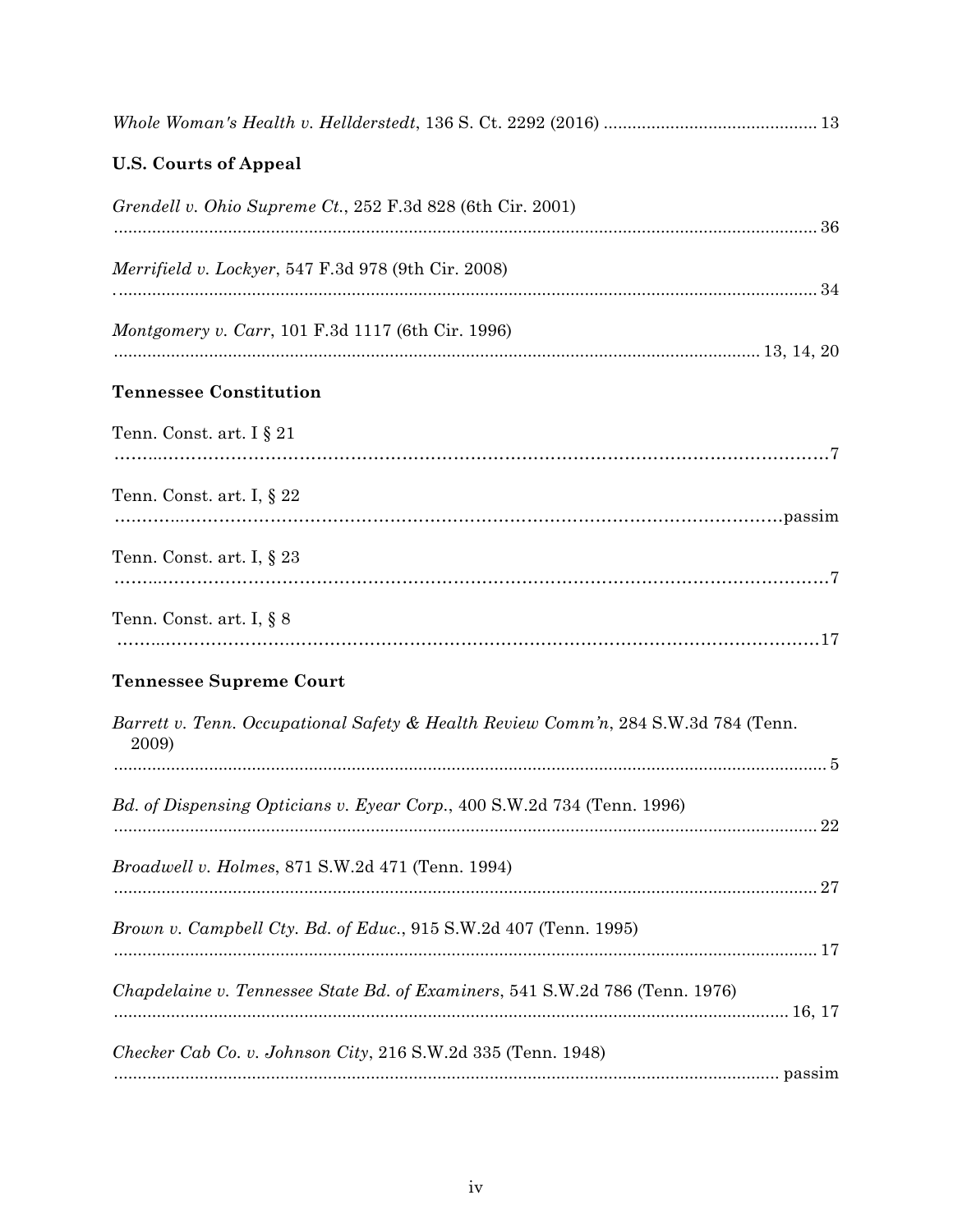| Colonial Pipeline Co. v. Morgan, 263 S.W.3d 827 (Tenn. 2008)                      |
|-----------------------------------------------------------------------------------|
| Cosmopolitan Life Ins. Co. v. Northington, 300 S.W.2d 911 (Tenn. 1957)            |
| Davidson Cnty. v. Rogers, 198 S.W.2d 812 (Tenn. 1947)                             |
| <i>Doe v. Norris, 751 S.W.2d 834 (Tenn. 1988)</i>                                 |
| Fallin v. Knox Cty. Bd. of Comm'ns, 656 S.W.2d 338 (Tenn. 1983)                   |
| Gallaher v. Elam, 104 S.W.3d 455 (Tenn. 2003)                                     |
| H&L Messengers, Inc. v. Brentwood, 577 S.W.2d 444 (Tenn. 1979)                    |
| <i>Harrison v. Schrader, 569 S.W.2d 822 (Tenn. 1978)</i><br>23                    |
| Knoxville v. Knoxville Water Co., 64 S.W. 1075 (Tenn. 1901)                       |
| <i>Landman v. Kizer</i> , 255 S.W.2d 6 (Tenn. 1953)                               |
| Leeper v. State, 53 S.W. 962 (Tenn. 1899)                                         |
| Livesay v. Tennessee Bd. of Examiners in Watchmaking, 322 S.W.2d 209 (Tenn. 1959) |
| Nashville Mobilephone Co. v. Atkins, 536 S.W.2d 335 (Tenn. 1976)                  |
| Newton v. Cox, 878 S.W.2d 105 (Tenn. 1994)                                        |
| <i>Noe v. Mayor of Morristown, 161 S.W. 485, 487 (Tenn. 1913)</i>                 |
| Perry v. Lawrence Cty. Election Comm'n, 411 S.W.2d 538 (Tenn. 1967)               |
|                                                                                   |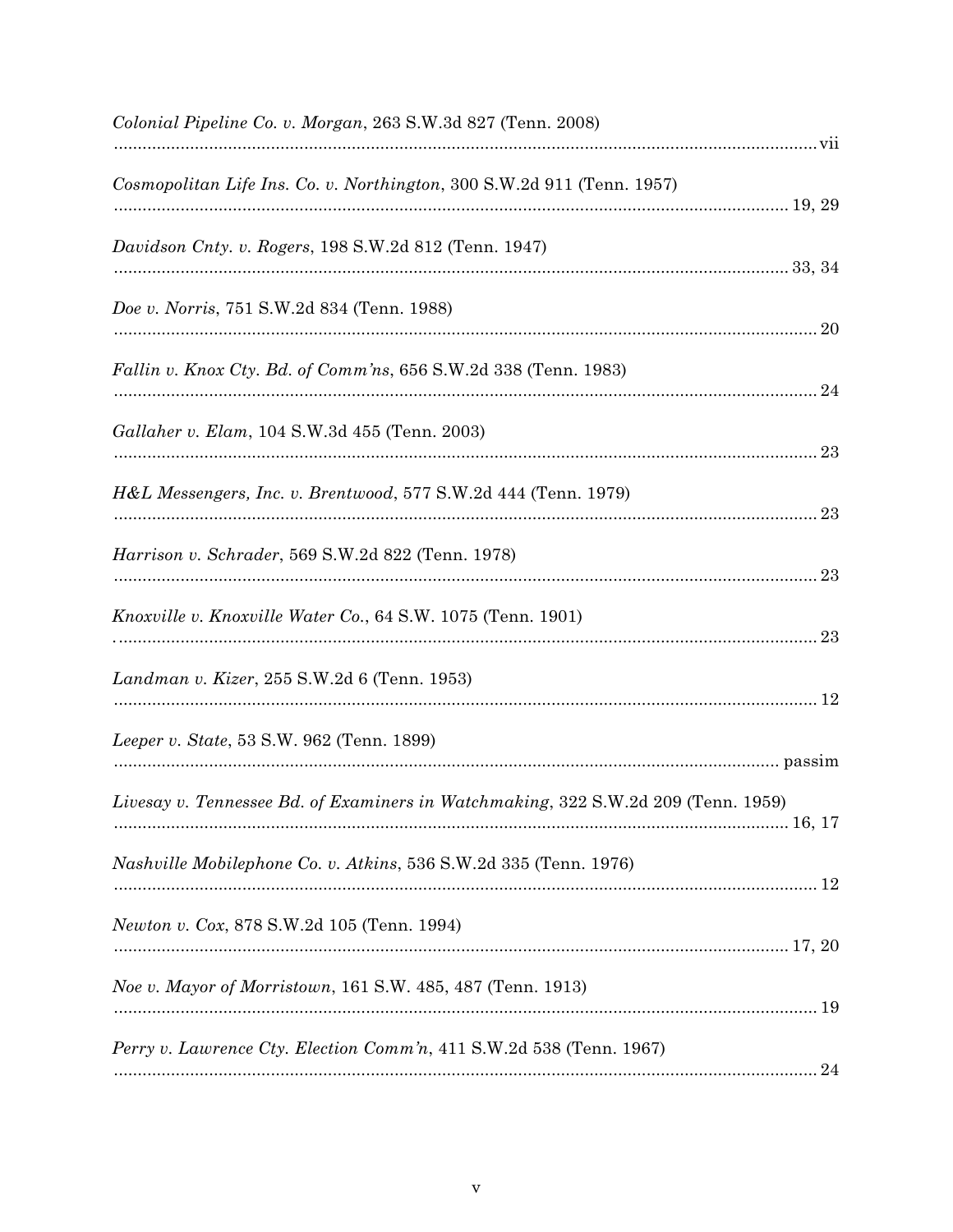| Planned Parenthood of Middle Tenn. v. Sundquist, 38 S.W.3d 1 (Tenn. 2000)             |
|---------------------------------------------------------------------------------------|
| <i>Riggs v. Burson</i> , 941 S.W.2d 44 (Tenn. 1997)                                   |
| Spencer-Sturla Co. v. Memphis, 290 S.W. 608 (Tenn. 1926)                              |
| <i>State v. Miller</i> , 584 S.W.2d 758 (Tenn. 1979)                                  |
| State v. Randolph, 74 S.W.3d 330 (Tenn. 2002)                                         |
| State v. Smoky Mountain Secrets, 937 S.W.2d 905 (Tenn. 1996)                          |
| <i>State v. Spann</i> , 623 S.W.2d 272 (Tenn. 1983)                                   |
| <i>State v. Tester, 879 S.W.2d 823 (Tenn. 1994)</i>                                   |
| <b>Tennessee Court of Appeals</b>                                                     |
| <i>Dial-A-Page v. Bissell</i> , 823 S.W.2d 202 (Tenn. Ct. App. 1991)                  |
| <i>Esquinance v. Polk Cty. Educ. Ass'n,</i> 195 S.W.3d 35 (Tenn. Ct. App. 2005)       |
| <i>Fiser v. City of Knoxville,</i> 584 S.W.2d 659 (Tenn. Ct. App. 1979)<br>33         |
| Martin v. Beer Bd. for Dickson, 908 S.W.2d 941 (Tenn. Ct. App. 1995)                  |
| Mobile Home City of Chattanooga v. Hamilton Cnty., 552 S.W.2d 86 (Tenn. Ct. App. 1976 |
| Rules                                                                                 |
| Tenn. R. App. P. 11                                                                   |
| Tenn. R. App. P. 3                                                                    |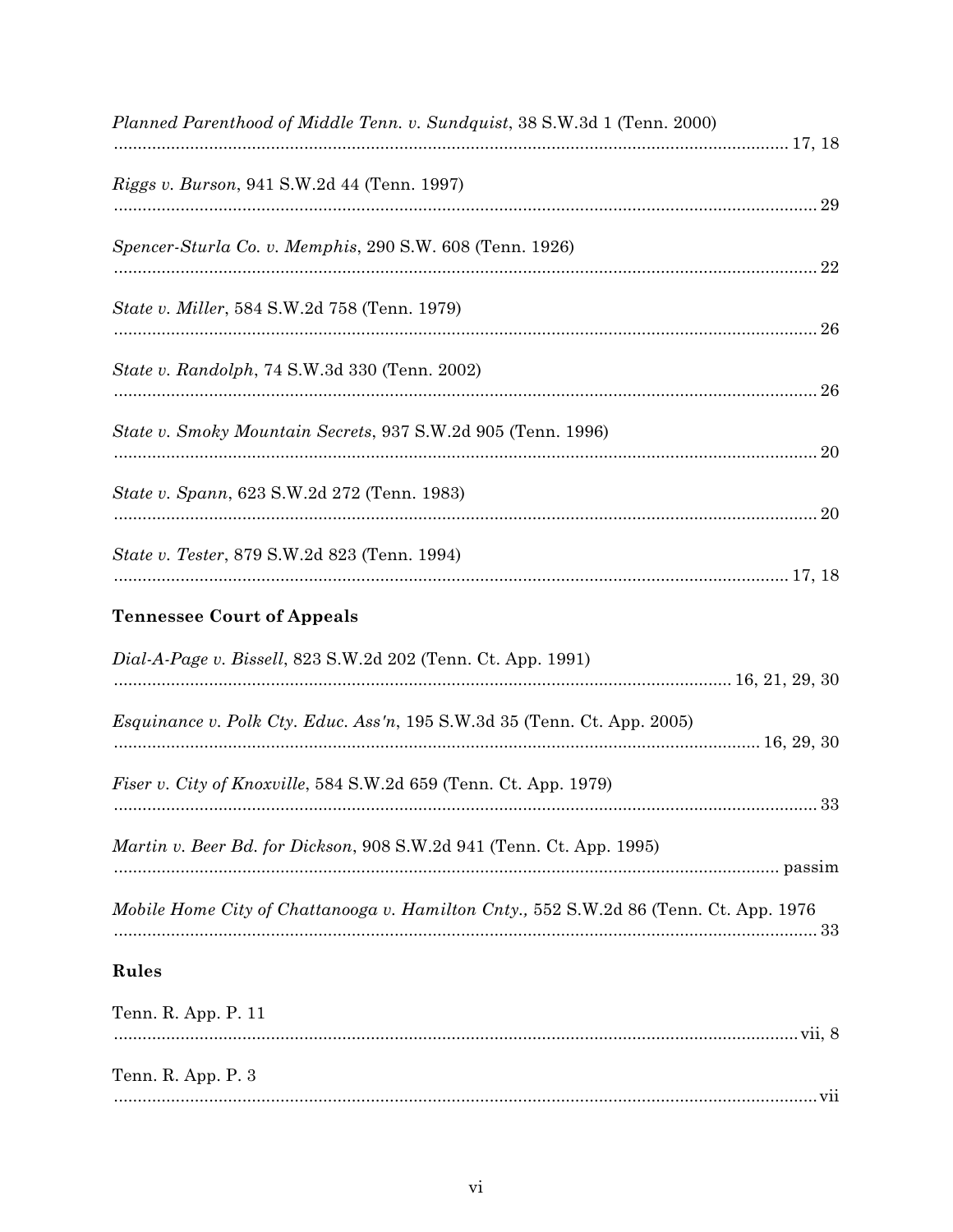# **Other cases**

| N. Little Rock Transp. Co. v. N. Little Rock, 184 S.W.2d 52 (Ark. 1944)                                                                                                                                                                            |
|----------------------------------------------------------------------------------------------------------------------------------------------------------------------------------------------------------------------------------------------------|
| <i>People v. Harding</i> , 19 N.W. 155 (Mich. 1884)<br>25                                                                                                                                                                                          |
| <b>Law Reviews</b>                                                                                                                                                                                                                                 |
| Anthony B. Sanders, The "New Judicial Federalism" Before its Time: A Comprehensive<br>Review of Economic Substantive Due Process Under State Constitutional Law Since 1940<br>and the Reasons for its Recent Decline, 55 Am. U. L. Rev. 457 (2005) |
| Christina Sandefur, Turning Homeowners into Outlaws: How Anti-Home-Sharing<br>Regulations Chip Away at the Foundation of an American Dream, 39. U. Haw. L. Rev.<br>395 (2017)                                                                      |
| Glenn Harlan Reynolds, "The Law of the Land": Tennessee Constitutional Law: The Right to<br>Keep and Bear Arms Under the Tennessee Constitution: A Case Study in Civic Republican<br><i>Thought</i> , 61 Tenn. L. Rev. 647 (1994)                  |
| Jamilia Jefferson-Jones, Airbnb and the Housing Segment of the Modern "Sharing"<br>Economy": Are Short-Term Rental Restrictions an Unconstitutional Taking?, 42 Hastings<br>Const. L.Q. 557 (2015)                                                 |
| Jeffrey M. Shaman, Cracks in the Structure: The Coming Breakdown of the Levels of<br><i>Scrutiny</i> , 45 Ohio St. L.J. 161 (1984)                                                                                                                 |
| Richard H. Fallon, Jr. 54 UCLA L. Rev. 1267 (2007)<br>12, 13, 14, 15                                                                                                                                                                               |
| Steven G. Calabresi & Larissa C. Leibowitz, Monopolies and the Constitution: A History of<br>Crony Capitalism, 36 Harv. J.L. & Pub. Pol'y 983 (2013)                                                                                               |
| Timothy Sandefur, Equality of Opportunity in the Regulatory Age: Why Yesterday's<br><i>Rationality Review Isn't Enough, 24 N. Ill. U. L. Rev. 457 (2004)</i>                                                                                       |
|                                                                                                                                                                                                                                                    |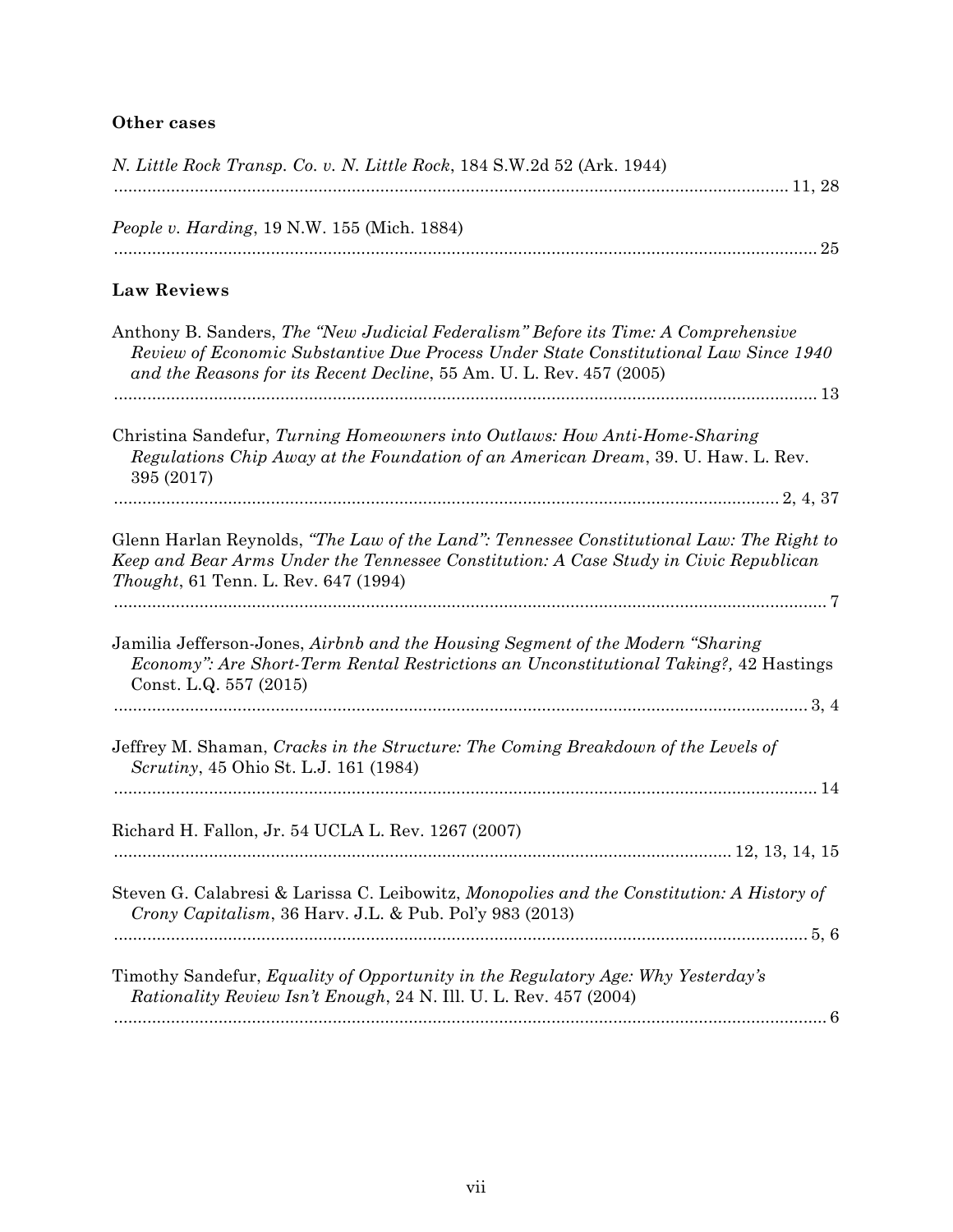# **Books**

| Chris Derose, Congressman Lincoln (2013)                                                                                                                   |
|------------------------------------------------------------------------------------------------------------------------------------------------------------|
| David Herbert Donald, Lincoln (1995)                                                                                                                       |
| Ellis Paxson Oberholtzer, The Literary History of Philadelphia (1906)                                                                                      |
| Guy W. Moore, The Case of Mrs. Surratt (1954)                                                                                                              |
| John Dinan, The American State Constitutional Tradition (2009)                                                                                             |
| Jonathan Daniels, The Devil's Backbone: The Story of Natchez Trace (1962)                                                                                  |
| Lewis L. Laska, The Tennessee State Constitution A Reference Guide (1990)                                                                                  |
| Peter Guralnick, Last Train to Memphis (1994)                                                                                                              |
| <b>Other Authority</b>                                                                                                                                     |
| Abigail Tucker, Meriweather Lewis's Mysterious Death, The Smithsonian (Oct. 8, 2009)                                                                       |
| Austin Yack, A Win for Airbnb and the Constitution in Nashville, National Review (Oct. 26,<br>2016)                                                        |
| Couple sues Metro over Airbnb ordinance (WSMV television broadcast Aug. 26, 2015)                                                                          |
| David O. Stewart, The Family Plot to Kill Lincoln, The Smithsonian (Aug. 28, 2013)                                                                         |
| David Plazas, Airbnb regulations: the polarizing issue of the year, The Tennessean (Jan. 11,<br>2017)                                                      |
| Eric Boehm, Nashville Councilwoman: Deciding Who Sleeps in Your Home is a Privilege<br>Bestowed by Government, Not a Right, Reason (Sept. 19, 2016)<br>.38 |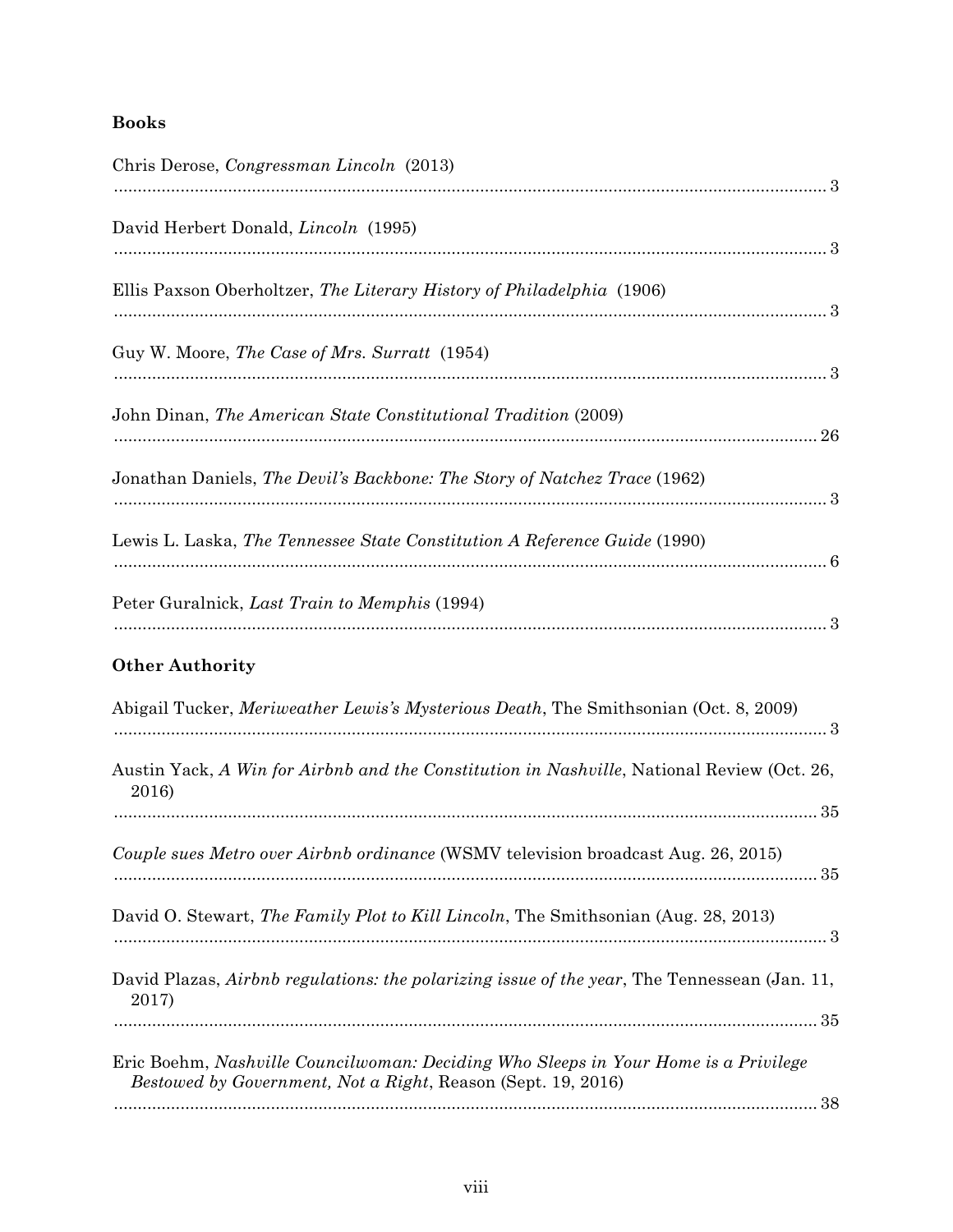| Frances Clifton, John Overton as Andrew Jackson's Friend 11 Tenn. Hist. Q. 23 (1952)                                                                |
|-----------------------------------------------------------------------------------------------------------------------------------------------------|
| Hannah Cox, A Huge Win for Property Rights in Nashville, The Daily Signal (Nov. 2, 2016)                                                            |
| Jacinda Townsend, Driving While Black: African Americans used a crowd-sourced guide to<br><i>navigate segregation</i> , The Smithsonian (Apr. 2016) |
| Jidenna, Long Live the Chief (Wondaland and Epic Records 2015)                                                                                      |
| Joey Garrison, <i>What does Nashville judge's ruling on Airbnb mean?</i> The Tennessean, Oct.<br>24, 2016                                           |
| N.C. Const. art. I, $\S 34$                                                                                                                         |
| Stacey Barchenger, <i>Lawsuit challenges Nashville's Airbnb ordinance</i> , The Tennessean<br>(Aug. 26, 2015)                                       |
| Stephen C. Carlson, The Accommodations of Joseph and Mary in Bethlehem, New Test.<br>Stud. 56 (July 2010)                                           |
|                                                                                                                                                     |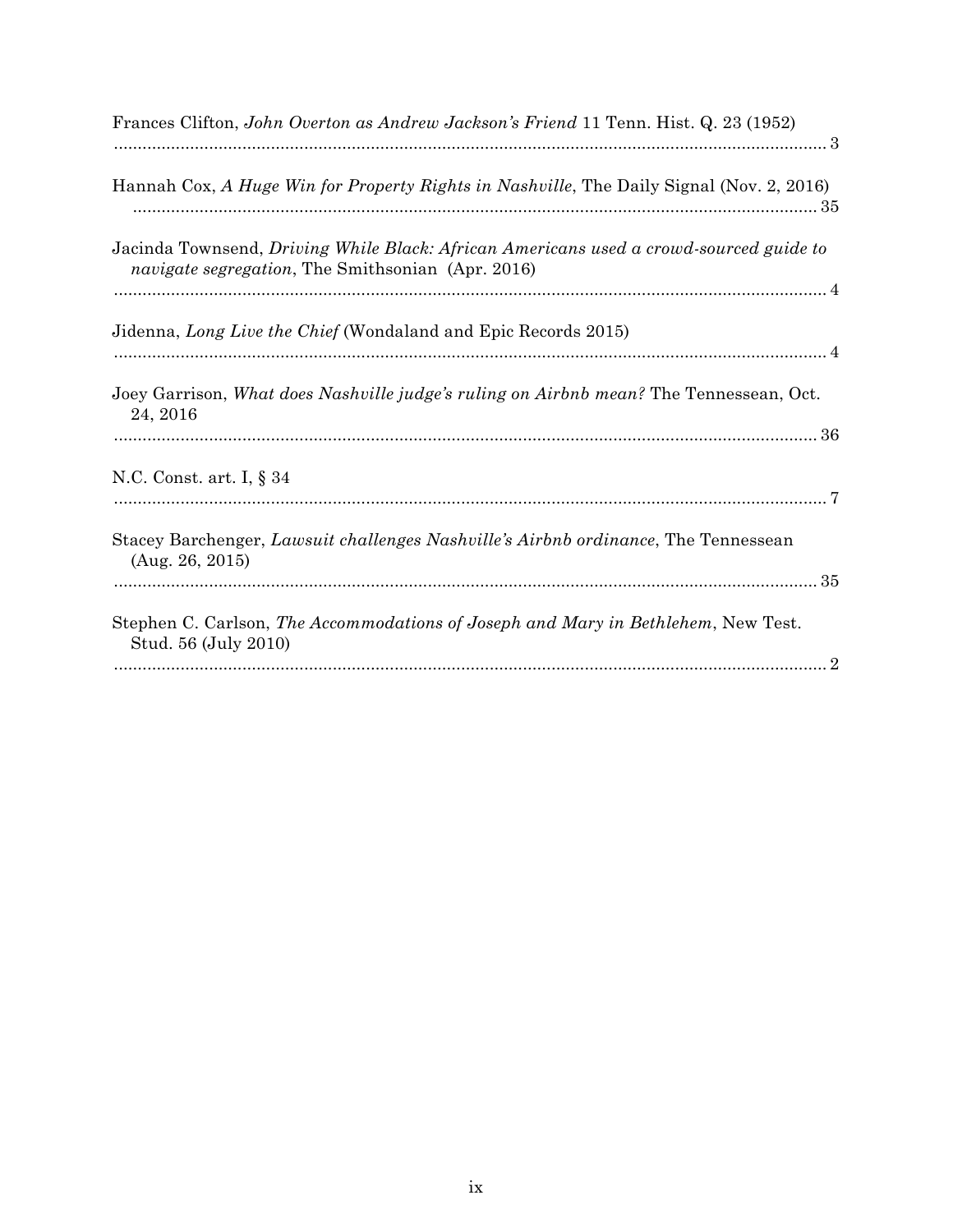### **JURISDICTIONAL STATEMENT**

The Andersons seek discretionary review of a judgment of the Tennessee Court of

Appeals pursuant to Tenn. R. App. P. 11(a).

In an opinion filed on January 23, 2018, resolving an appeal as of right pursuant to

Tenn. R. App. P. 3. Metro filed a petition for rehearing on February 2, 2018. The Court of

Appeals denied the petition on February 6, 2018.

This Application is timely filed under Tenn. R. App. P. 11(b).

### **QUESTION PRESENTED FOR REVIEW**

I. *What is the appropriate constitutional standard for reviewing Metro's monopoly on homesharing given that Tennessee's Constitution enumerates in the Declaration of Rights that monopolies are "contrary to the genius of a free State," and "shall not be allowed." See Tenn. Const. art. I, § 22.*

### **STANDARD OF REVIEW**

Issues of constitutional interpretation are questions of law that are subject to *de*

*novo* review without any presumption of correctness attached to the legal conclusions of the

lower courts. *See Colonial Pipeline Co. v. Morgan*, 263 S.W.3d 827, 836 (Tenn. 2008).

#### **RELEVANT FACTS**

The facts are correctly stated in the opinion of the intermediate court and are not

repeated. *See* Tenn. R. App. P. 11 (b)(3) (LexisNexis 2018).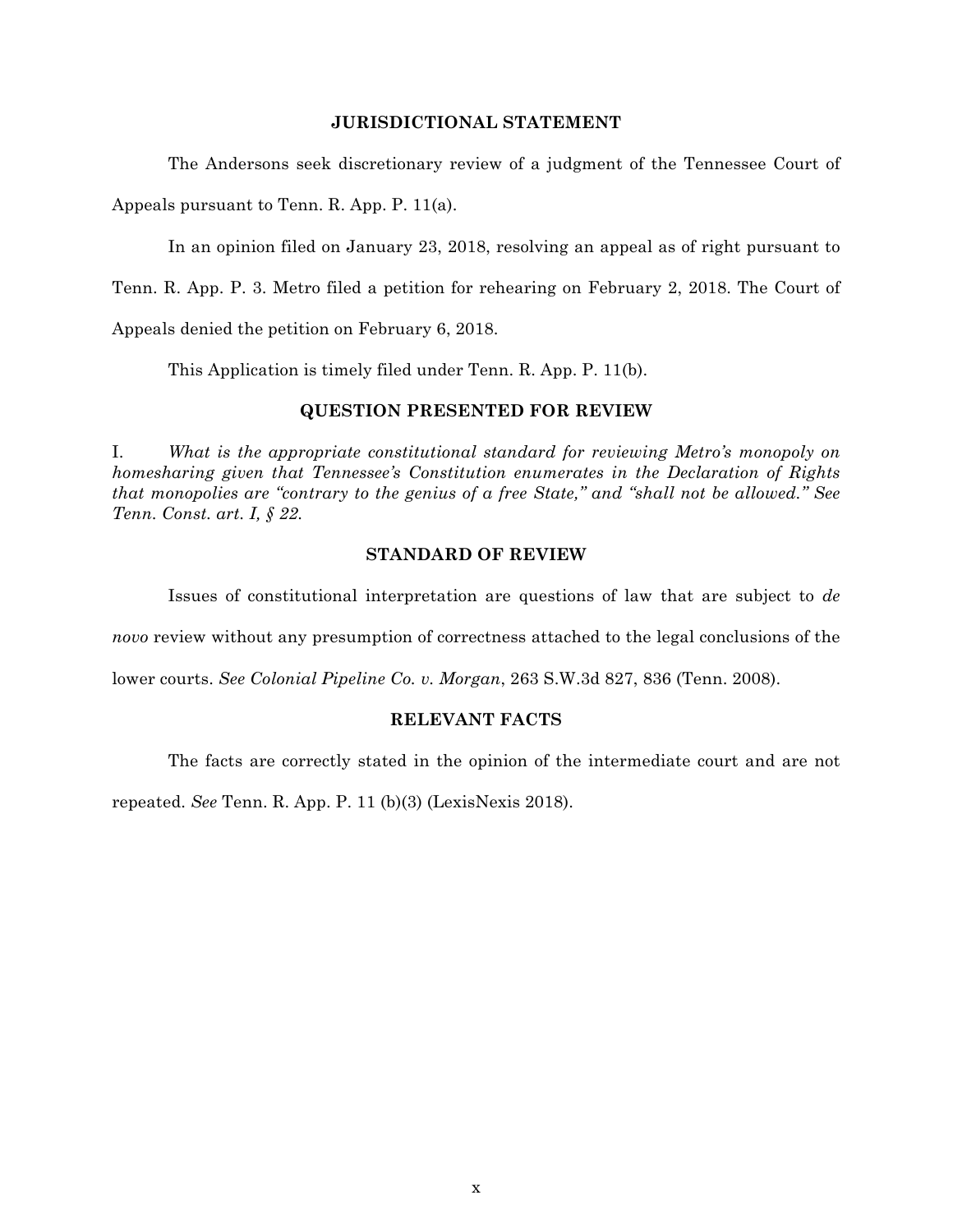#### **INTRODUCTION AND REASON FOR GRANTING THE APPLICATION**

Even though freedom from monopolies is an enumerated right under the Tennessee Constitution, the Court of Appeals regularly reviews government sponsored monopolies under the rational basis test. The use of the rational basis test for review of an enumerated right is an anomaly. As the U.S. Supreme Court said: "[o]bviously, the [rational basis] test could not be used to evaluate the extent to which a legislature may regulate a specific, enumerated right, be it the freedom of speech, the guarantee of double jeopardy, the right to counsel, or the right to keep and bear arms." *District of Columbia v. Heller*, 554 U.S. 570, 628 n.27 (2008) (citing *United States v. Carolene Products Co.*, 303 U.S. 144, 152 n.4 (1938)). This case presents an opportunity for the Court to articulate the standard of review for Tennessee's constitutional anti-monopolies provision, a question of vital importance to Tennessee constitutional law and thus particularly within the purview of this Court.

The rational basis test has, since statehood, rested upon the idea that courts should afford wide latitude to the legislature *unless it interferes with a constitutional right*. Freedom from monopolies is a constitutional mandate, at least in Tennessee. The Tennessee Constitution has never equivocated since the founding: monopolies "shall not be allowed" because they are "contrary to the genius of a free state[.]" Tenn. Const. art. I, § 22. Creating a monopoly is exactly what the Court of Appeals determined Metro did by enacting a 3% cap on non-resident homeowners per census tract who could practice homesharing. Yet the Court of Appeals found this monopoly justified as a legitimate use of the police powers. This light regard for a right protected by Tennessee's Constitution is not founded on anything from this Court or the U.S. Supreme Court. Indeed, the very opposite is true if ideas are taken to their logical conclusion. Deference towards the legislature is due when the Constitution is silent, not when it so directly prohibits a particular governmental action like the Tennessee Constitution does with monopolies.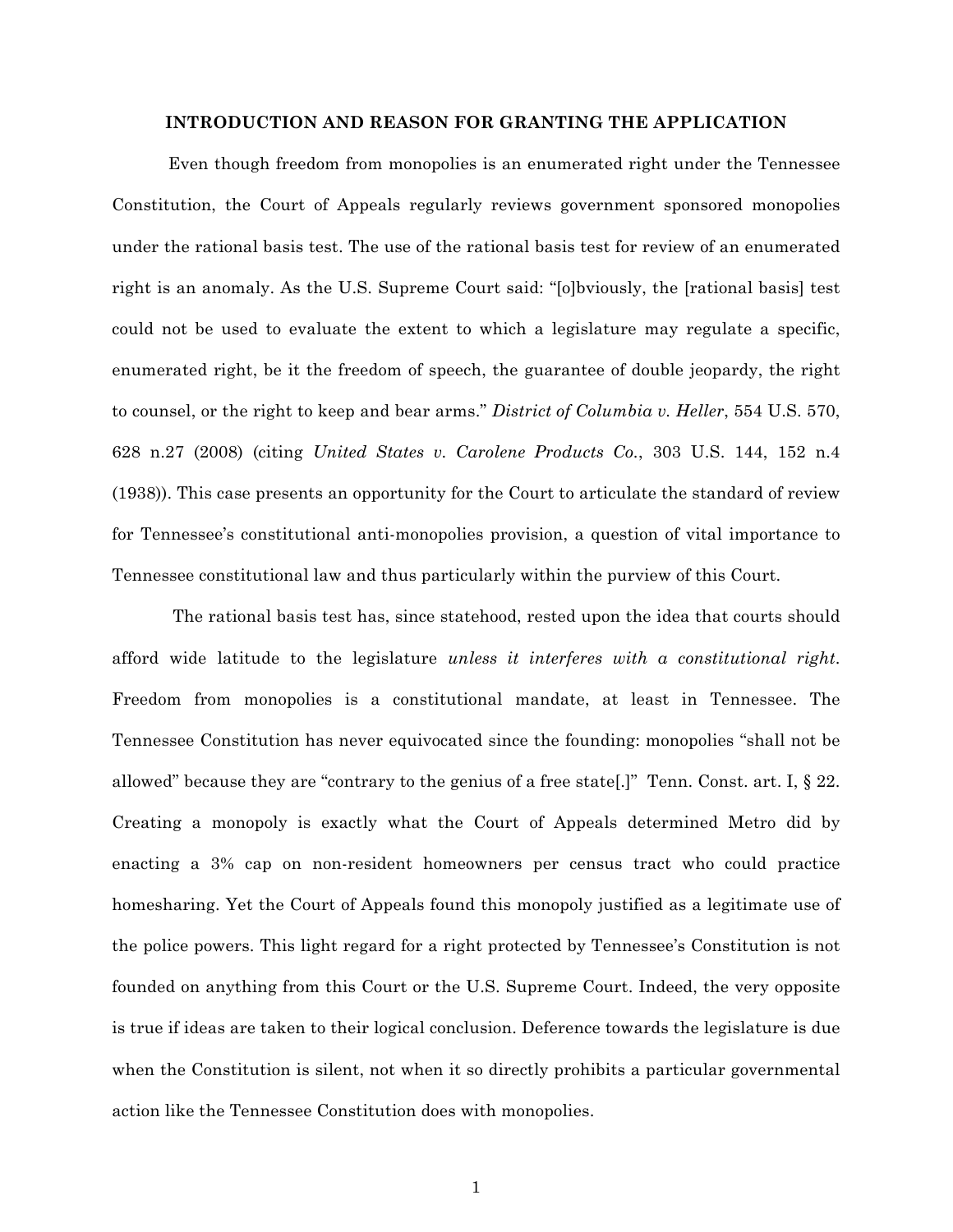Appropriately then, this Court has never employed the rational basis test when reviewing a monopoly. In fact, this Court has never truly defined the appropriate test – at least not one that that accords with modern practice – or clearly stated how compelling the government's interest must be to enact monopolies. This Court last addressed the antimonopolies clause before the advent of constitutional tests involving "tiered" rights. In the absence of clear instruction from this Court, the Court of Appeals resorted to the rational basis test largely out of a misplaced reliance on federal case law dealing with monopolies – one necessarily disparate from Tennessee. Unlike the U.S. Constitution, the Tennessee Constitution enumerates the right to be rid of monopolies in Declaration of Rights. The time is ripe for this Court to decide if - and how - that makes the question different under Tennessee law.

Although this case involves the sharing economy and a first-of-its-kind ordinance in Tennessee, it is, nevertheless, about nothing new. Both homesharing and monopolies are common fixtures throughout history and can even be fairly described as ancient.

#### **Homesharing**

Homesharing – renting out one's home on a short term basis – has been part of home ownership and neighborhoods for a long time. *See* Christina Sandefur, *Turning Homeowners into Outlaws: How Anti-Home-Sharing Regulations Chip Away at the Foundation of an American Dream*, 39. U. Haw. L. Rev. 395, 396 (2017) (explaining that homesharing is "a centuries-old American tradition"). One might even say the practice has existed since at least biblical times. Joseph and Mary were not, contrary to popular myth, denied a room at an inn*,* but rather at a home. Stephen C. Carlson, *The Accommodations of Joseph and Mary in Bethlehem*, New Test. Stud. 56, 326-342 (July 2010). Most of the delegates to the Constitutional Convention were taken into private residences during their time in Philadelphia. Ellis Paxson Oberholtzer, *The Literary History of Philadelphia* 105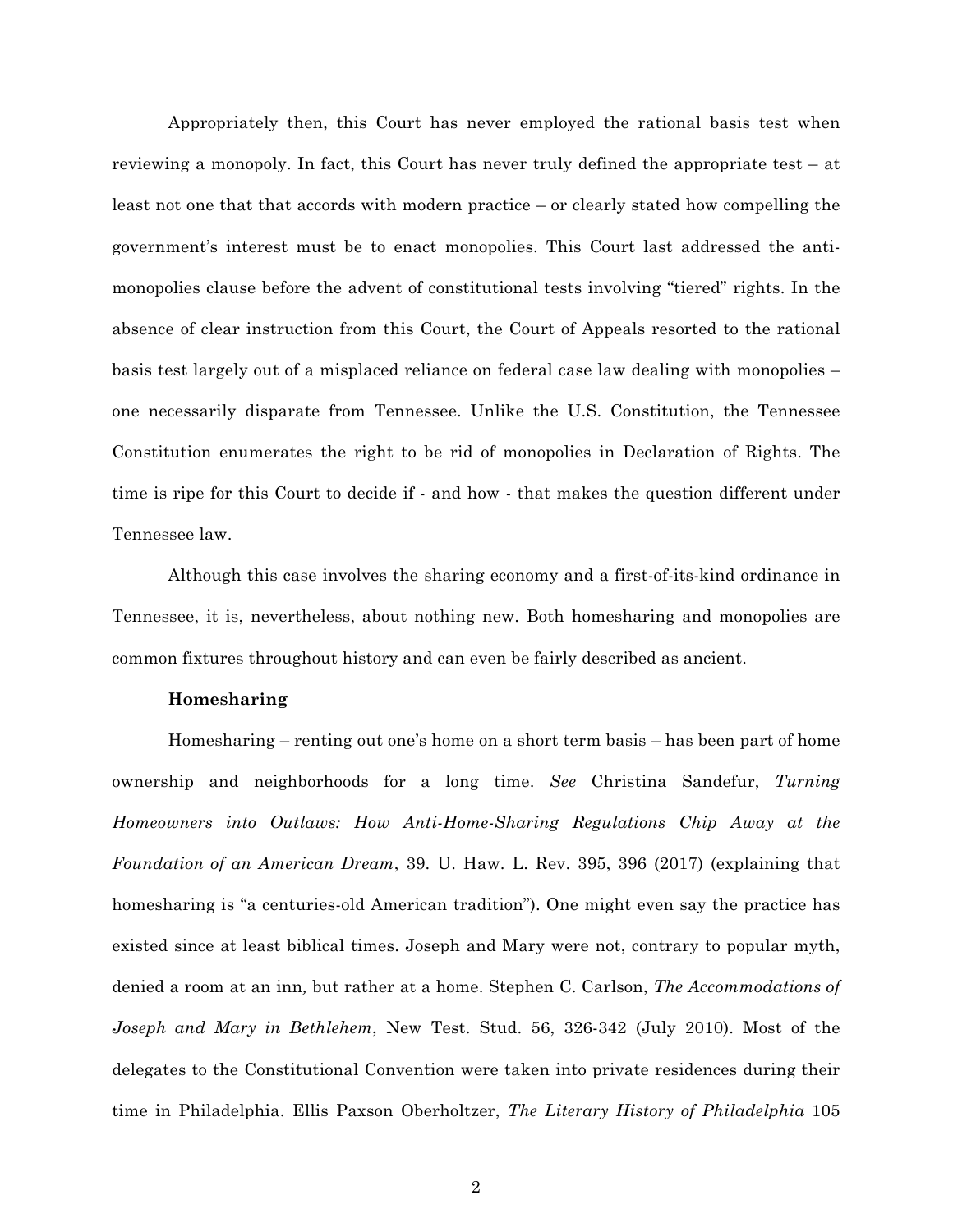(1906). At multiple points in his career Lincoln was a transient occupant, such as when he was elected to Congress and moved to Washington. Chris Derose, *Congressman Lincoln* 9- 10 (2013); David Herbert Donald, *Lincoln* 119-120 (1995). John Wilkes Booth and his conspirators planned Lincoln's assassination at the boarding home of Mary Surratt, where they frequently stayed. Guy W. Moore, *The Case of Mrs. Surratt* 10, 13 (1954); David O. Stewart, *The Family Plot to Kill Lincoln*, The Smithsonian (Aug. 28, 2013).

The practice of homesharing features prominently in Tennessee history. When the Presleys moved from Tupelo to Memphis in 1948, young Elvis and his family took up temporary residence in multiple homes before finally settling on an apartment. Peter Guralnick, *Last Train to Memphis* 32 (1994). Andrew Jackson met his wife, Rachel, while staying at Rachel's mother's house, where John Overton, co-founder of the City of Memphis, was also a guest. *See* Frances Clifton, *John Overton as Andrew Jackson's Friend* 11 Tenn. Hist. Q. 23, 23, 33 (1952). Meriwether Lewis of the famed Corps of Discovery died at a lodging house off the Natchez Trace under a shroud of mystery that endures to this day. Jonathan Daniels, *The Devil's Backbone: The Story of Natchez Trace* 173 (1962); Abigail Tucker, *Meriweather Lewis's Mysterious Death*, The Smithsonian (Oct. 8, 2009). 1

Homesharing in America has been especially important to historically marginalized communities. The practice was so common during the nineteenth century that one in three to one in five households housed transients. Jamilia Jefferson-Jones, *Airbnb and the Housing Segment of the Modern "Sharing Economy": Are Short-Term Rental Restrictions an Unconstitutional Taking?,* 42 Hastings Const. L.Q. 557, 563 (2015). In the mid-1800s, threefourths of the adults in Manhattan boarded in someone else's home. *Id.* at 562. The practice "was widespread and crossed class boundaries." *Id*. at 563. These sorts of places "were

<sup>1</sup> Also available at: http://www.smithsonianmag.com/history/meriwether-lewis-mysterious-death-144006713/?no-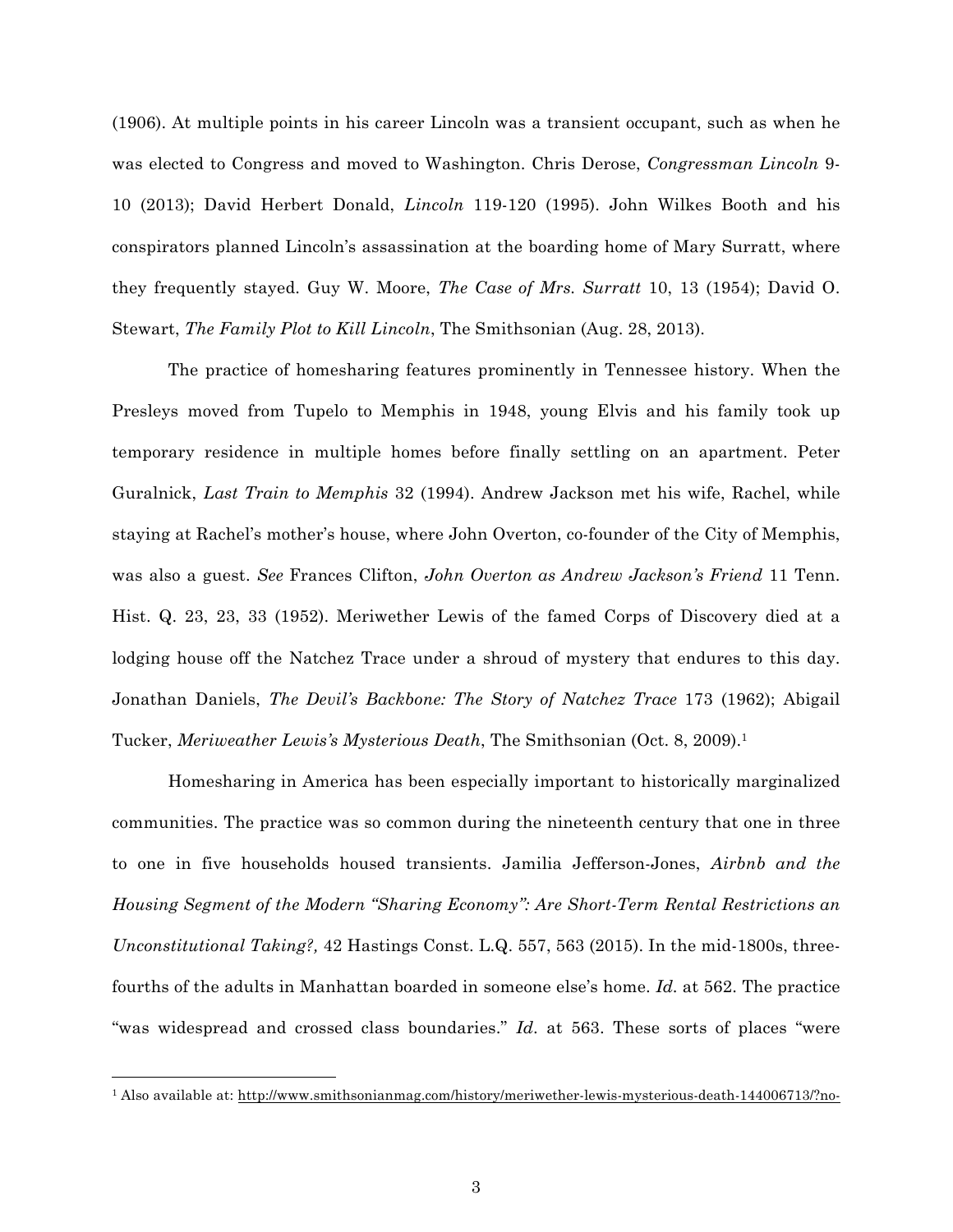remarkably diverse establishments" that housed "residents of particular class, gender, racial, occupational, political, moral, or religious identities." *Id*. at 563-64. Often the proprietors were those otherwise excluded from entrepreneurship, "including women, minorities and immigrants." *Id*. at 564. Staying in the homes of others while travelling proved to be a necessary solution for African-American travelers during the Jim Crow era. "During the days of segregation, traveling businessmen or musicians would often spend nights in the homes of local residents because they were excluded from hotels." Sandefur, *supra*, at 396. The "Green-Book" was a "crowd-sourced guide to navigate segregation" that listed private residences available for use that "prefigured today's residential lodging networks; like Airbnb . . . . ." Jacinda Townsend, *Driving While Black: African Americans used a crowd-sourced guide to navigate segregation*, The Smithsonian 52-53 (Apr. 2016). 2 Despite what segregationists might have feared about the effect on residential character, "it was an honor to have one's home listed as a rooming house in the Green-Book." *Id*. The Green Book showed the importance of private means and individual entrepreneurship even in the face of government sanctioned Jim Crow laws.

Contemporary culture still recognizes the way in which homesharing provided opportunities to rise out of poverty. Jidenna, whose "mamma . . . taught [him] how to make a silver spoon out of plastic," alluded to the economic freedom he earned through homesharing when he outlined that he "AirBnB the crib like a hostel." Jidenna, *Long Live the Chief* (Wondaland and Epic Records 2015). Homesharing is an idea whose time has come back around.

<sup>2</sup> Also available at: *How the Green Book Helped African-American Tourists Navigate a Segregated Nation.* http://www.smithsonianmag.com/smithsonian-institution/history-green-book-african-american-travelers-180958506/ (last viewed Apr. 1 2018)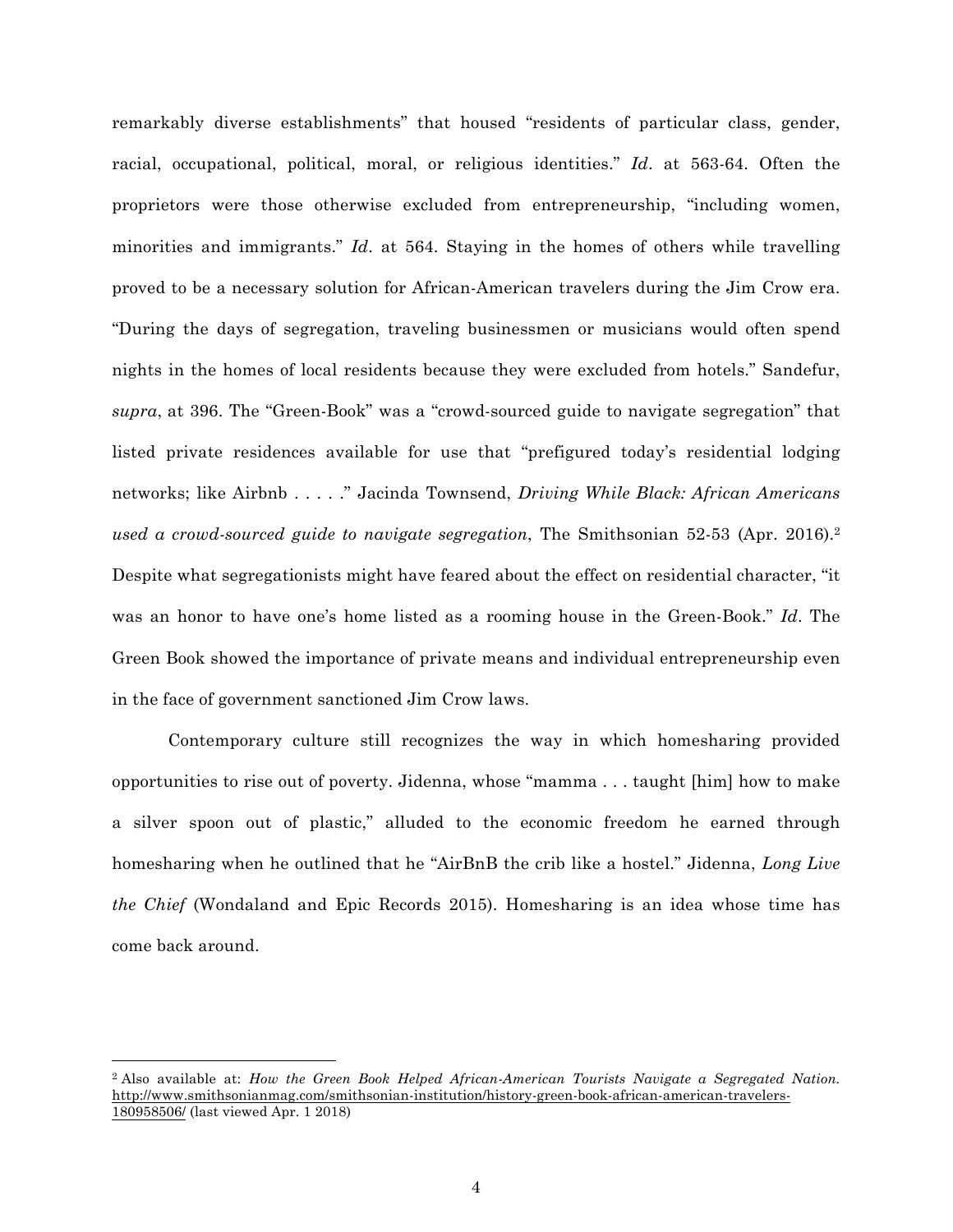#### **Monopolies**

Monopolies are all too common throughout history as well. During the founding generation, monopolies were every bit the royalist affront as bills of attainder or restrictions on free speech. *See generally* Steven G. Calabresi & Larissa C. Leibowitz, *Monopolies and the Constitution: A History of Crony Capitalism*, 36 Harv. J.L. & Pub. Pol'y 983, 985 (2013). This historical experience with monopolies highlights the importance of attaching a modern constitutional framework to the anti-monopolies clause.

The concept of a monopoly was well understood at the time of the founding. *Standard Oil Co. of New Jersey v. United States*, 221 U.S. 1, 51 (1911). In modern parlance, "monopoly" carries different connotations; however, "constitutional principles must capture the intentions of the persons who ratified the constitution." *Martin v. Beer Bd. for Dickson*, 908 S.W.2d 941, 947 (Tenn. Ct. App. 1995); *see also Barrett v. Tenn. Occupational Safety & Health Review Comm'n*, 284 S.W.3d 784, 787 (Tenn. 2009) ("The fundamental purpose in construing a constitutional provision is to ascertain and give effect to the intent and purpose of those who adopted it.") (citation omitted). Though the modern mind may perceive "the word 'monopoly' [as] generally [] used to refer to the private accumulation of economic power, this is not the meaning that was originally attached to the term." Calabresi & Leibowitz, *supra*, at 984. Originally, a monopoly "was an exclusive grant of power from the government – in the form of a 'license' or 'patent' – to work in a particular trade or sell a specific good." *Id*.

The founders despised monopolies, long a privilege the king doled out to a select few that came at the expense of the natural rights of the people to provide for themselves. *See id.* ("[M]onopolies ... plagued England in the late sixteenth and early seventeenth centuries, leading to both *The Case of the Monopolies* and the parliamentary Statute of Monopolies."). Prior to the Revolution, monopolies were understood to violate the natural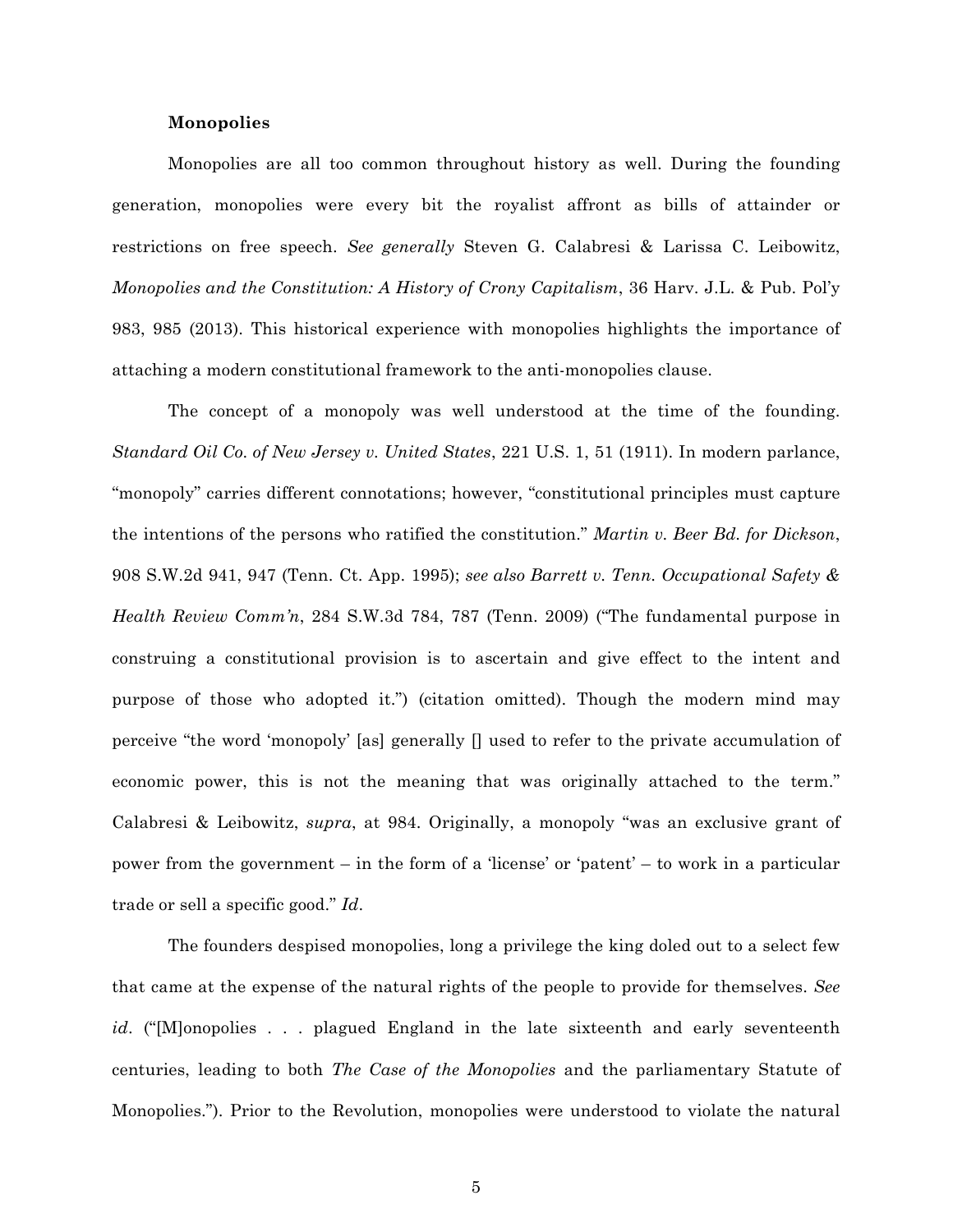rights of the people, as expressed in the Magna Carta. Timothy Sandefur, *Equality of Opportunity in the Regulatory Age: Why Yesterday's Rationality Review Isn't Enough*, 24 N. Ill. U. L. Rev. 457, 461 (2004) (quoting Coke: "Generally all monopolies are against this great charter, because they are against the liberty and freedome of the subject, and against the law of the land."). The founders frequently cited them as one of the chief nuisances to a free people. For instance, Madison wrote: "That is not a just government, nor is property secure under it, where arbitrary restrictions, exemptions and monopolies deny to part of its citizens the free use of their faculties." Calabresi & Leibowitz, *supra*, at 1016 (citation omitted). Thomas Jefferson and George Mason actually argued with Madison for an antimonopolies clause to be in the U.S. Constitution, as was later done in Tennessee. *Id*. at 1009. Madison opposed Jefferson and Mason, not because he detested monopolies any less and did not view them as "justly classed among the greatest nuisances in Government," but because he thought monopolies were unlikely to plague a representational government where any abuses would likely favor the many over the few, not the other way around. *Id*. at 1011, 1015-16. When complaining about the deficiencies in the proposed constitution, Jefferson argued for a bill of rights prohibiting monopolies, much as it needed protection of speech. *Id*. at 1010. Six of the original states pushed for an anti-monopolies provision in the U.S. Constitution. *Id*. at 1013. Interestingly, the only state that pushed for a federal antimonopoly clause, later adding it in its state constitution, was North Carolina. *Id*. at 1014- 15, 1073.

Because it has no federal equivalent, the anti-monopolies clause derives from "other state constitutions." *See Martin*, 908 S.W.2d at 948. And because the Tennessee Constitution was largely based on North Carolina's, *see* Lewis L. Laska, *The Tennessee State Constitution A Reference Guide* 2 (1990), which has an identical anti-monopolies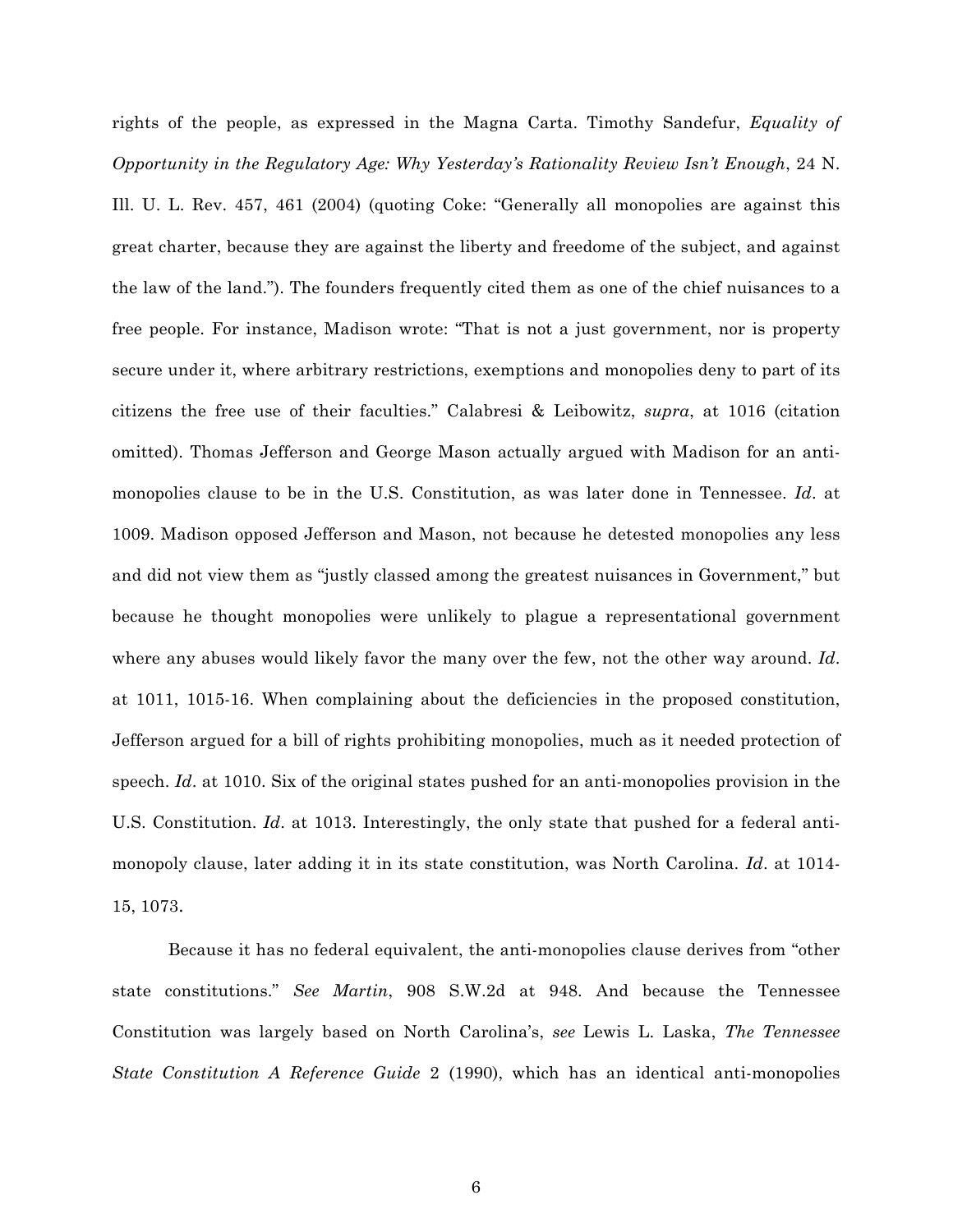clause, *see* N.C. Const. art. I, § 34, it is safe to conclude this was the source for Tennessee's. Regardless, the stated right to be free from monopolies, "generally reflect[s] the prevailing political philosophy of the time," *Martin*, 908 S.W.2d at 948, and thus its relatively lesser known origins ought to be appreciated.

Tennessee's constitutional prohibition on monopolies, Tenn. Const. art. I, § 22, is thus gracefully nestled in between a prohibition on the taking of property without just compensation, Tenn. Const. art. I, § 21, and protection for the right of assembly. Tenn. Const. art. I, § 23. All three comprise, as does the entire Declaration of Rights, parts of a coherent, whole, philosophy that reflects "a classically American theory of the relationship between the government and its citizens, very much in accord with the thinking of our nation's founders." Glenn Harlan Reynolds, *"The Law of the Land": Tennessee Constitutional Law: The Right to Keep and Bear Arms Under the Tennessee Constitution: A Case Study in Civic Republican Thought*, 61 Tenn. L. Rev. 647, 652 (1994).

The Court should review this case to articulate the appropriate constitutional test for reviewing the anti-monopolies clause of the Tennessee Constitution. In the absence of a modern decision from this Court, the lower courts have resorted to the highly deferential rational basis test. This Court last substantively addressed the prohibition on monopolies in *Checker Cab Co. v. Johnson City*, 216 S.W.2d 335 (Tenn. 1948). That case did not employ the rational basis test as currently understood because, as shown below, the whole notion of "tests" for rights had yet to be flushed out. The rational basis test might make sense in federal court, but not in Tennessee, where the prohibition on monopolies is an enumerated right couched in unusually firm language.

#### **ARGUMENT**

This Court generally considers the following reasons when granting review: (1) the need to secure uniformity of decisions, (2) the need to secure settlement of important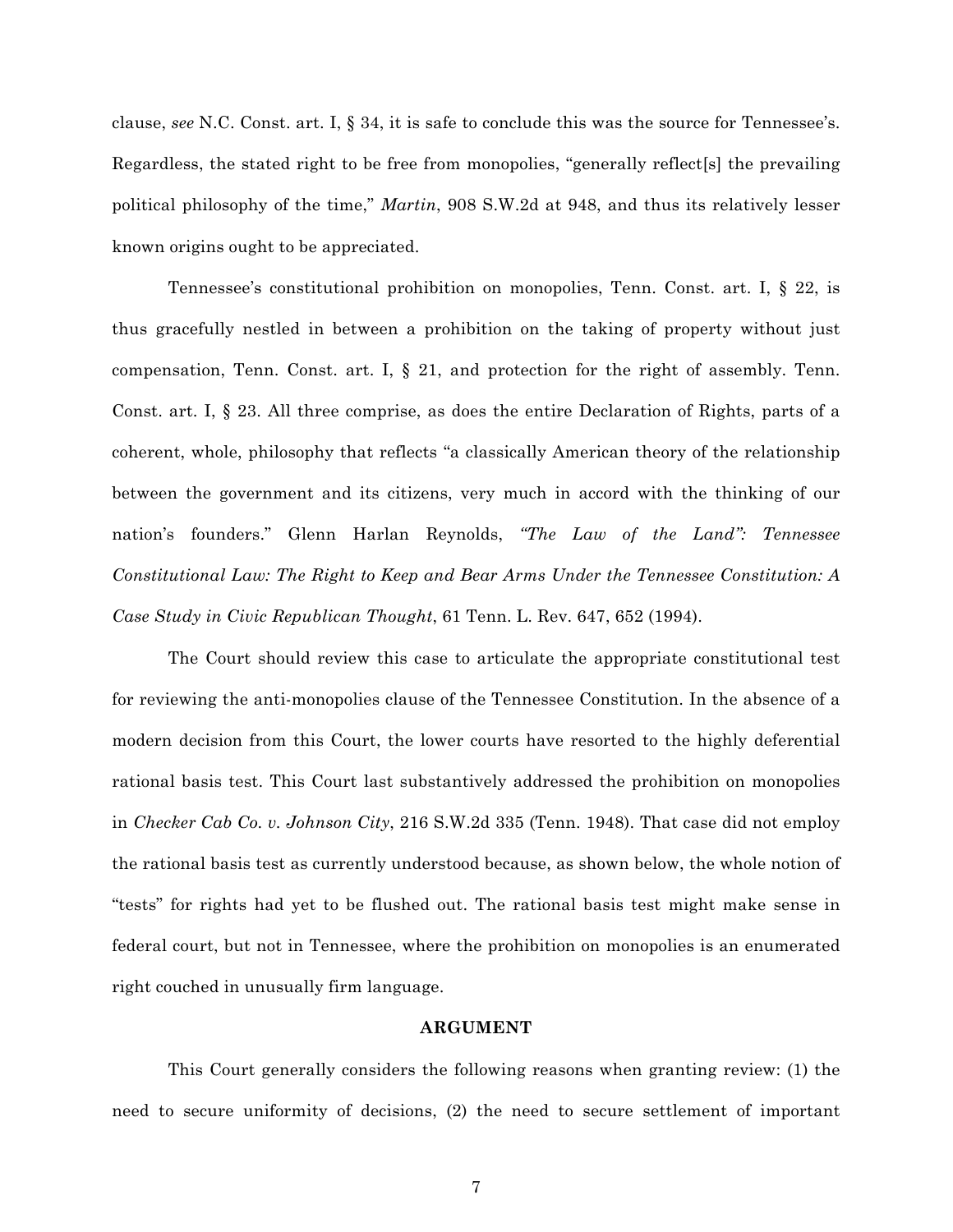questions of law, (3) the need to secure settlement of questions of public interest, and (4) the need for the exercise of the Supreme Court's supervisory authority. Tenn. R. App. P. 11(a) (LexisNexis 2018).

- This Court should *settle important questions of law* by providing a constitutional standard for an enumerated right that it has not addressed substantively since 1948, including how important the government's interest must be before it may enact monopolies. Since this Court last truly engaged with the anti-monopolies clause, constitutional law has shifted strongly in favor of more vigorously scrutinizing laws that burden enumerated rights. In the absence of recent guidance from this Court, the Court of Appeals grasped for one they recognize and reached the rational basis test used by federal courts. Presumably this is because monopolies implicate economic liberty and economic liberty receives scant federal protection. But comparisons to federal analysis are specious. Monopolies do not implicate an enumerated right under the federal constitution whereas they do in Tennessee. Enumerated rights – both in federal and state courts – ordinarily entail heightened scrutiny. By resorting to rational basis review, the lower courts aberrantly turned a right that *is* enumerated in Tennessee into a redundant protection against arbitrary laws, as if it had not been specified at all. The resolution of these questions affects the analysis with respect to a Tennessee constitutional right, making the question of high importance for the court of last resort for the Tennessee Constitution.

This Court should *secure uniformity in decisions* by deciding whether the courts should examine whether a monopoly was enacted to protect private economic interests and not the public. This Court has long instructed that monopolies are impermissible when intended as economic favoritism. The Court of Appeals inconsistently applies the test, recognizing that monopolies intended for private benefit are impermissible, but then announcing itself powerless to scrutinize legislative purpose, as happened in this case. The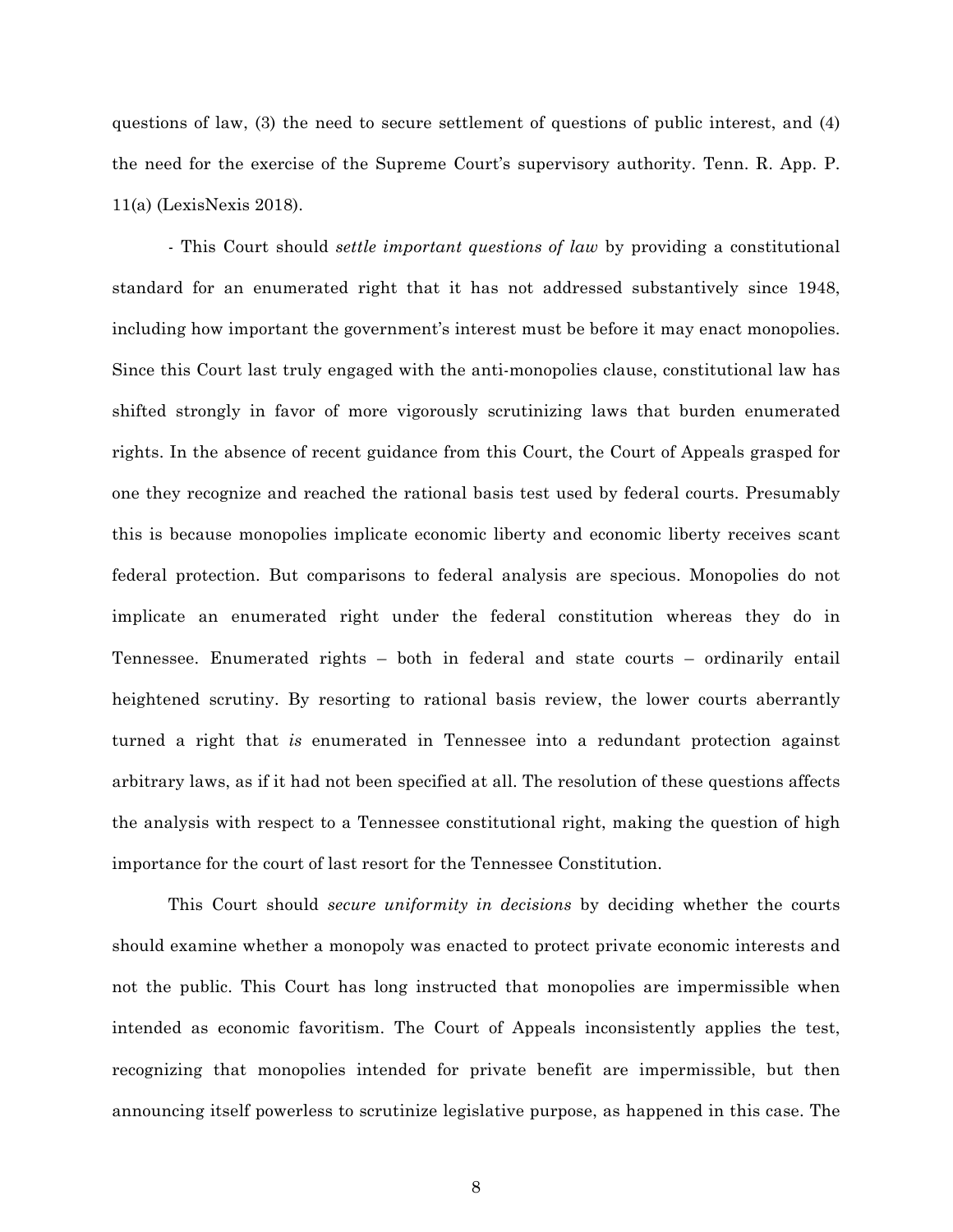Court of Appeals correctly identified Metro's 3% cap as a monopoly, recognized that monopolies intended to enrich private parties were impermissible, and yet inexplicably refused to consider evidence that Metro's monopolies were intended to protect the entrenched hospitality sector from an emergent threat. Review by this Court can provide consistency to the jurisprudence.

Review of this case would also *settle a question of public interest.* The homesharing debate has roiled Nashville like no other. Increasingly, outmoded industries resort to the force of law to shut down emergent threats. Much the same way cab companies tried to curtail ridesharing services, traditional hospitality quarters eye measures designed to level the playing field with homesharers. As the new economy disrupts older industries, the public has a broader interest in knowing to what lengths governments may go in response.

## **I. This Court can settle an important question of Tennessee constitutional law: what is the proper analysis for review under the anti-monopolies clause, an enumerated – and thus,** *fundamental* **-***-* **right in Tennessee that has not been examined since 1948.**

The crucial question of law presented by this case - what level of constitutional review applies when evaluating the constitutionality of a government-sponsored monopoly is ripe for this Court to review. Since this Court last substantively considered an antimonopolies claim, the law strongly shifted to favor a more vigorous scrutiny of laws that burden enumerated rights like the prohibition on monopolies in Tennessee. The lower courts, in the absence of modern guidance from this Court, mimic the federal courts by using rational basis review. But the right to be free from monopolies is not an enumerated right under federal law. Review of an enumerated right under rational basis is anomalous because enumerated rights are fundamental, and every other fundamental right has always warranted heightened judicial scrutiny from this Court. As this Court has not substantively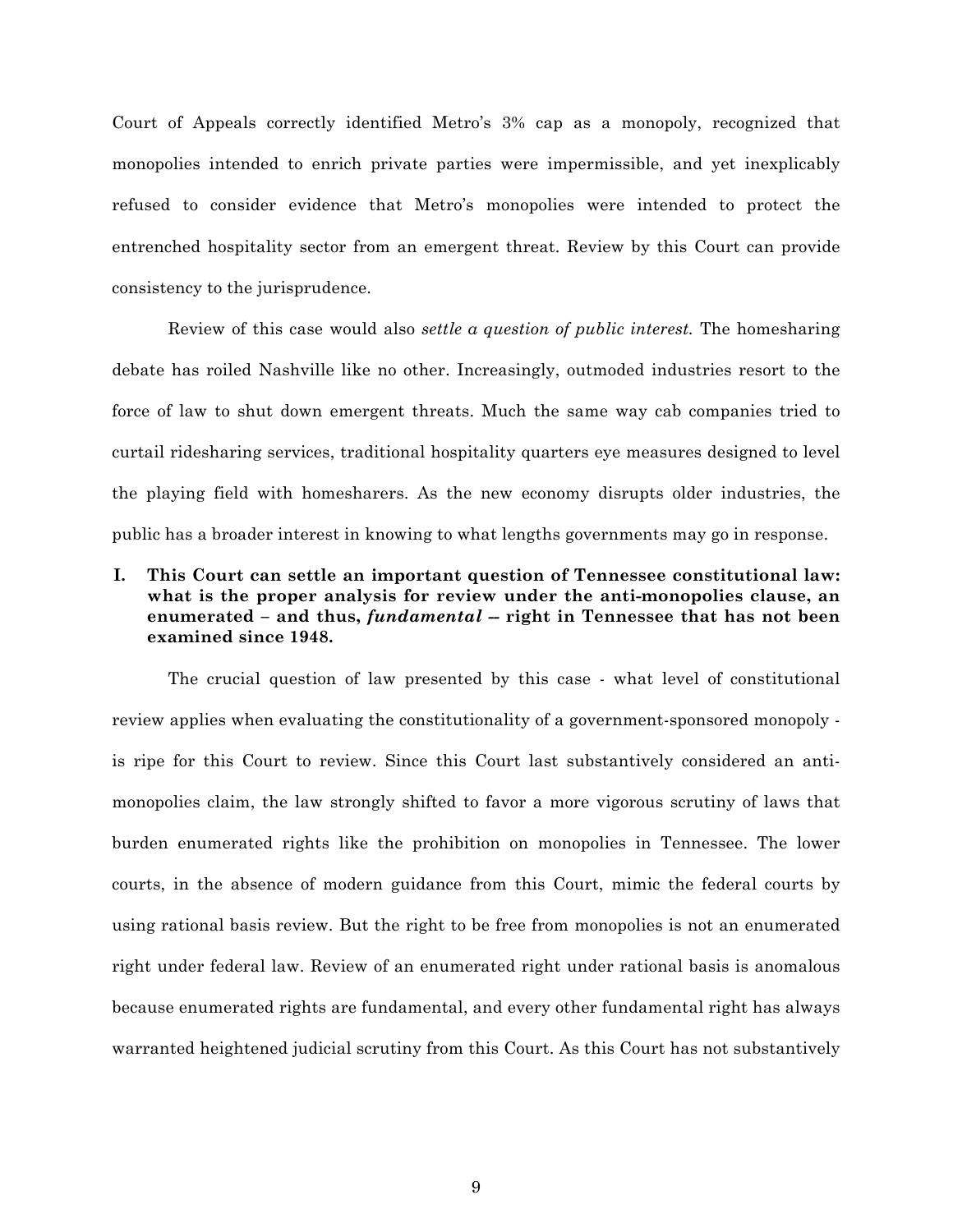discussed the applicable standard since this profound shift in the law, the time is right to explicate the level of review to be applied to this fundamental right.

This case is also ripe for this Court to address how important the government's interest must be before it may override the constitutional prohibition of monopolies. True to rational basis, the lower court said the interest need only be legitimate. For instance, in this case the Court of Appeals ruled that monopolies were acceptable so long as Metro acted within its police powers. This treats monopolies no differently than any ordinary regulation. The same standard should not be used for monopolies, which were, unlike the U.S. Constitution, singled out for special constitutional significance. Besides, any law must be within the city's police powers in the first place or it is constitutionally arbitrary. To review a government sponsored monopoly in this manner turns a fundamental right into a redundant nullity, and treats it no differnently than if it had never been spelled out at all, just as under federal law.

The resolution of these questions is critically important because the answers pertain to an important and distinctive right that has largely been overlooked and devitalized.

A. The proper constitutional standard to use for this fundamental right is an important question of law that is ripe for this Court to settle.

This Court last substantively considered an anti-monopolies claim in 1948 with the case of *Checker Cab Co. v. Johnson City*, 216 S.W.2d 335 (Tenn. 1948). Much has changed since. That case predated the very foundations of modern constitutional law characterized by applying different levels of review to different rights depending on whether the rights are fundamental. The deferential standard used by the Court of Appeals here – while customary in reviewing unenumerated economic rights in federal courts – is misplaced when applied to an enumerated constitutional right because enumerated rights are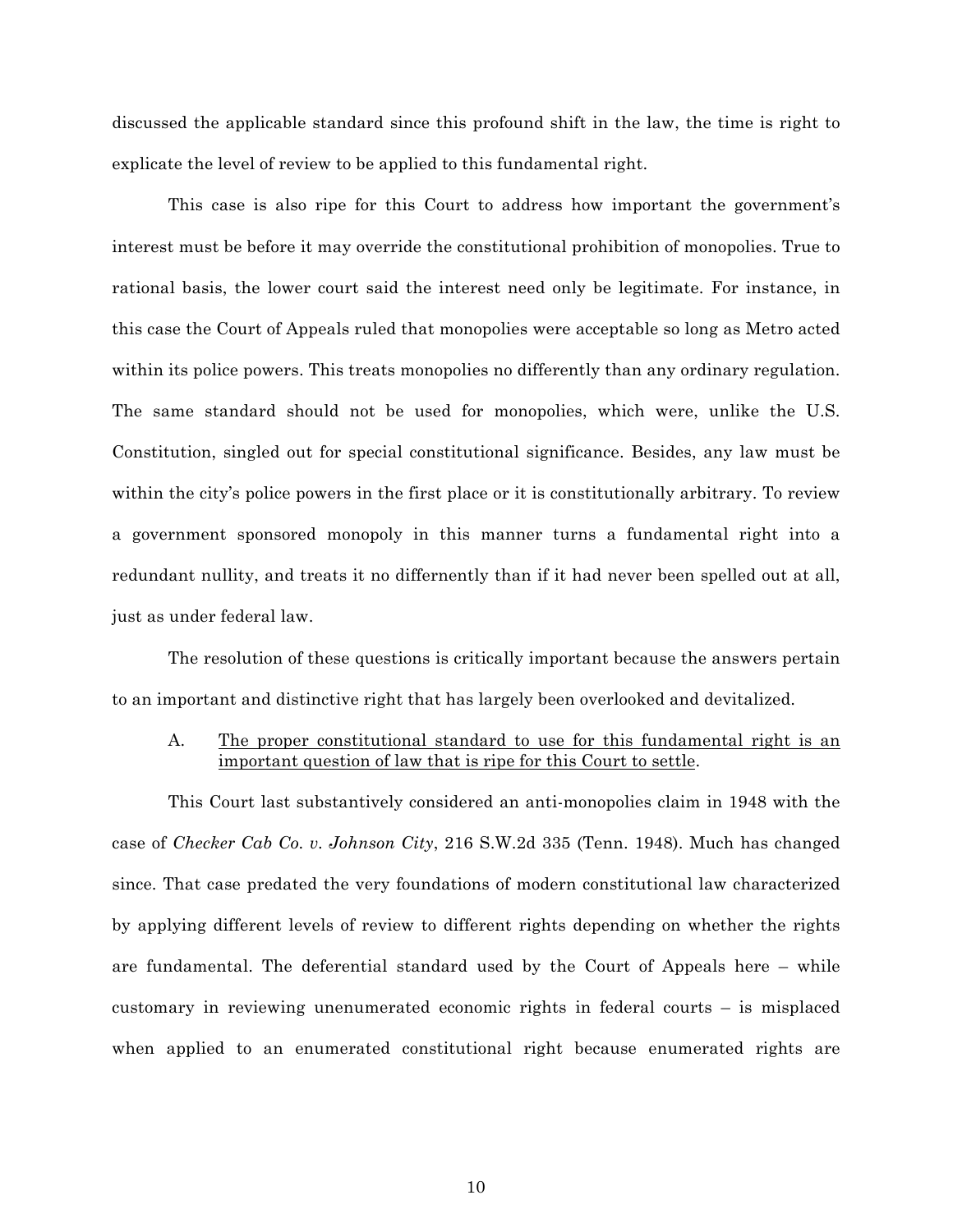otherwise considered fundamental, thus warranting heightened scrutiny. Review of this case would provide a much needed update.

#### 1. *This Court has not issued a major anti-monopolies ruling since 1948.*

The last time this Court addressed the anti-monopolies clause with any substance was in *Checker Cab*. The operation of taxi cabs in Johnson City "materially concern[ed] the safety and welfare of all its people," so this Court determined that they may be regulated. 216 S.W.2d at 336-37. But the decision of the city to deny some people the ability to participate in an economic opportunity that others enjoyed constituted a monopoly. Monopolies were justifiable, but only "in so far as such monopoly has a reasonable tendency to aid in the promotion of the health, safety, morals and well being of the people." *Id*. at 337 (citations omitted). It was not enough merely to connect the monopoly over "with the exercise of a police power" because the power to license or regulate "does not carry the implied authority to create a monopoly therein." *Id*. (quotation omitted). This Court "sought in vain to discover some legitimate relation between the public purpose" and the monopoly. Id. Finding none, this Court struck down the monopoly: "it is one thing to regulate and tax a public carrier, and yet another thing to grant it a monopoly in the teeth of the constitutional inhibition." *Id*. at 338 (quoting *N. Little Rock Transp. Co. v. N. Little Rock*, 184 S.W.2d 52, 55 (Ark. 1944)). The holding certainly set precedents capable of following, but it does not easily chart on today's constitutional landscape.

The *Checker Cab* opinion lacked many of the hallmarks of modern constitutional law. This Court did not identify whether the right in question was fundamental. This Court did not identify the appropriate test for review: strict scrutiny, intermediate, or rationale basis. This Court did not articulate the requisite level of governmental interest. Finally, this Court did not provide any tailoring guidance about how well the monopoly must fit the purported governmental interest. As a result of reasons which are discussed more fully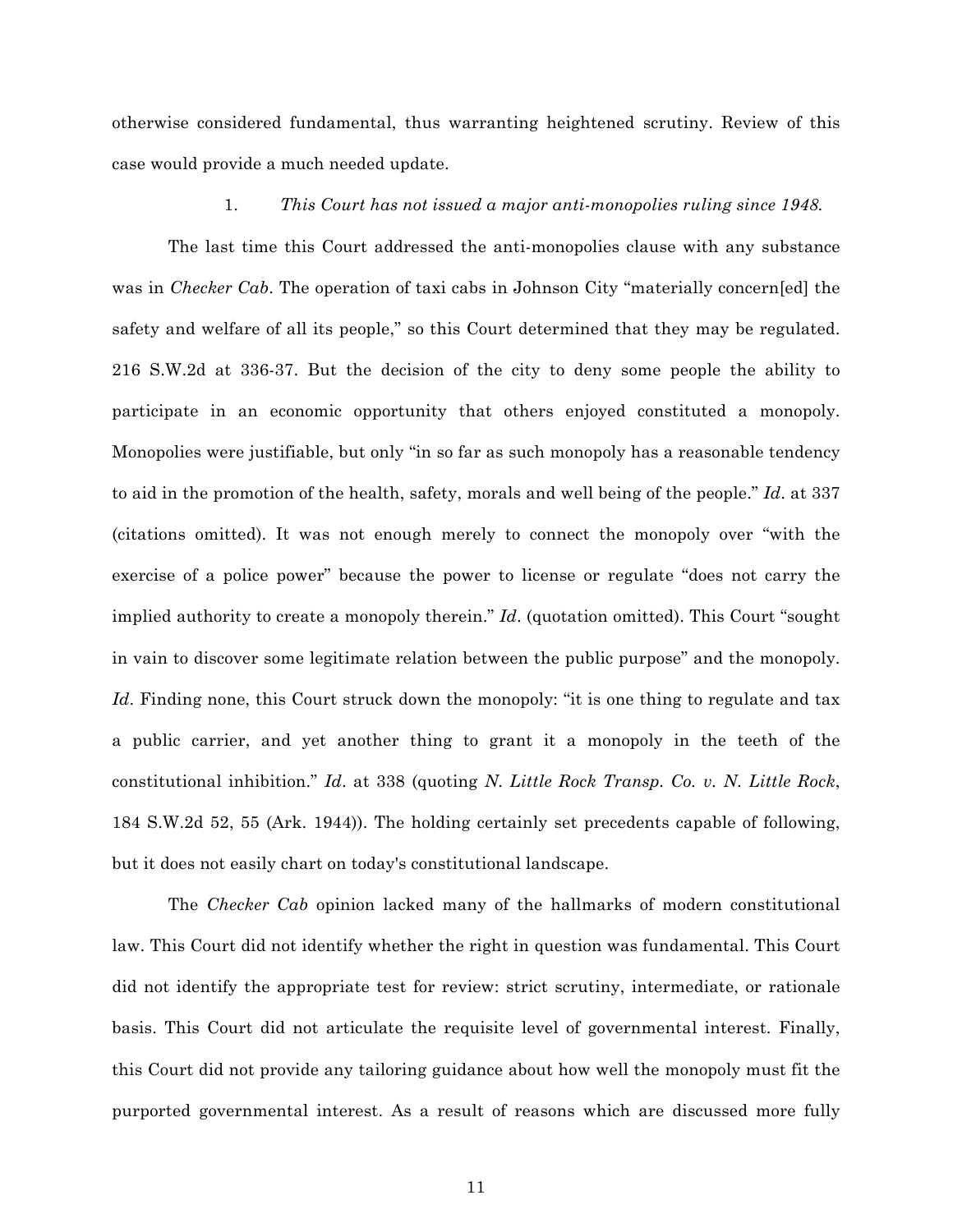below, the contemporary framework under which constitutional claims are evaluated is not easily applied to an older case like *Checker Cab*. Any current claim under the antimonopolies clause is thus guided by a holding that is not readily applicable and which, as shown below, results in the Courts of Appeals using a deferential form of review even though the very foundation for rational basis rests on deference towards the legislature when it comes to to *un*enumerated rights.

This Court has only dealt in passing with the anti-monopolies clause twice since *Checker Cab*. The first, *Landman v. Kizer*, 255 S.W.2d 6, 7 (Tenn. 1953), held in conclusory fashion that a limit on the number of liquor licenses was constitutional because it protected the public. It did not spend any time discussing the appropriate standard and of course liquor licenses demonstrably affect the moral and physical well being of the public in ways unlike many other businesses. The second case, *Nashville Mobilephone Co. v. Atkins*, 536 S.W.2d 335, 340 (Tenn. 1976), involved a public utility. This Court said the anti-monopoly issue was waived before holding – again, with no real discussion over the constitutional standard – that Tennessee's Radio Common Carrier Act was constitutional. *Id.* Neither case explained the proper test for this enumerated right under the modern practice of reviewing rights with different levels of scrutiny based on their relative importance, or why. The *Checker Cab* decision then marked the last time this Court dealt with the antimonopolies clause with any rigor.

### 2. *Constitutional methodology has undergone profound change since 1948, especially with regard to fundamental rights.*

Constitutional review – especially of laws that impact economic liberties – has changed dramatically throughout the last century. The three tests (strict scrutiny, intermediate, rational basis) are not required by any constitution. *See* Richard H. Fallon, Jr. 54 UCLA L. Rev. 1267, 1268 (2007) ("The words 'strict judicial scrutiny' appear nowhere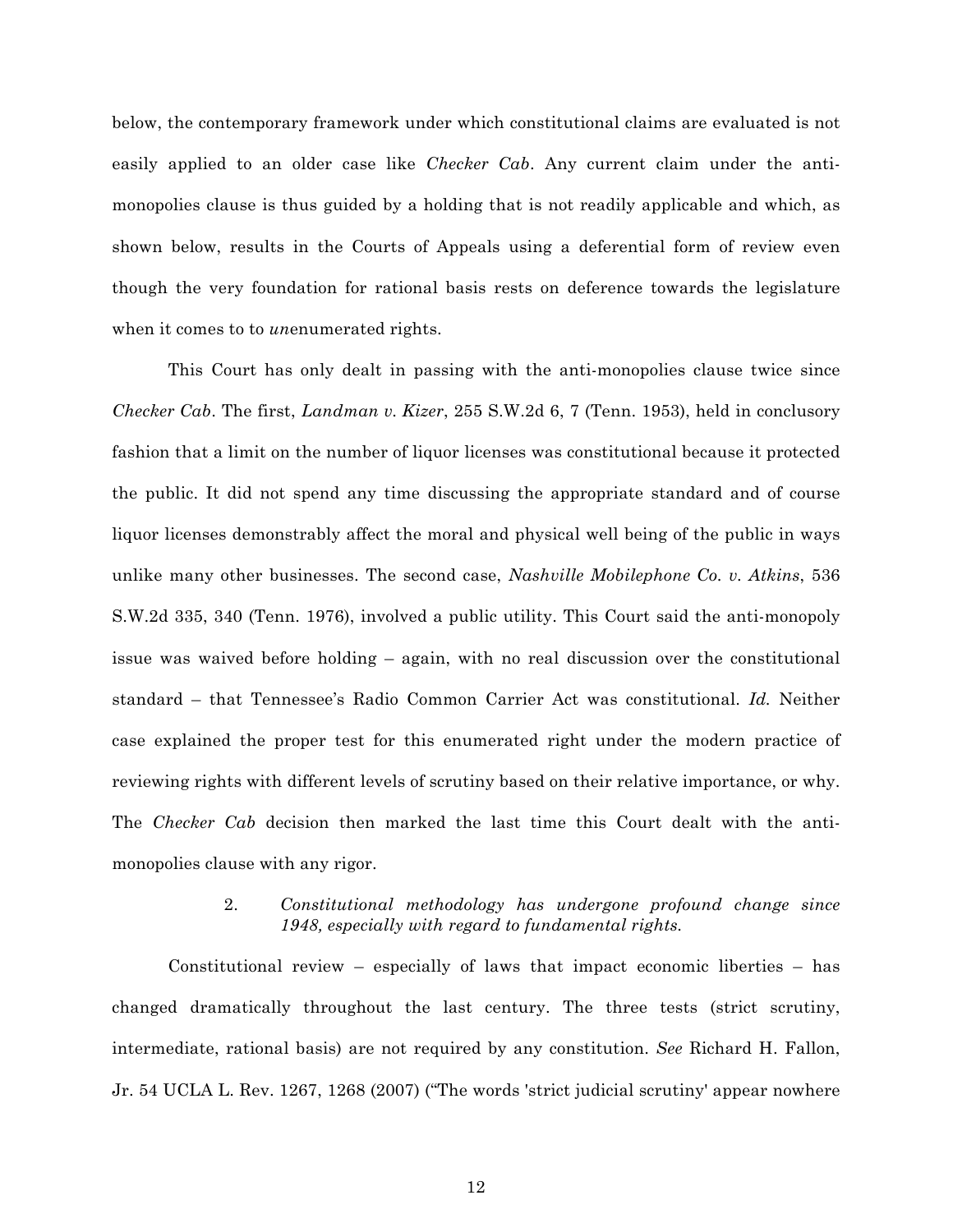in the U.S. Constitution."). Rather, they are a judicial creation. *Montgomery v. Carr*, 101 F.3d 1117, 1122 (6th Cir. 1996) ("The Supreme Court's authority to delineate these different tiers of judicial review is not apparent."). Still more, tiers of scrutiny are a relatively new concept. *Whole Woman's Health v. Hellderstedt*, 136 S. Ct. 2292, 2327 (2016) (Thomas, J., dissenting) (describing the origins of the tests – "Though the teirs of scrutiny have become a ubiquitious feature of constitutional law, they are of recent vintage."). This Court can hardly be faulted for not using one of the tests in *Checker Cab* because, in 1948, they had yet to be invented. In other words, the current methodology of review is a relatively recent innovation from the Supreme Court.

To backtrack a bit, in the early part of the 20th century, the Supreme Court displayed a willingness to strike down economic regulation under a theory of substantive due process, best known from the decision in *Lochner v. New York*, 198 U.S. 45 (1905). *See* Fallon, 55 UCLA L. Rev. at 1285. The methodology employed in the *Lochner* ruling did not utilize "standards of review in the modern sense." *Id*. In keeping with the prevailing legal thought at the time, "the Court conceived its task as marking the conceptual boundaries that defined spheres of state and congressional power on the one hand and of private rights on the other." *Id*. The Supreme Court's decision in *West Coast Hotel v. Parrish*, 300 U.S. 379 (1937), however, signaled the end of meaningful federal review of economic measures. *See* Anthony B. Sanders, *The "New Judicial Federalism" Before its Time: A Comprehensive Review of Economic Substantive Due Process Under State Constitutional Law Since 1940 and the Reasons for its Recent Decline*, 55 Am. U. L. Rev. 457, 473 (2005). Largely as an "overreacti[on] to its traumatic collision with the New Deal" following the collapse of *Lochner,* and for a period that notably included the *Checker Cab* decision, "the Court would fain uphold the actions of the other branches of government, granting them a presumption of constitutionality that could be overcome only by showing them to be clearly irrational or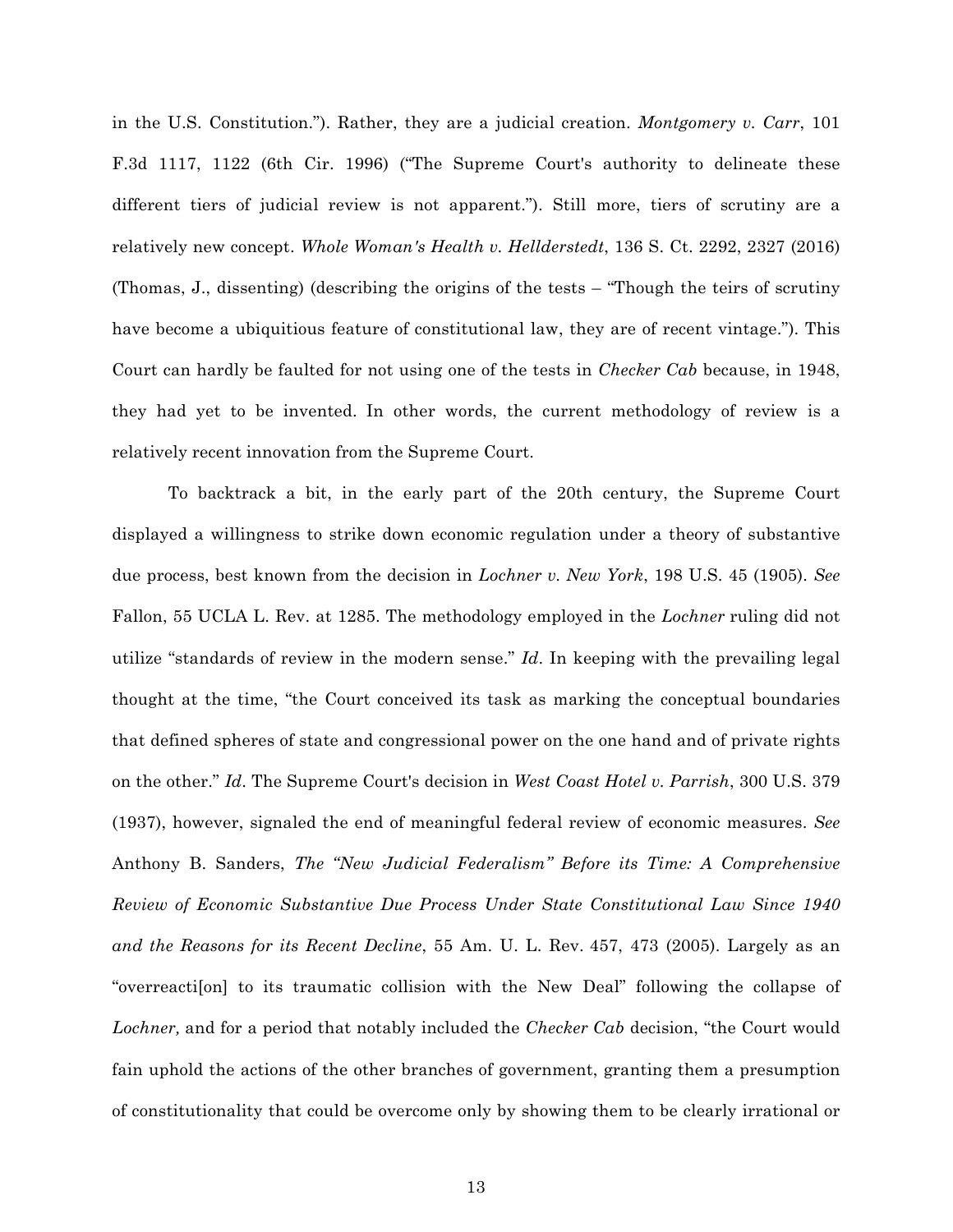unreasonable," regardless of what rights were impacted. *See* Jeffrey M. Shaman, *Cracks in the Structure: The Coming Breakdown of the Levels of Scrutiny*, 45 Ohio St. L.J. 161, 161 (1984). But this period of extreme deference across the board was not to last either.

It was the 1960s when the Supreme Court began to take seriously its role in enforcing constitutional rights by turning to the strict scrutiny test. Even when the Court retreated into a stance of extreme deference, it nevertheless left open the question of whether "all claims of constitutional right henceforth trigger no more than an all but meaningless rational basis inquiry[.]" Fallon, *supra*, at 1288. If this was so, then any right – be it free speech, voting, or free exercise of religion – was left unburdened only by legislative grace. By the 1960s, the Court realized this was untenable. At least when it came to certain rights deemed more necessary of judicial protection, the Court began strictly scrutinizing legislation as opposed to glancing at them for mere rationality.3 *See id*. at 1275 ("Before the 1960s, there was no strict scrutiny as we know it today. By the end of the decade, it dominated numerous fields of constitutional law."). "There were precursors, but the precursors took varied linguistic forms as the Court worked out the demands that strict scrutiny today expresses." *Id*. at 1284. The well known "footnote four" in *United States. v. Carolene Products Co.*, comprised the first strand of thought for treating different rights to more rigorous treatment. *See United States v. Carolene Products Co.*, 304 U.S. 144, 152 n.4 (1938). From this seed grew the doctrine of tiered rights with different levels of review.

Importantly, the tiered approach was always rooted in the idea that enumerated rights are different. The Court thought it highly significant that the ban in *Carolene Products* did not involve an enumerated right. *Id*. at 152-53. Had it been so, the Supreme

<sup>&</sup>lt;sup>3</sup> The intermediate scrutiny test "was the most recent tier of constitutional review to develop," and began in the 1970s as a way to fashion constitutional protections for laws that treated women differently. *Montgomery*, 101 F.3d at 1121.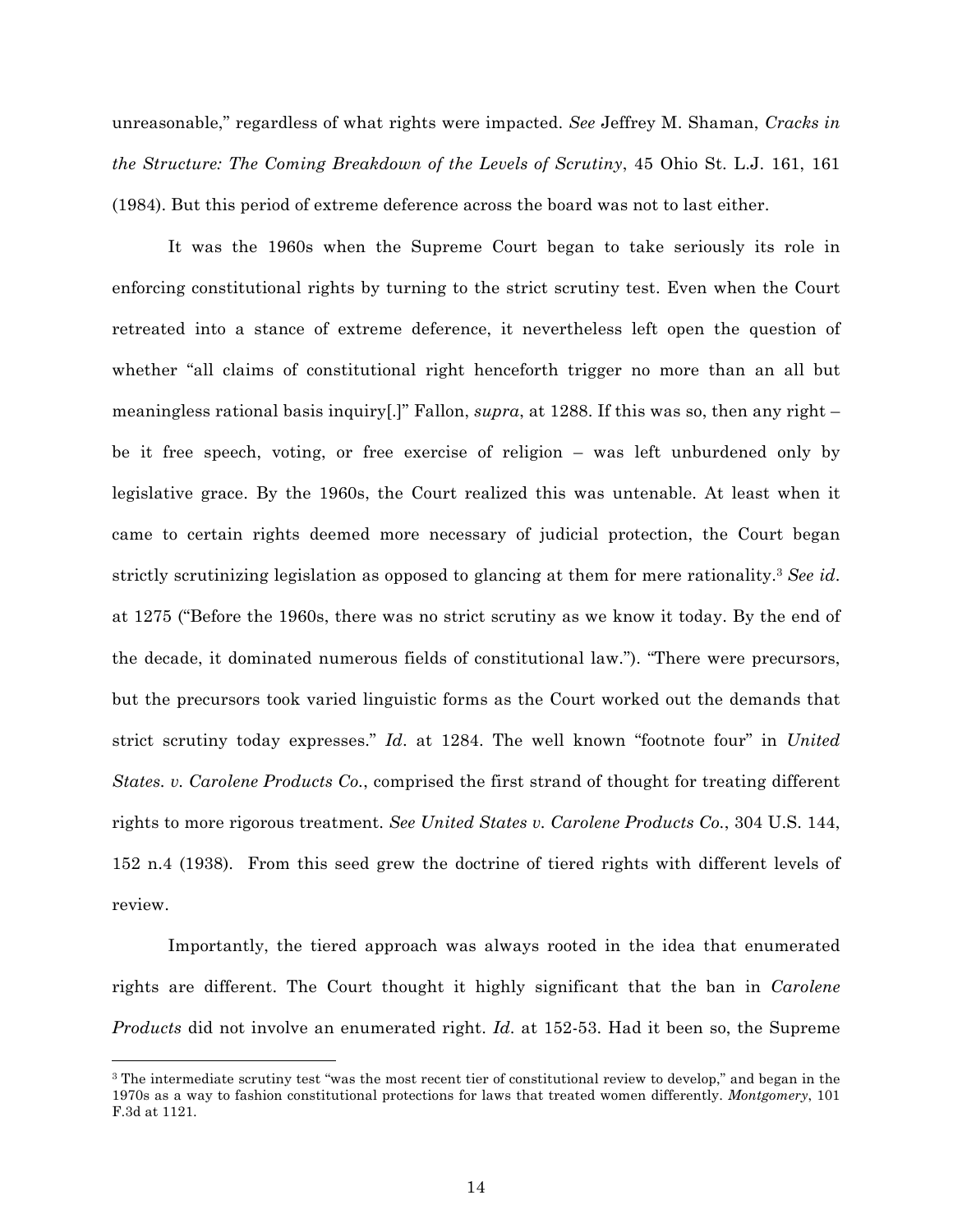Court would have engaged more rigorously. *Id*. at 152-53 n.4. (the Court's scrutiny should be "narrower . . . when legislation appears on its face to be within a specific prohibition of the Constitution" ). An effort to burden an enumerated right "may call for a correspondingly more searching judicial inquiry." *Id*.4 Though it took a while for this footnote to fully mature, it ultimately fruited the strict scrutiny test. Fallon, 54 UCLA L. Rev. at 1289-291. Economic liberty was to receive the most deferential form of review because it was not, on its face, within a specific prohibition of the Constitution. That makes coherent sense *in federal courts* under the established rubric because, harkening back to footnote four, economic rights are not enumerated and so the legislature must be given maximum room to work. *See Carolene Products*, 304 U.S. at 152 n.4 (laws burdening enumerated rights "may call for a correspondingly more searching judicial inquiry"). In contrast, the implications of a right being enumerated have changed dramatically since 1948.

The U.S. Supreme Court squarely disavowed the use of the rational basis test for review of laws which burden an enumerated right because such rights are, as shown below, regarded as fundamental. "Obviously, the same test could not be used to evaluate the extent to which a legislature may regulate a specific, enumerated right." *Heller*, 554 U.S. at 629. The presumption of validity that courts normally show to the legislative branch is for a "classification neither involving fundamental rights nor proceeding along suspect lines." *Heller v. Doe*, 509 U.S. 312, 319 (1993) (citations omitted). This Court has never given any reason to treat this or any other enumerated right any differently under Tennessee law. Whether that matters when it comes to monopolies is the question that lies at the heart of this case, and why it is appropriate for this Court to grant review.

<sup>4</sup> Along with enumerated rights, rights crucial to the voting process, or affecting "discrete and insular minorities might also trigger "exacting judicial scrutiny." 304 U.S. at 152 n.4.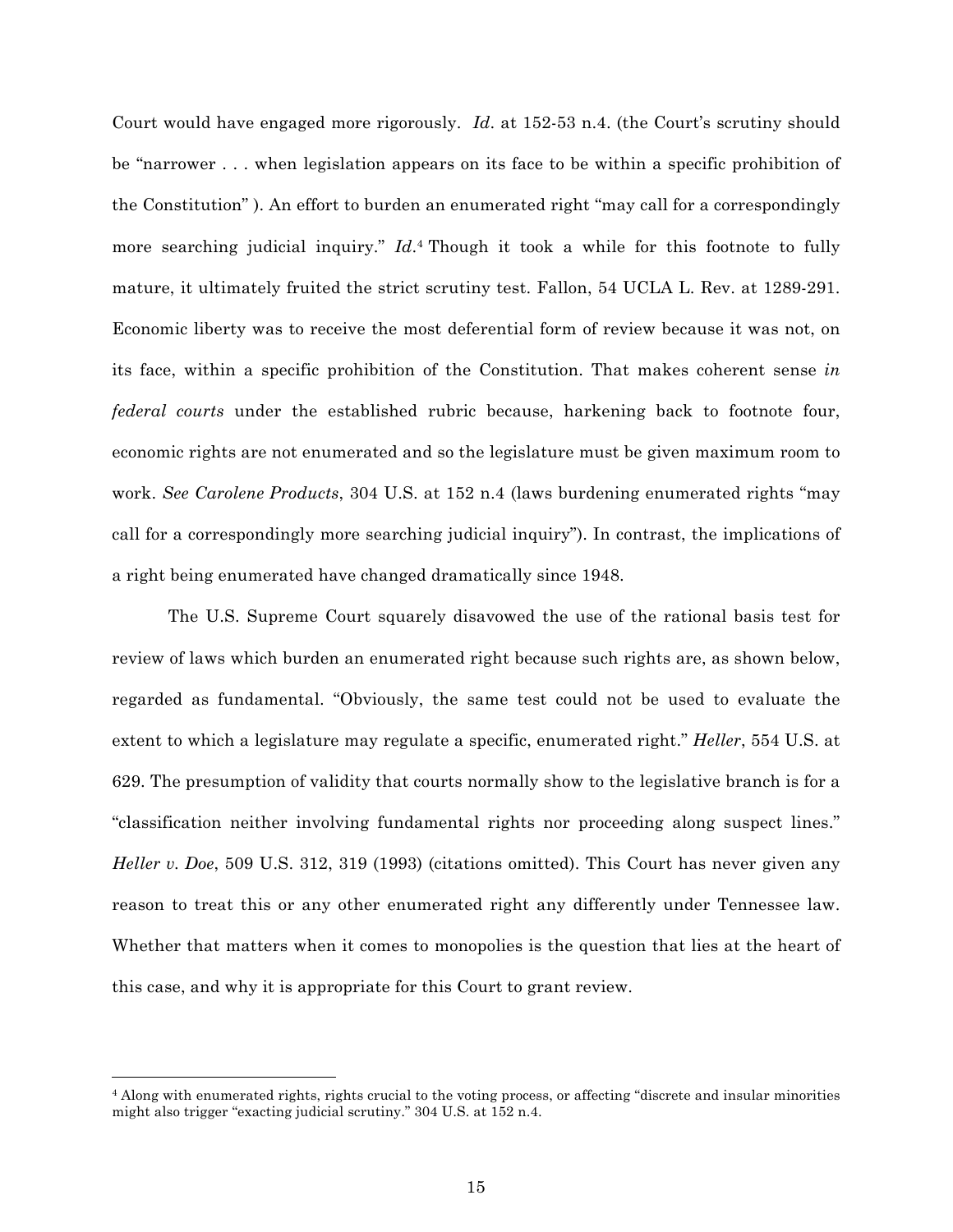3. *The Court of Appeals uses rational basis, or something like it, when reviewing burdens on this fundamental right.*

In the absence of a decision from this Court articulating a modern standard, the lower courts have looked to federal courts when reviewing monopolies, without factoring in the constitutional differences. The Court of Appeals on two occasions flatly declared rational basis as the proper test for reviewing a monopoly. *See Dial-A-Page v. Bissell*, 823 S.W.2d 202, 206-07 (Tenn. Ct. App. 1991); *Esquinance v. Polk Cty. Educ. Ass'n*, 195 S.W.3d 35, 47 (Tenn. Ct. App. 2005). In the case presently before the Court, the Court of Appeals observed that it "has likened the standard to rational basis review." Slip. Op. at 12 n. 8. But the adoption of the rational basis test – or anything like it – was not, despite some insinuation from the lower courts to the contrary, something that emerged from this Court, as well as also being discordant with how courts otherwise protect enumerated rights.

Rather, when the rational basis test first came through the anti-monopolies door, it was almost as if by accident. In *Dial-A-Page*, the Court of Appeals first announced that the rational basis test was the test under the anti-monopolies clause. 823 S.W.2d at 206. Remarkable for a ruling first assigning a constitutional standard, the Court of Appeals cited no authority whatsoever for that particular proposition. *Id*. In explaining *how* to apply the rational basis test, the Court of Appeals then cited this Court's decision in *Chapdelaine v. Tennessee State Bd. of Examiners*, 541 S.W.2d 786 (Tenn. 1976), for authority.5 But *Chapdelaine* was not a case brought under the anti-monopolies clause. Instead, it reviewed a challenge to a license for land surveyors as exceeding the state's police powers. *Id*. at 786- 87. Monopolies never came up. A closer look at *Chapdelaine* reveals that it was a substantive due process case. The claim relied upon *Livesay v. Tennessee Bd. of Examiners in Watchmaking*, 322 S.W.2d 209 (Tenn. 1959), a *substantive due process* case brought

<sup>5</sup> For its part, *Esquinance* merely relied on *Dial-A-Page* in concluding that the rational basis test was appropriate. 195 S.W.3d at 47. Rational basis review of monopolies originated with *Dial-A-Page.*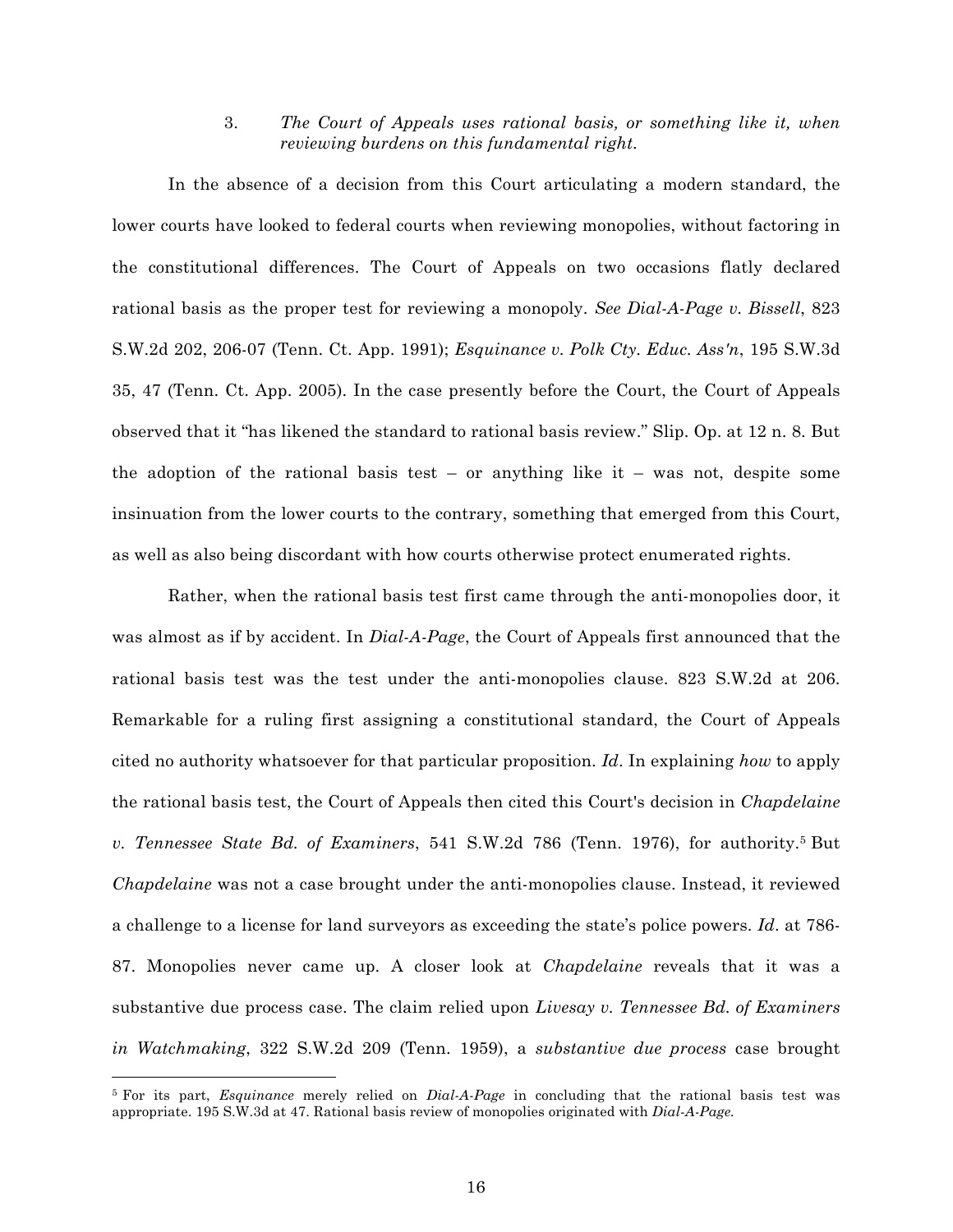under Tenn. Const. art. I, § 8, and the Fourteenth Amendment. *Id*. at 211. That makes all the difference. Unrelated to the anti-monopolies clause, this Court has held that review to the unenumerated right to substantive due process under Tenn. Const. art. I, § 8, should utilize the rational basis test. *See Newton v. Cox*, 878 S.W.2d 105, 110 (Tenn. 1994). Despite any insinuation to the contrary, nothing in the *Chapdelaine* case suggests that the same test should be used to review a monopoly. In short, the Court of Appeals appears to have guessed when it began using the rational basis test for anti-monopolies claims, but the rational basis test is what it uses. The appropriate test to use and why involve open and important questions of law.

#### 4. *Rational basis review of a fundamental right would be anomalous*.

The logic applied to an unenumerated right – both by federal and state court - ought not to be reflexively extended to Tennessee law, where freedom from monopolies *is* an enumerated right. *See* Tenn. Const. art. I, § 22. Tennessee's constitutional law analysis otherwise proceeds along the same track. Tennessee generally recognizes the same three tiers of scrutiny. *Brown v. Campbell Cty. Bd. of Educ.*, 915 S.W.2d 407, 413 (Tenn. 1995) ("[I]n analyzing equal protection challenges, we have followed the analytical framework developed in the United States Supreme Court, which, depending on the nature of the right asserted, applies one of three standards on scrutiny . . . ."). Tennessee courts, like federal courts, review legislation that impacts a fundamental right under strict scrutiny. *See e.g., State v. Tester*, 879 S.W.2d 823, 828 (Tenn. 1994) ("Equal protection analysis requires strict scrutiny of a legislative classification only when the classification interferes with the exercise of a 'fundamental right' . . . ."); *see also Planned Parenthood of Middle Tenn. v. Sundquist*, 38 S.W.3d 1, 11 (Tenn. 2000) ("Tennessee courts have adopted this 'strict scrutiny' approach in regards to fundamental rights without exception.") (citation omitted). And just like federal courts, when a fundamental right is not involved, Tennessee courts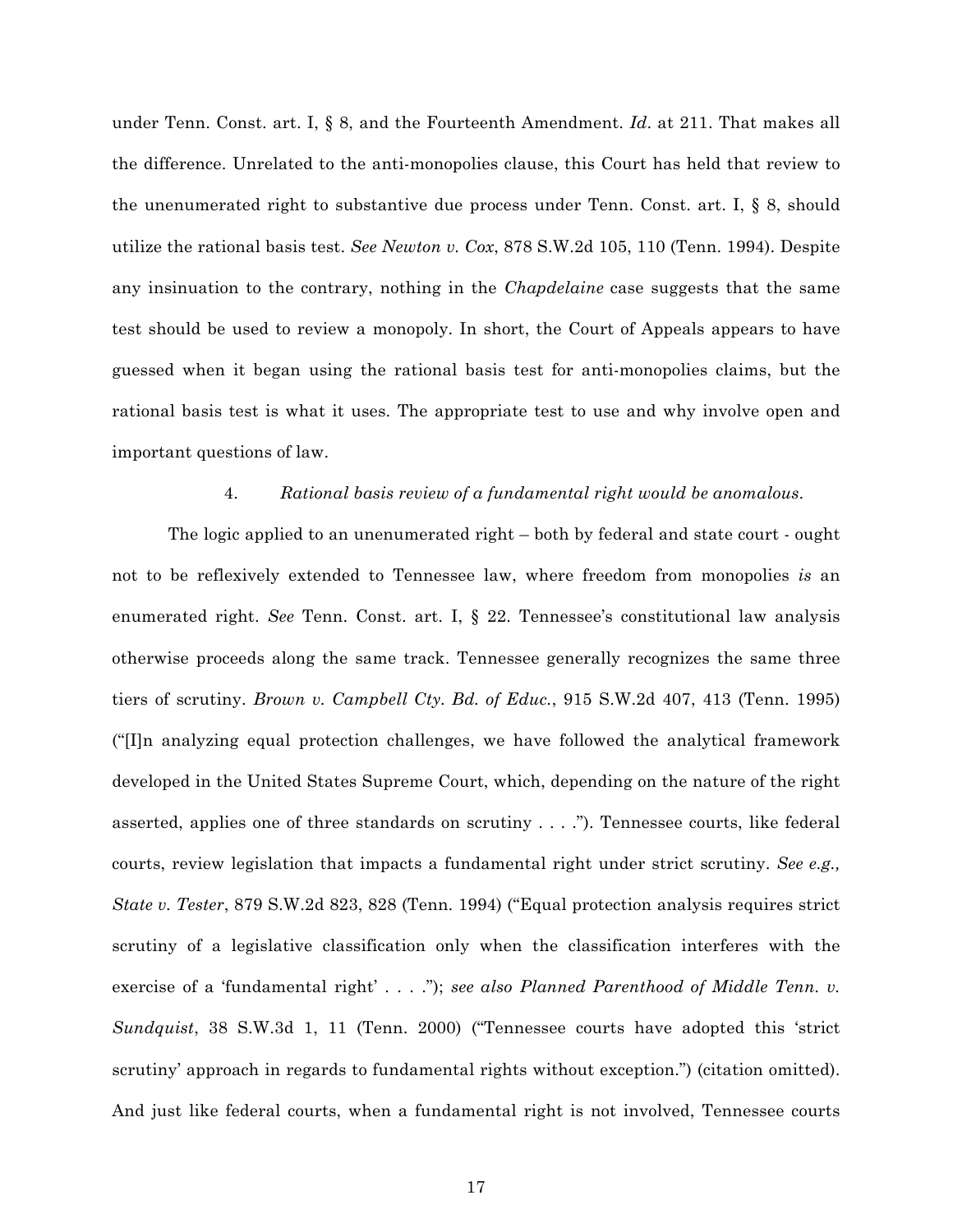use the rational basis test to "review the statute or ordinance to determine whether it bears a reasonable relation to a proper legislative purpose and whether it is neither arbitrary or discriminatory." *Martin*, 908 S.W.2d at 955. The threshold inquiry, then, is whether the right is fundamental or not. *See Tester*, 879 S.W.2d at 828; *Sundquist*, 38 S.W.3d at 11 ("[F]undamental rights receive special protection under both federal and state constitutions."). And again, like the U.S. Supreme Court, this Court has held that rights are fundamental when they are "*either implicitly or explicitly protected by the Constitution*."6 *Tester*, 879 S.W.2d at 828 (emphasis added). Both Tennessee and the United States agree that rights expressly laid out in the Constitution get vigorous protection. Where the two diverge is on the matter of what rights their respective constitutions explicitly protect.

Freedom from monopolies is explicitly protected by Tennessee's Constitution. Tenn. Const. art. I, § 22. So, as a matter of Tennessee constitutional law, the logical conclusion from well recognized principles is that right to be free from monopolies is a fundamental right. Rational basis review would be just as inappropriate for this enumerated right as it would be for a burden on speech. The anti-monopolies clause ought to receive vigorous scrutiny. Federal law cannot simply be applied to Tennessee constitutional review. To try and make it work marks an effort to cram a misfitting peg into the wrong hole.

At least historically speaking, this Court cultivated the differences between Tennessee and federal jurisprudence. Both this Court and the U.S. Supreme Court have issued major cases regarding the constitutionality of monopolies of slaughterhouses that are mirror images of one another. Even before *Lochner*, the Supreme Court disavowed any constitutional prohibition on a monopoly over slaughterhouses because they were not proscribed by the U.S. Constitution. *See The Slaughter-House Cases*, 83 U.S. 36 (1872). But

<sup>6</sup> Rights are also fundamental when deeply rooted in the Nation's history and traditions and when it is inherent in the tradition of ordered liberty. *See Sundquist*, 38 S.W.3d at 11-12.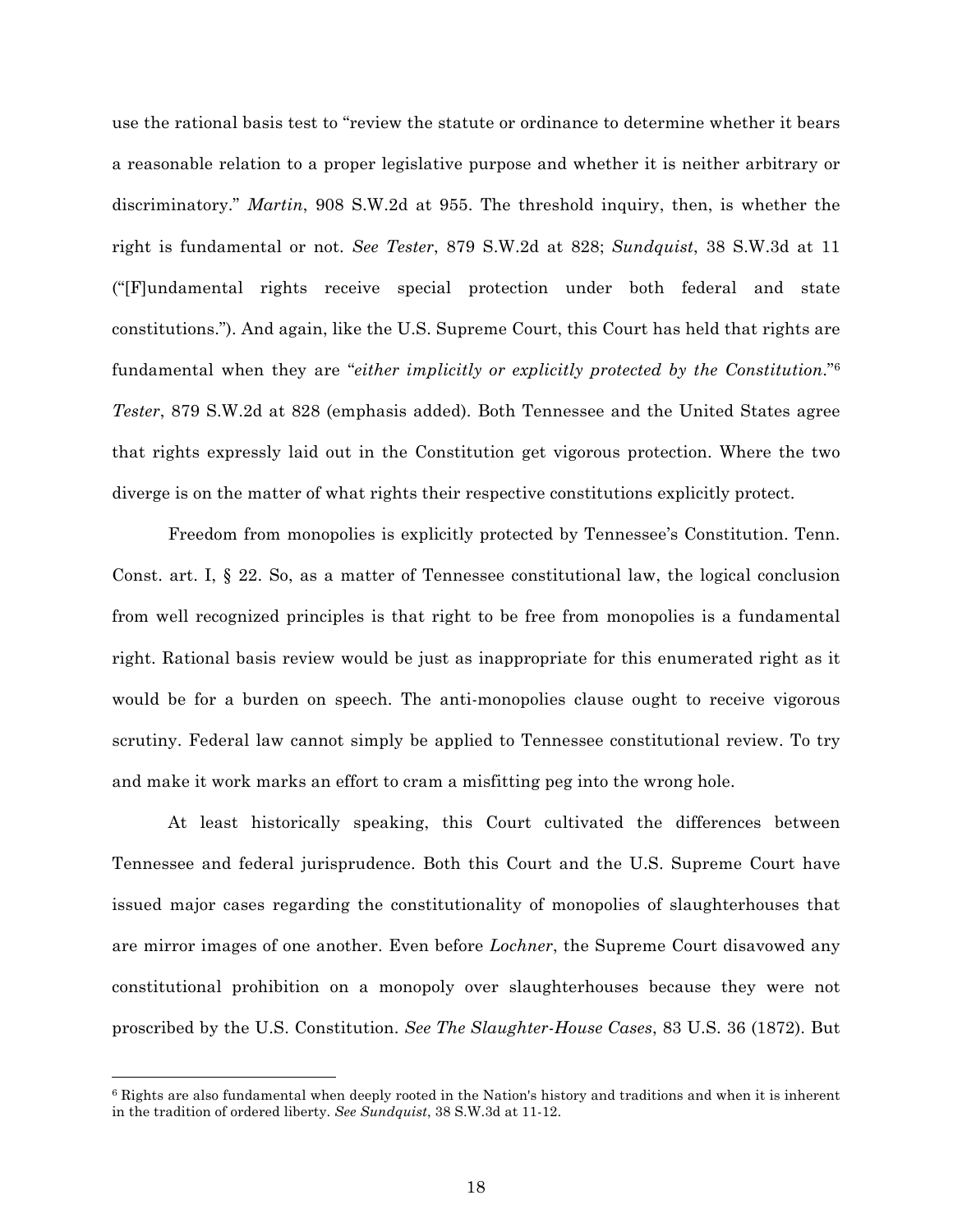this Court reached the opposite result as a matter of Tennessee law because monopolies are explicitly forbidden in Tennessee. Exercising its special responsibility to the Tennessee Constitution, this Court took the opposite track by striking down a monopoly in *Noe v. Mayor of Morristown*, 161 S.W. 485, 487 (Tenn. 1913), over slaughterhouses, thus providing the perfect parallel. This Court was keen to maintain the constitutional distinctions and did so. But it must again be stressed that this opinion predated even *Checker Cab* and thus it too lacked a modern test to guide lower courts. Nevertheless, both courts illustrated the historic differences between the state and federal constitutions by how each reviewed monopolies of slaughterhouses.

In conclusion, this Court should settle an important question of law: what is the correct test to use when reviewing claims under the anti-monopolies clause? The lower courts appear to have drifted into uncritical acceptance of the rational basis test largely from the momentum set by federal courts. This has created a constitutional aberrancy – the use of the rational basis test on an enumerated, fundamental right. It is important for this Court to settle how anti-monopolies claims fit with the current taxonomy of rights, conceived since this Court last visited the anti-monopolies claim with any rigor.

B. This Court can address another important question of law: how compelling the government's interest must be before it can override Tennessee's constitutional prohibition on monopolies?

The second important question of law that this case presents is closely related to the first: how compelling must the government's interest be before enacting monopolies? True to rational basis review, the lower courts reason that monopolies are acceptable so long as they further a legitimate governmental interest. The question of legitimacy is synonymous with whether the government was acting within its police powers. *See Cosmopolitan Life Ins. Co. v. Northington*, 300 S.W.2d 911, 918 (Tenn. 1957) (stating that classification enacted under the police powers need only have some rational basis). The Court of Appeals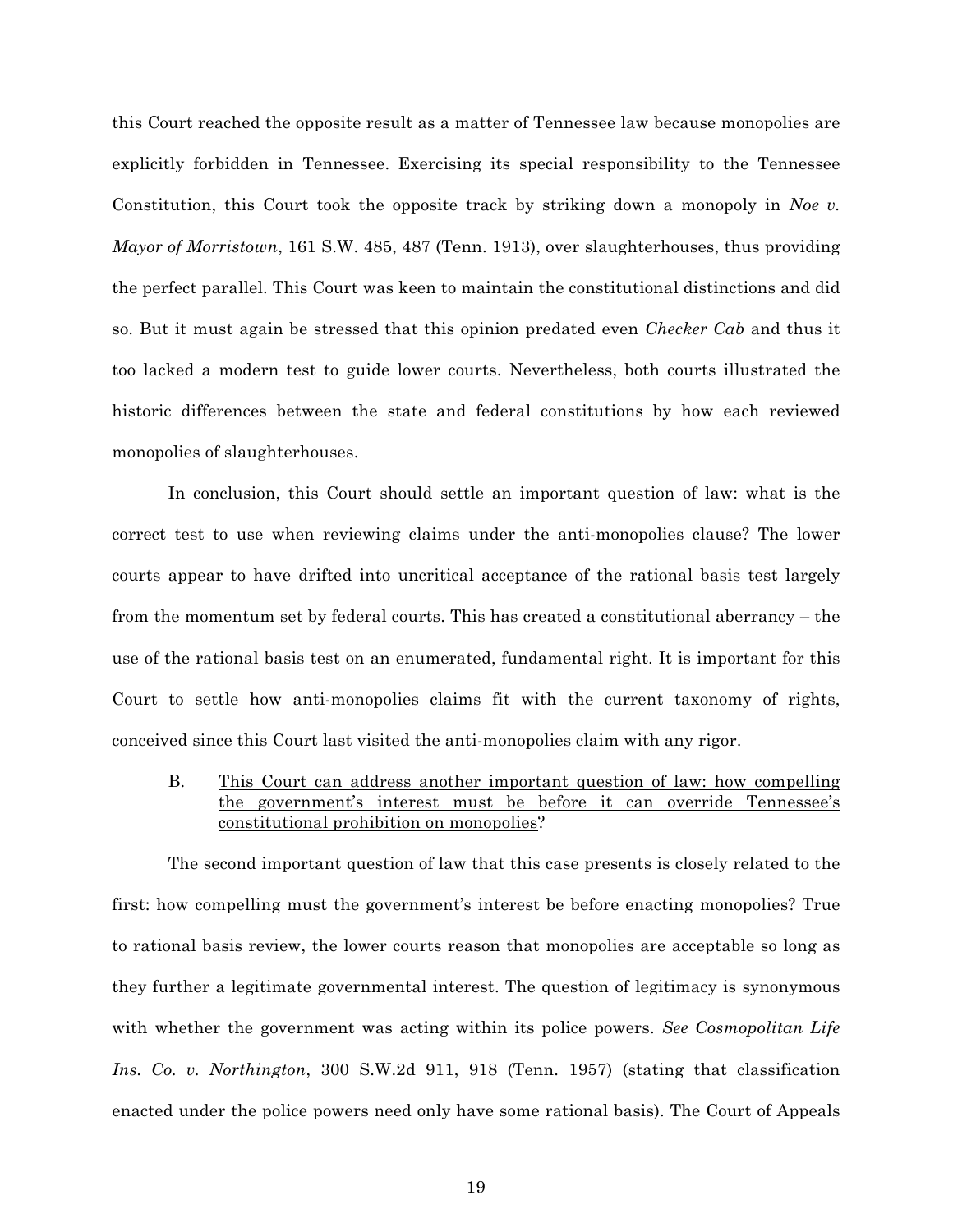consistently ruled in this case in finding that any monopoly "directed toward the public good," or promoting "welfare" under the police power was justifiable. Slip. Op. at 9-10, n.5. No other enumerated right is so lightly brushed aside presenting another anomaly. Besides, any law must be within the city's police powers or it would be constitutionally arbitrary in the first place, meaning this right provides no freestanding protection even though it is a constitutionally freestanding provision. By outlining the appropriate test, this Court can settle the important question of law on what governmental interests  $-$  if any  $-$  can justify a monopoly in light of the direct constitutional prohibition.

### 1. *Fundamental rights require correspondingly greater justifications.*

Under the tiers-of-review approach, the government's justifications must be correspondingly greater for fundamental rights.7 "Fundamental" rights, such as the right to freedom of speech and the right to travel between states, *see Newton*, 878 S.W.2d at 109, may not be restricted except when there is a compelling governmental interest that cannot be achieved through less restrictive means. *See State v. Smoky Mountain Secrets*, 937 S.W.2d 905, 910 (Tenn. 1996). In contrast, under rational basis, the government's interest need only be "legitimate." *See Doe v. Norris*, 751 S.W.2d 834, 839 (Tenn. 1988). The legislature has the legitimate power to regulate economic activity that is "related to the health, safety, morals or welfare of the public generally." *State v. Spann*, 623 S.W.2d 272, 273 (Tenn. 1983).

<sup>7</sup> Ultimately though, the decision to assign a particular test is a judicial assignment. "A large part of the explanation for the three tiers of constitutional judicial review is history and, candidly, a normative preference by the Supreme Court for strong protection for some types of constitutional rights over others." *See Montgomery*, 101 F.3d at 1123. For this reason, it is crucial that the process of assigning a test be rooted in something neutral and principled. Any approach that subjects different enumerated rights to different levels of review would run the risk of making this judicial assignment arbitrary.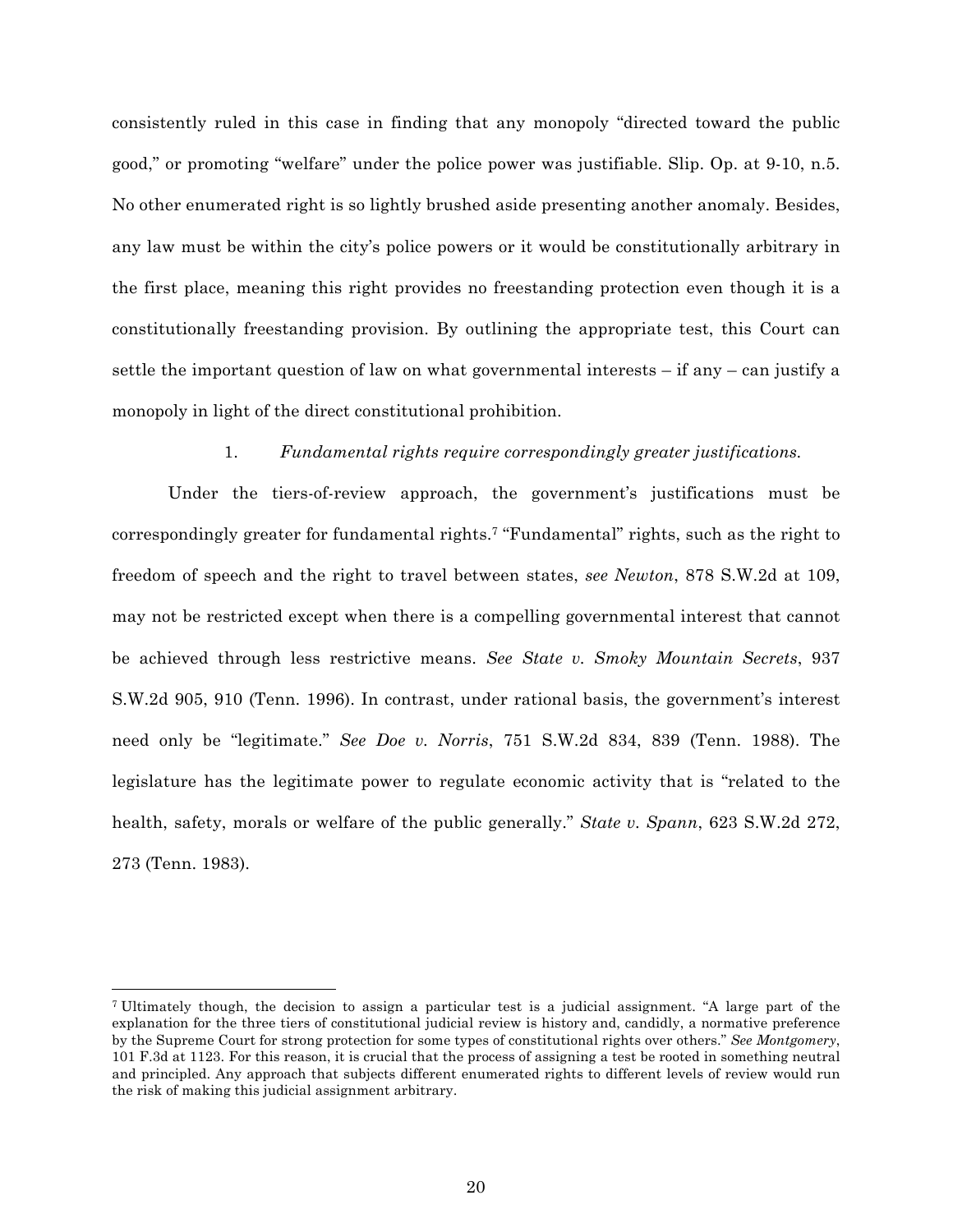2. *The Court of Appeals only requires that an interest be legitimate before governments can enforce monopolies.*

In using the rational basis test when reviewing monopolies, the Court of Appeals has only required an interest that is legitimate – or that "the activity is related to the health, safety, morals or welfare of the public." *Dial-A-Page,* 823 S.W.2d at 206. The Court of Appeals has compared the power to regulate under the police powers with the power to monopolize, attaching no significance to the fact that the Tennessee Constitution singles one out for prohibition. *Id*. (discussing the anti-monopolies test: "Similarly, it has been held that the legislature may *regulate* activity which would otherwise be privately operated if the activity is related to the health, safety, morals, or welfare of the public.") (emphasis added) (citation omitted). The decision in this case was equally permissive, viewing monopolies "directed to the public good," slip. op. at 9, or promoting public "welfare" as sufficiently compelling to override Tennessee's categorical prohibition of them by Constitution. Slip. Op. at 10, n.5. As the Court of Appeals wrote: "Our Constitution simply does not prohibit monopolies that bear a legitimate relation to such purposes and the wellbeing." Slip. Op. at 12. As pertained to the stated interest here – protection of residential character – the Court of Appeals sanctioned the legitimacy of this interest even while conceding that the interest might merely promote "an aesthetic consideration." Slip. Op. at 13. The interest required before the government may impose monopolies – which, again, the Constitution says "shall not be allowed," Tenn. Const. art. I, § 22 – has become thin and shrinking, now tolerating even monopolies that exist to please the eye of a political majority.

### 3. *If governments need only be legitimately acting within their police powers, then the anti-monopolies clause is a redundant nullity.*

An application of the rational basis test or anything like it a governmental monopoly was almost certainly wrong as a matter of Tennessee constitutional law. Review under the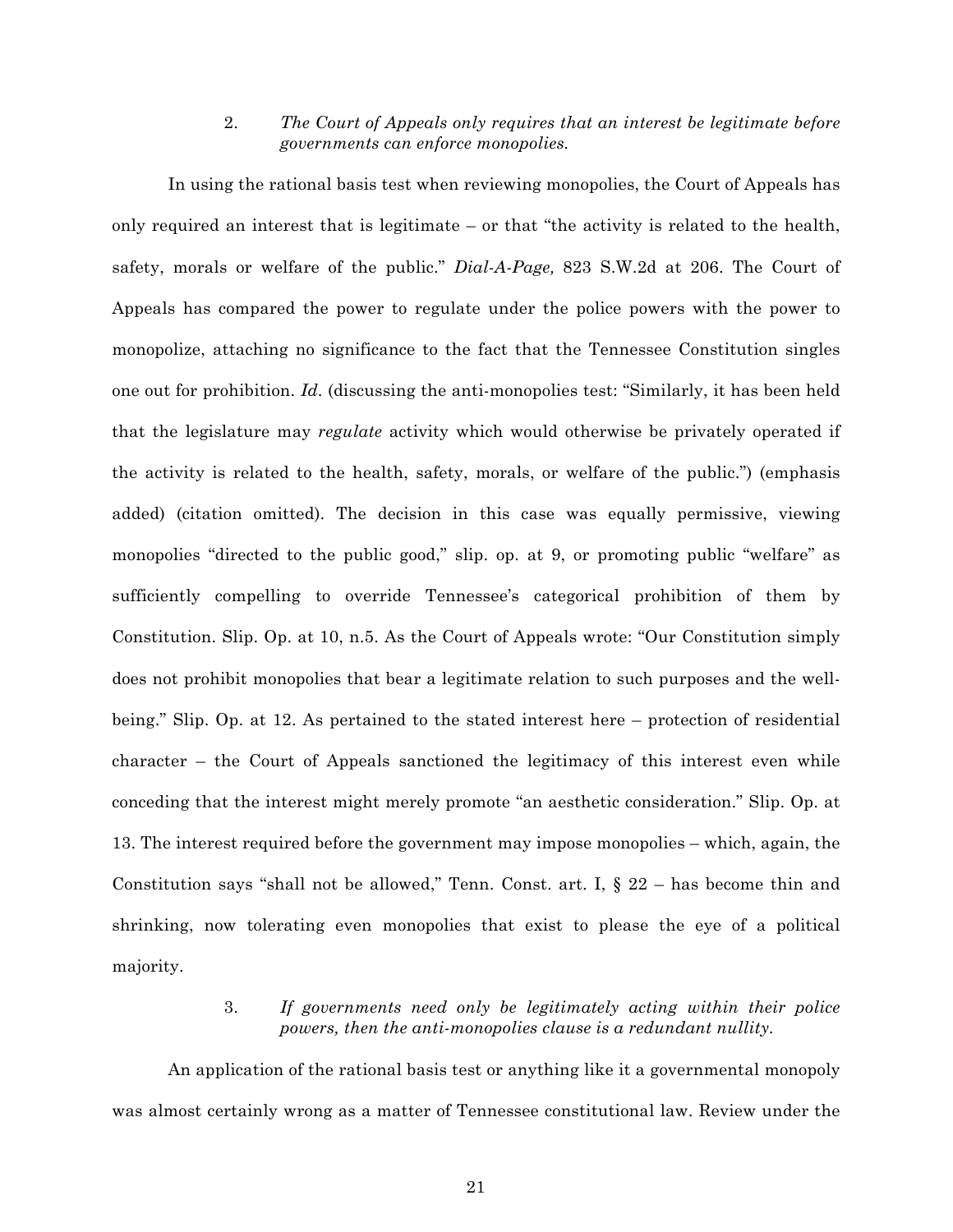rational basis test for an interest that need only be legitimate produces another constitutional anomaly: an enumerated right that provides merely redundant protection.

Rational basis review and limitations on the police powers already prohibit irrational laws that do not promote the public's welfare. "[R]ational-basis scrutiny is a mode of analysis we have used when evaluating laws under constitutional commands that are themselves prohibitions on irrational laws." *Heller*, 554 U.S. at 628 n.27. Laws aimed at illegitimate ends are invalid *per se* because they are constitutionally irrational. "[W]here the Legislature seeks to regulate a business or profession that has no connection with public health, morals, comfort, or welfare of the people, it is not subject to the application of the State's police power." *Bd. of Dispensing Opticians v. Eyear Corp.*, 400 S.W.2d 734, 742 (Tenn. 1996); *see also Spencer-Sturla Co. v. Memphis*, 290 S.W. 608, 611 (Tenn. 1926) (stating that a law is invalid if "the powers conferred upon the municipalities by the statute do not fall within the police power"). It would be invalid even under the federal Constitution, where monopolies are nowhere mentioned. *See Lawton v. Steele*, 152 U.S. 133, 137 (1894) (explaining that improper exercise of the police powers is unconstitutional as a matter of federal law).

If legitimate use of the police powers sufficed to work around this constitutional limitation, *see* slip. op. at 10, then the anti-monopolies clause would only prohibit irrational laws that were already illegitimate. The Declaration of Rights, like the Bill of Rights, was intended to layer an additional limitation on top of the idea of a government with limited powers, *viz*., even when appropriately exercising those limited powers, the government may never resort to these other separately specified measures. The anti-monopolies clause cannot be construed just to provide redundant protection to limits on police powers and federal protections. The founders did not separately specify a freestanding right as a mere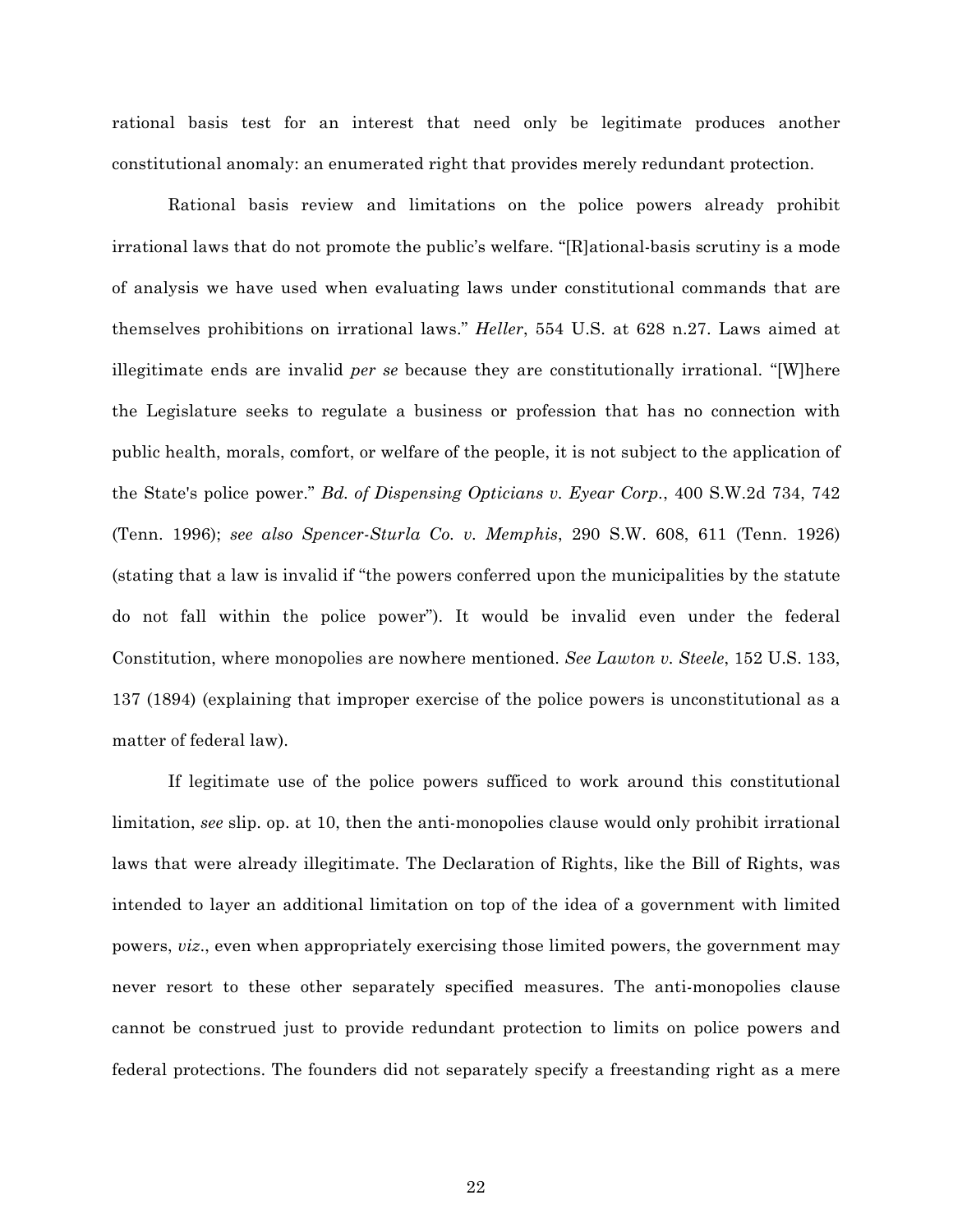redundancy. This further underscores the importance of the question of law presented by this case.

Given how expansive the police powers are, monopolies would be virtually always justifiable notwithstanding the clear text of the right itself that unequivocally forbids them. The police power encompasses anything "necessary to protect the public safety, health, morals, and welfare, and is of vast and undefined extent." *H&L Messengers, Inc. v. Brentwood*, 577 S.W.2d 444, 452 (Tenn. 1979). They have "never been definitively determined." *Knoxville v. Knoxville Water Co.*, 64 S.W. 1075, 1085 (Tenn. 1901). The text and original purpose of the anti-monopolies clause simply cannot square with permitting monopolies in a vast and undefined set of circumstances. A test that would give "considerable latitude" to legislative bodies, *Gallaher v. Elam*, 104 S.W.3d 455, 461 (Tenn. 2003), and allow for "any possible reason" to justify a classification, *see Harrison v. Schrader*, 569 S.W.2d 822, 825-26 (Tenn. 1978), leaves a constitutional right largely vulnerable to the legislative bodies that the right was designed to restrain in the first place. The limitation used by the Court of Appeals in this case was illusory. That flies "in the teeth," *Checker Cab*, 216 S.W.2d at 338 (citation omitted), of a constitutional prohibition. No principled reason for why this enumerated right would be so easily displaced is readily apparent. Settling this question is important.

Once again, this case illustrates how permissive the courts have become. The Andersons tried to find space between a justifiable monopoly and a regulation by maintaining that in *Checker Cab*, this Court's list of acceptable justifications was limited to the public's moral or physical well being. (Pls.' Resp. Br. at 17). For regulations, in contrast, the list was more expansive. The justifications could also include welfare, a justification notably unmentioned by this Court in *Checker Cab*. 216 S.W.2d at 337-38*.* That would mean that there was a class of actions that were important enough to be regulated, but not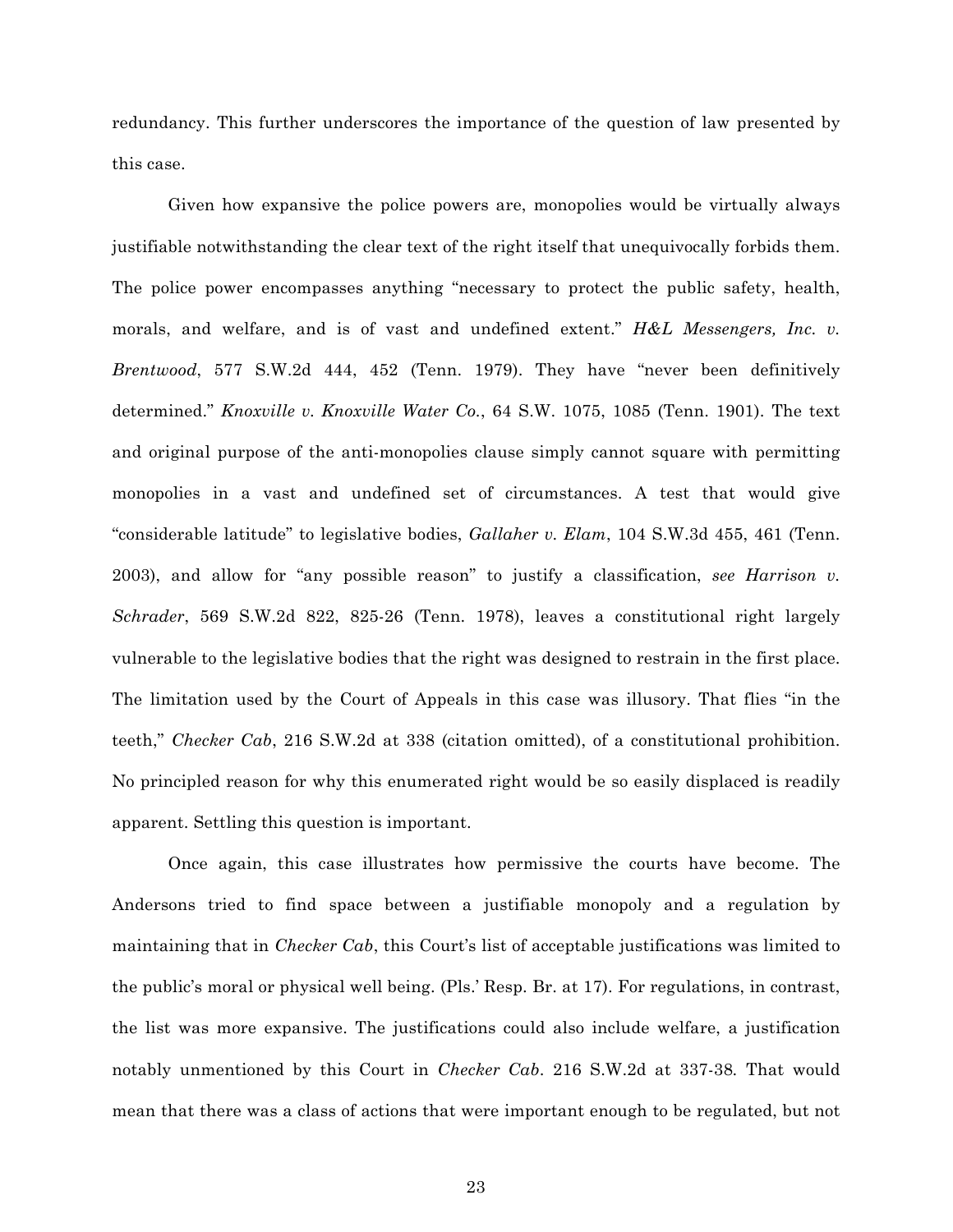monopolized. This reconciliation would have provided a way for the anti-monopolies clause to not be redundant and swallowed by the expansive police powers of a government. *Id*. at 17. Moral and physical well being are well understood terms. (Pls' Appel Br. At 21). Welfare, on the other hand, is far more expansive and nebulous. However, the Court of Appeals rejected this distinction, ruling that welfare and well being are synonymous terms. Slip. Op. at 5-6, n.5. That made the question of the legitimacy of a monopoly turn on whether the law was within the government's police powers. The anti-monopolies clause was rendered into nothing more than a vestigial appendage. Under this analysis, monopolies are permissible whenever a regulation is permissible and impermissible only when a regulation is illegitimate in the first place.

Under both state and federal law, enumerated rights are supposed to be displaced only rarely, and for the most serious of necessities. "The very enumeration of the right takes out of the hands of government – even the Third Branch of Government – the power to decide on a case-by-case basis whether the right is *really worth* insisting upon." *Heller*, 554 U.S. at 634 (emphasis preserved). Deference to local governments is due only when it "does not violate any state statute *or positive constitutional guaranty*." *Fallin v. Knox Cty. Bd. of Comm'ns*, 656 S.W.2d 338, 343-44 (Tenn. 1983) (emphasis added); *see also Perry v. Lawrence Cty. Election Comm'n*, 411 S.W.2d 538, 539 (Tenn. 1967) ("[T]he Legislature of Tennessee, like the legislature of all other sovereign states, can do all things not prohibited by the Constitution of this State or of the United States."); *Martin*, 908 S.W.2d at 946 ("The only limits placed on the cities' regulatory powers are found in the state and federal constitutions . . . ."). Rational basis is for a "classification neither involving fundamental rights nor proceeding along suspect lines." *Heller*, 509 U.S. at 31. Freedom from monopolies is a right spelled out in Tennessee, but the effective reasoning from the Court of Appeals did not treat it that way.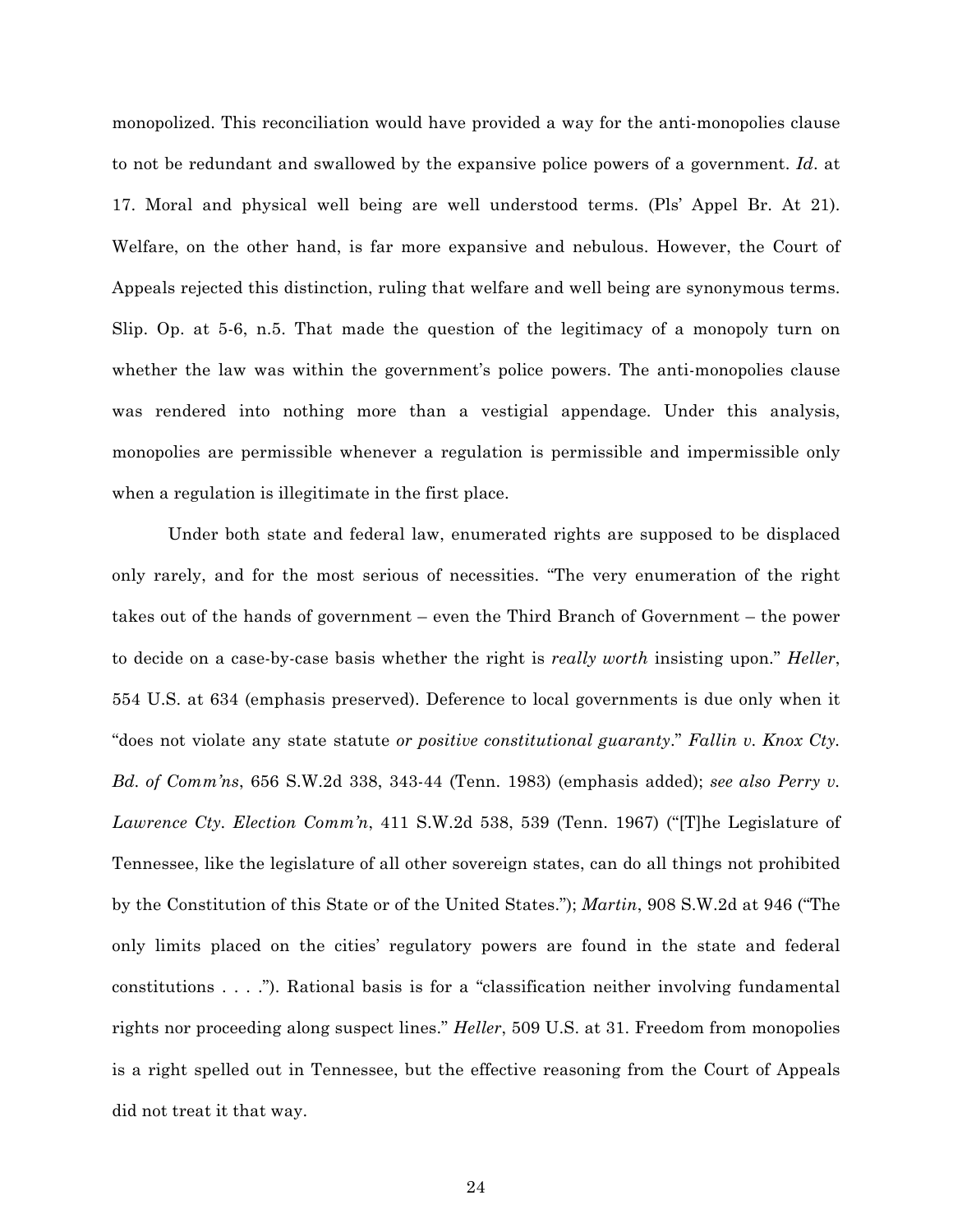Stated summarily, the Court of Appeals treats this enumerated right in an unusual fashion. There is no reason to treat this fundamental right any differently based on the cases from this Court. As a result, the Court of Appeals has struggled to leave open a way for the anti-monopolies clause to remain viable. If nothing else, the open question of when a monopoly could be tied to the police powers, yet be unconnected from the public's moral or physical well being, speaks to the difficulty of mapping a 1948 case onto the current constitutional terrain. The way charted by the Court of Appeals further accentuates the anomaly –review of a monopoly the same as a regulation when one is an enumerated right. Taking this case would help resolve these important questions of law.

### C. Attaching a constitutional standard to a right singled out for constitutional significance in Tennessee is a critically important question of law.

Resolving these questions is critically important because the answers will provide direction for Tennessee courts on how to analyze a right that Tennesseans are uniquely entitled to have judicially protected. As it currently stands, a right Tennesseans took special care to embed in the Constitution is meaningless. If the Court of Appeals was correct, then the prohibition on monopolies – so unequivocal in the text – can be easily overridden by any legitimate justification, even aesthetic ones. The jurisprudence has largely come to a dead end and devitalized this right until this Court intervenes and settles it.

Tennessee's Constitution reflects a distinct history that would be lost if the case law just merged with federal jurisprudence. *See People v. Harding*, 19 N.W. 155, 156 (Mich. 1884) ("Every constitution has a history of its own which is likely to be more or less peculiar . . . ."). Courts should examine "the times and circumstances" surrounding the adoption of a state provision to determine its meaning, including "the general spirit of the times and the prevailing sentiments among the people." *Id.* In Tennessee's case, the drafters of its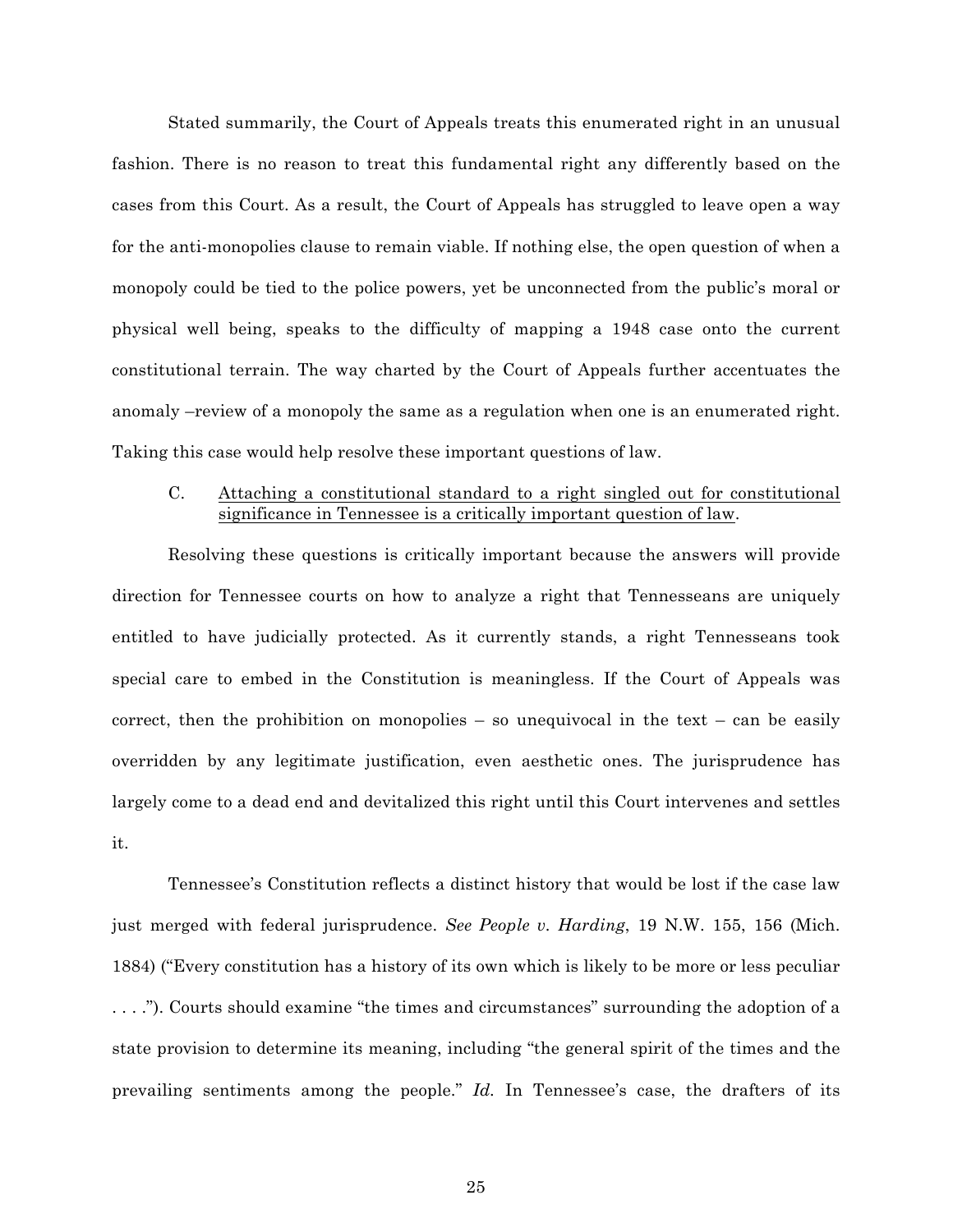Constitution took pains to include a constitutional provision deliberately omitted from the Bill of Rights. That represented a conscious choice. Tennessee's founders must be assumed to have acted out "of a desire to supplement aspects of the federal constitution that were seen as incomplete, or in order to take account of the different circumstances in which state constitution makers found themselves." John Dinan, *The American State Constitutional Tradition* 4 (2009). They must have wanted to leave no doubt that Tennesseans could count on the courts to protect them from governmentally protected monopolies.

The current methodology undoes a critical piece of the Tennessee constitutional project. By insisting upon the application of *federal* constitutional law to a *state* constitutional prohibition that lacks a federal analogue, the reasoning of the Court of Appeals inadvertently treats the anti-monopolies clause as if it had never been spelled out. Even in this case, the meaning of Tennessee's *expressed* prohibition on monopolies was treated as no more significant than the unexpressed prohibition against arbitrary laws in the U.S. Constitution. Addressing these related questions of Tennessee constitutional law would be a useful corrective to the idea that "state supreme courts [should] be reduced to mere conduits through which federal edicts flow." *See State v. Miller*, 584 S.W.2d 758, 760 (Tenn. 1979).

This is the "court of last resort" for the Tennessee Constitution, *State v. Randolph*, 74 S.W.3d 330, 334 (Tenn. 2002), with "full and final power." *Miller*, 584 S.W.2d at 760. As the high court of Tennessee, it stands as "society's chief expositors of constitutional principles." *Martin*, 908 S.W.2d at 947 (citations omitted). Unless this Court reviews this anti-monopolies case, the Court of Appeals will continue to apply misplaced significance on federal authority and struggle to apply *Checker Cab* to modern constitutional law. As argued above, this Court's jurisprudence surrounding Tennessee's anti-monopolies clause did not contemplate modern doctrine and does not overlay well. "This Court has a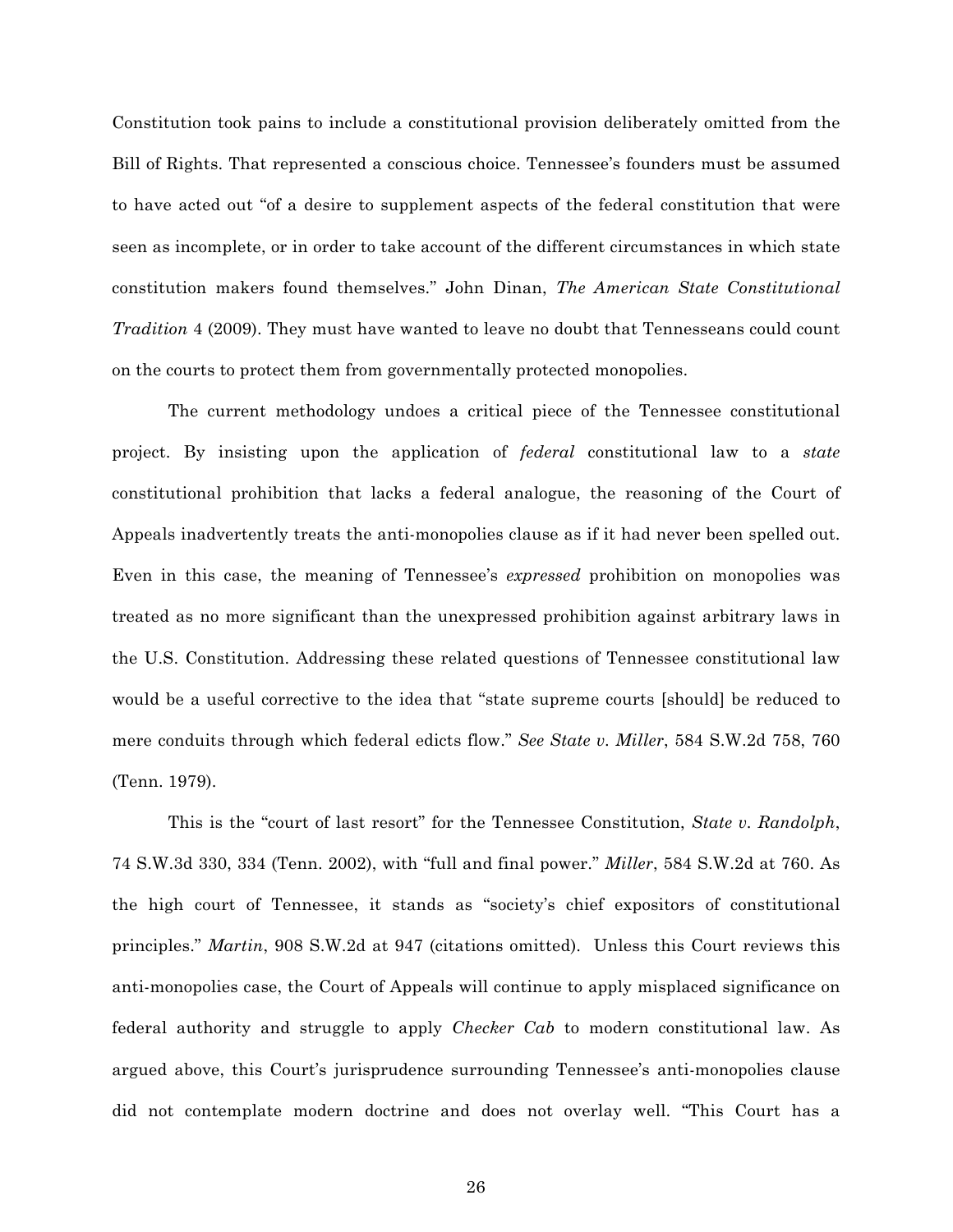continuing duty to consider whether the common-law, as created and developed through case law, is obsolete." *Broadwell v. Holmes*, 871 S.W.2d 471, 473 (Tenn. 1994). The use of the rational basis test has resulted in the constitutional anomalies up and down the line. This Court's interest in exercising its supervisory authority over the Tennessee Constitution is especially compelling because "correction through legislative action is practically impossible." *Payne v. Tennessee*, 501 U.S. 808, 828 (1991) (quoting *Burnet v. Coronado Oil & Gas Co.*, 285 U.S. 393, 407 (1932) (Brandeis, J., dissenting)).

## **II. There is a need to bring uniformity in the law as to whether courts can consider evidence that the monopoly was intended to confer a private benefit.**

With all due respect to the Court of Appeals, its decisions regarding the antimonopolies clause are inconsistent in analyzing whether evidence that a monopoly was intended to provide a private benefit is relevant. This Court has always stressed that these are the very sorts of impermissible monopolies that the anti-monopolies clause prohibits. Yet the Court of Appeals has varied in its application of this reasoning. Just as in this case, the Court of Appeals viewed itself as institutionally incapable of assessing legislative motive, even while recognizing that impermissible monopolies exist to provide a private benefit. Here, the Court of Appeals dismissed substantial evidence that Metro's monopoly was intended to protect the traditional hospitality sector that viewed homesharing as a threat. This Court's review would bring needed uniformity to the law.

### A. The precedent of this Court requires an inquiry into whether a monopoly was intended to confer a private benefit.

This Court's approach to analyzing monopolies always involved scrutiny as to whether the monopoly was intended to confer benefit or stifle competition. For instance, in *Leeper v. State*, 53 S.W. 962 (Tenn. 1899), this Court upheld a challenge to the "Uniform Text-Book Act," which authorized a commission to select a particular series of textbooks for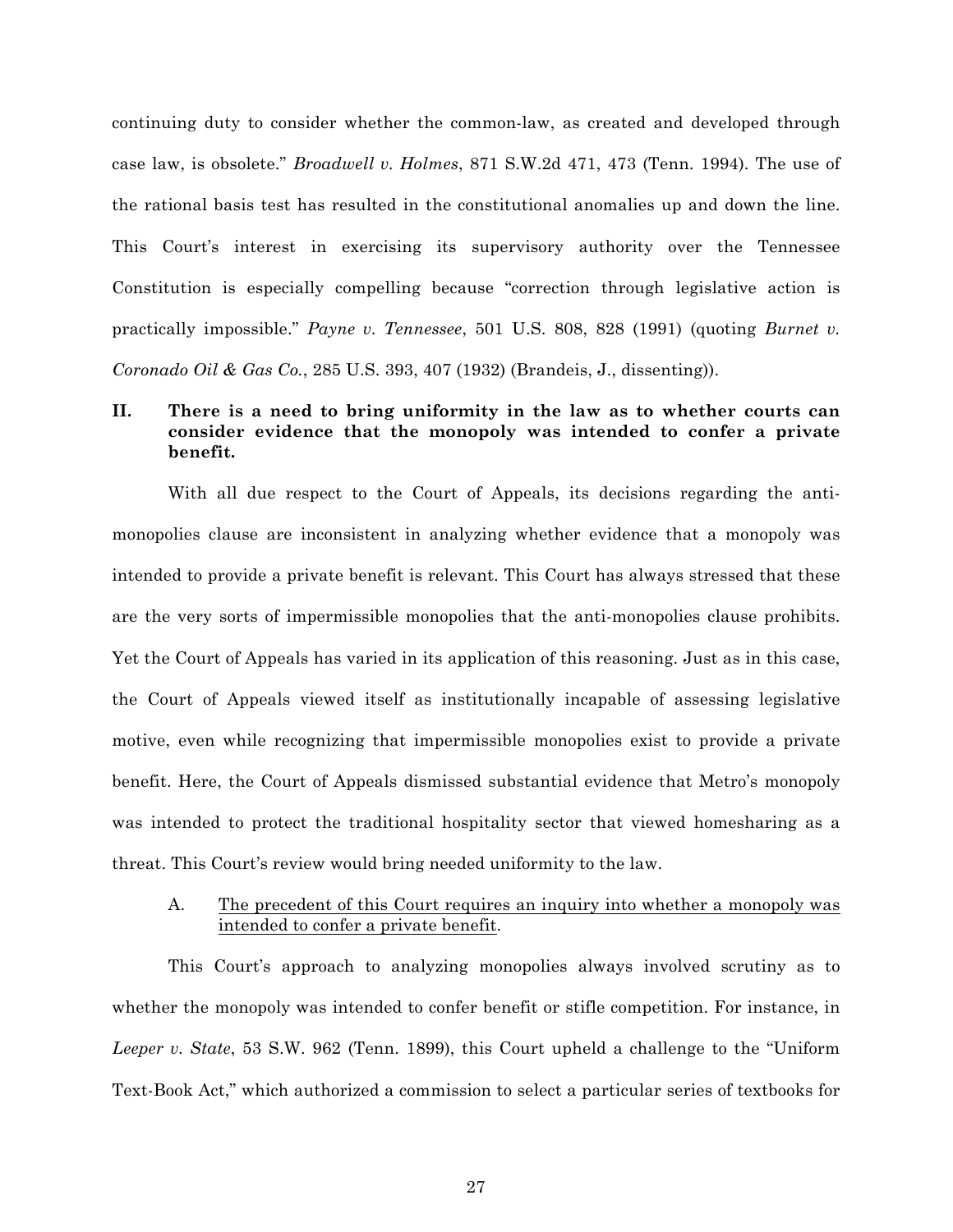public schools. This Court found notable the absence of even an allegation that "the intention or operation of this Act is to confer a pecuniary benefit on the State or school officials or publishers." *Id*. at 965. In upholding the ability of the state to act as an ordinary marketplace participant, this Court observed that the Constitution forbade monopolies intended to advance an illicit aim. *Id*. ("The monopoly prohibited by the Constitution is a privilege farmed out to the highest bidder, or conferred because of favoratism to the donee, and not one awarded to the lowest bidder and for the convenience and benefit of the public."). The purpose of the monopoly lies at the heart of the question, according to this Court's precedents.

Likewise, in *Checker Cab,* this Court continued to emphasize that courts must ask whether the law *actually* furthers the stated public purpose, even if legitimate. 216 S.W.2d at 337 ("[I]t is the duty of the Court to determine whether the monopoly does have any legitimate relation with the declared public purpose of the act."); *see also N. Little Rock Transp. Co.*, 184 S.W.2d at 54-55 (explaining the lack of connection to police powers "based on substantial reasoning that an exclusive taxicab business" advanced public welfare). Still more, the Court directly authorized judges to question whether the stated goal was the actual goal. *Checker Cab*, 216 S.W.2d at 337 ("The courts decide . . . whether that is really the end  $\Box$  in view.") (citation omitted) (quotation omitted). In other words, the courts must determine whether the stated rationales are pretextual. That makes practical sense as few governments would be inclined to admit in court that they enacted a law intended as cronyism. In fact, it was because this Court found that there was no legitimate relation between the monopoly in question – taxi cabs in Johnson City – and the public purpose – the regulation of the operation of taxicabs over the streets of Johnson City – that the Court struck down the measure as violating the anti-monopoly clause. *Id*. Notably, this Court did not even have to find that the monopoly was intended to benefit a private party; it just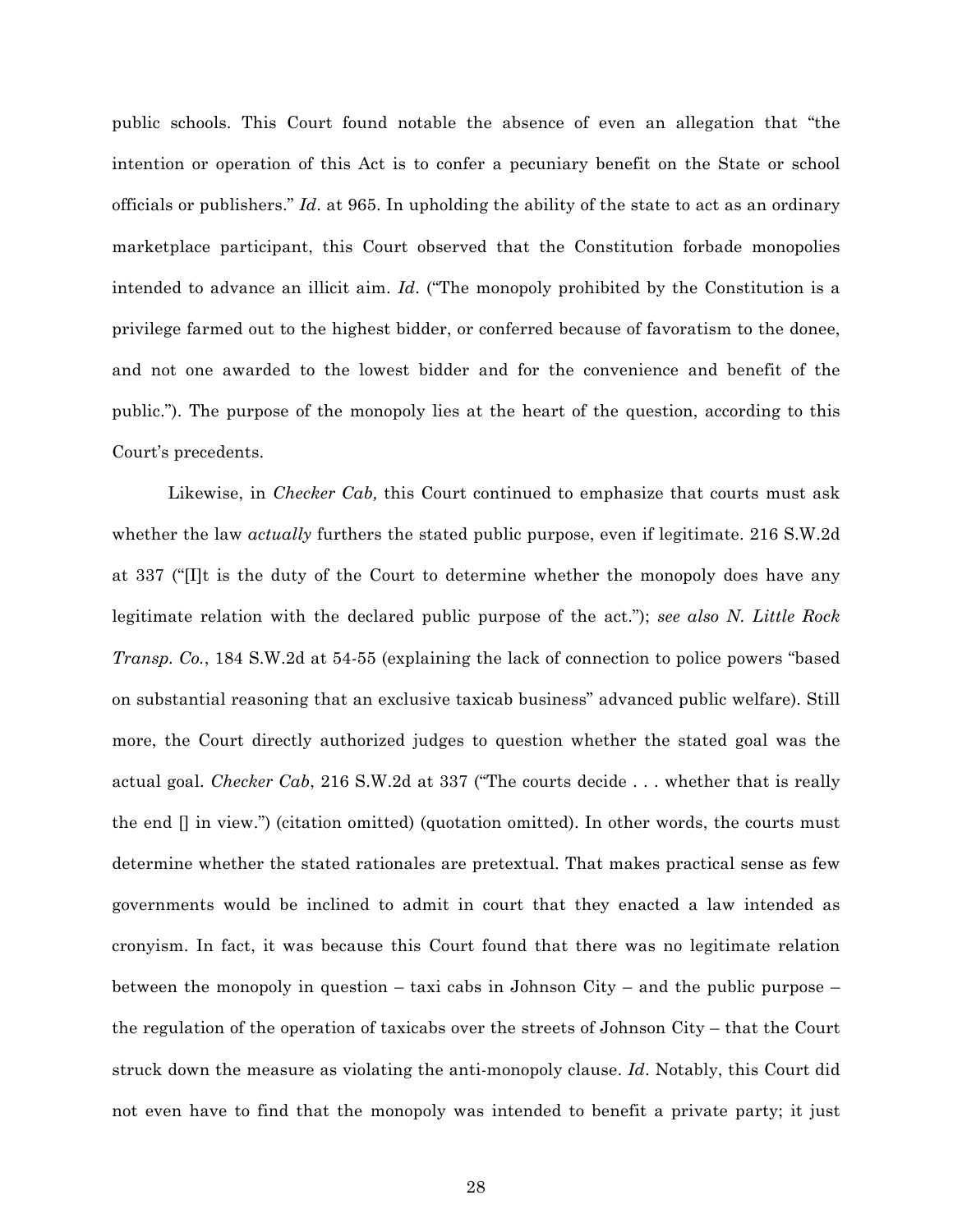disproved that it benefitted the public. *Id.* Naturally, the ascertainment of the monopoly's purpose was part of the analysis from this Court.

The furtherance of "the declared public purpose," and not some other contrived one, is a requirement that sets the anti-monopolies test apart. Under ordinary rational basis review, courts uphold classifications if any conceivable purpose for the distinction exists. It does not matter whether that was the actual motivation, and it does not matter if any evidence supported it. *See Riggs v. Burson*, 941 S.W.2d 44, 53 (Tenn. 1997). This Court has long held in the substantive due process context that it cannot question "the motive of the Legislature in enacting legislation," or, in particular, whether it "was passed for the benefit of private interests." *Northington*, 300 S.W.2d at 918. Once removed from the equation, review of this enumerated right becomes indistinguishable from review under the unenumerated right to substantive due process. This is another way in which interpretation of the anti-monopolies clause has become redundant.

## B. The Court of Appeals lacks uniformity when analyzing the purpose of the monopoly, including in this case where it refused to even consider evidence that Metro's monopoly was intended to protect hotels from competition.

The Court of Appeals has not been uniform when looking to the monopoly's purpose, even within the same decisions. The Court of Appeals has recognized that this Court's precedent in *Leeper* outlawed monopolies that are intended for private gain. *See Esquinance*, 195 S.W.3d at 47 (quoting *Leeper*, 53 S.W. at 965) (stating that the court ruled that the anti-monopolies clause prohibits monopolies "conferred because of favoritism"). And the Court of Appeals has also indicated it has some ability to analyze the purpose of an alleged monopoly. Even while using the rational basis test in *Dial-A-Page*, the Court of Appeals nevertheless stated, "we look to the policy behind the Act." 823 S.W.2d at 207. The Court then concluded that the Act in question (the Radio Common Carrier Act) was constitutional because it did not prohibit competition. Likewise, in *Esquinance* – again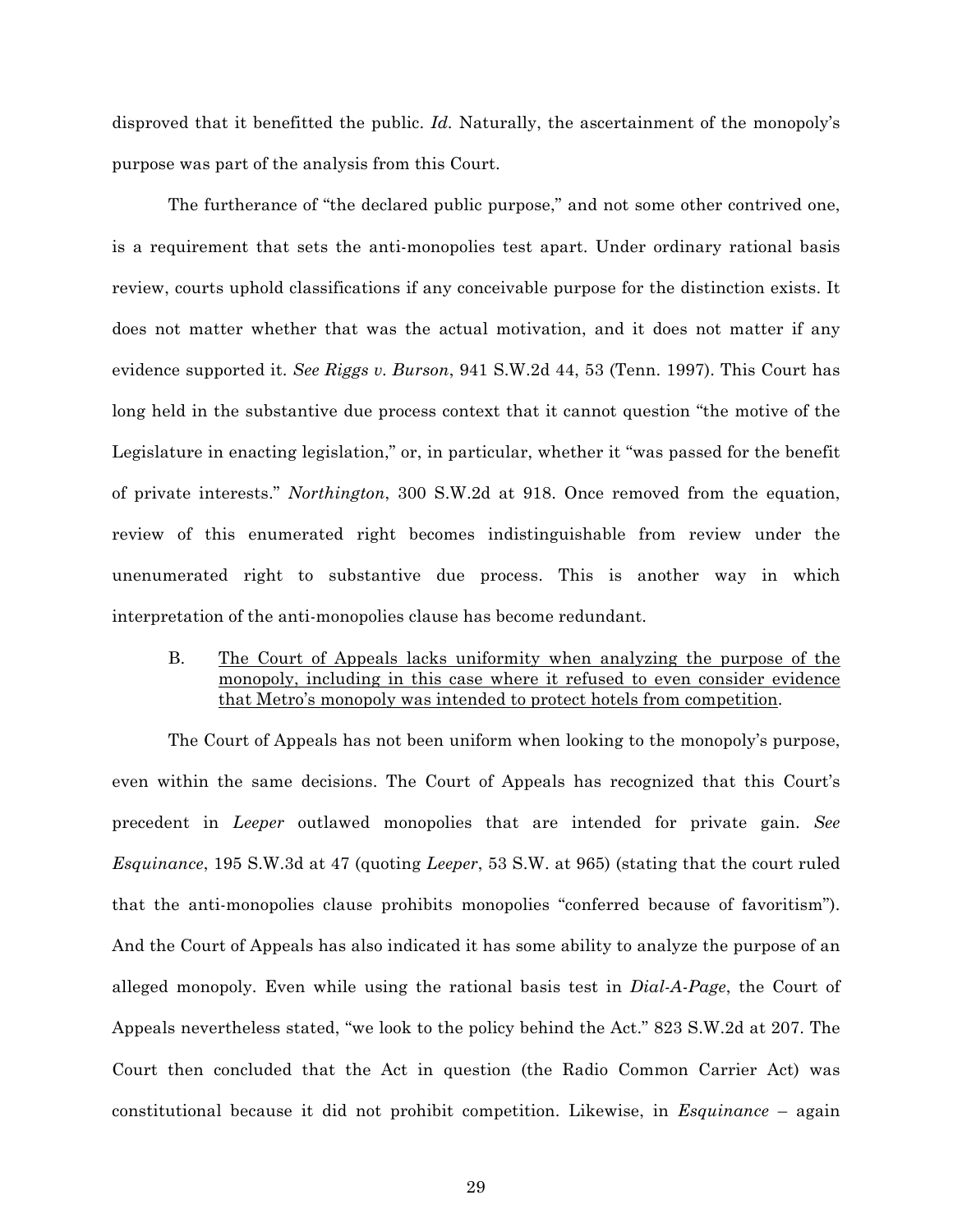using rational basis review – the Court of Appeals rejected the argument that Tennessee granted an unconstitutional monopoly by recognizing a single professional employee organization as the representative for collective bargaining. 195 S.W.3d at 47. Nevertheless, it did so by analyzing the legislative purpose. *Id*. at 47-48 ("The purpose and policy of the [Educational Professionals Negotiations Act] is clearly for the promotion of the welfare and benefit of the students, teachers, and the public as a whole.").

Yet when it came to an inquiry into a monopoly's impermissible purpose, the Court of Appeals was not uniform in its approach. Both cases also emphasized that their ability to assess the true purpose of the challenged laws were highly circumscribed. So long as the legislature had "some foundation in fact," the courts were rendered "powerless" to scrutinize any further. *See Dial-A-Page*, 823 S.W.2d at 206; *Esquinance*, 195 S.W.3d at 47. This approach was not uniform. If the Court of Appeals was to accredit this Court's instruction to look to whether the protection of the public was "really the end  $\parallel$  in view" *Checker Cab*, 216 S.W.2d at 337, then it should have assessed evidence of the monopoly's purpose, not just whether a foundation in fact existed for some public purpose. It proved it can look for a legitimate purpose even while it viewed itself as incapable of recognizing an illegitimate one.

That inconsistency is echoed in this case. Evidence abounded that the monopoly is intended to protect private interests but the Court of Appeals regarded it as irrelevant. Metro admitted it did as much. According to its sworn statement, the law came about at the suggestions of particular bed and breakfasts that wanted to be taxed "on a level playing field with STRPs." (TR. VII, 913: Def.'s Resp. to Pls.' Interrog. No. 26, Pls.' Ex. C.2). In an email with the prime sponsor of Metro's law, Burkley Allen, a bed and breakfast that viewed homesharing as an unfair competitor rallied around Greg Adkins, CEO of the Tennessee Hospitality Association ("THA") (TR. VII, 939: Pls.' Ex. C.2.D at 009), and Butch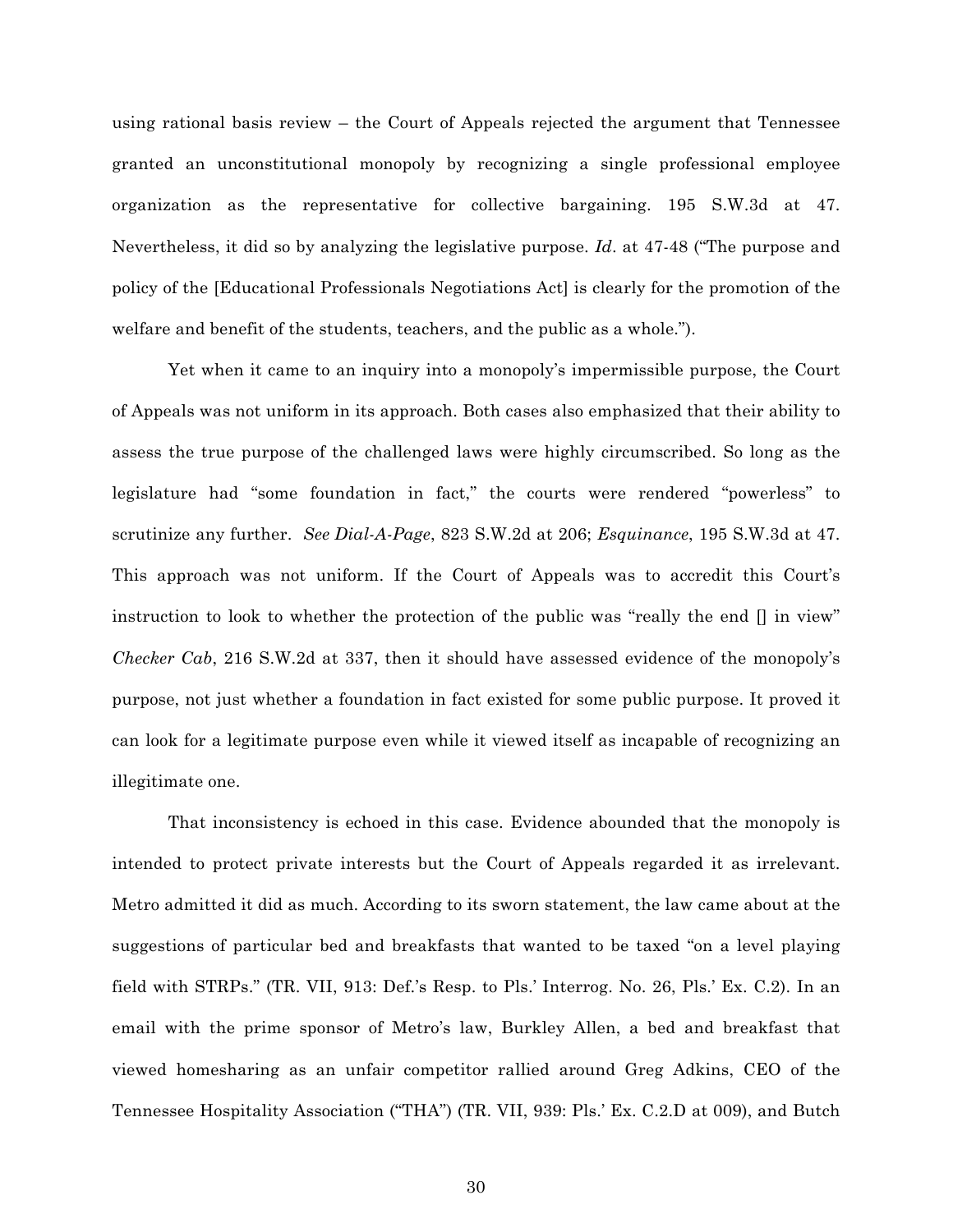Spyridon, CEO of Nashville Convention and Visitors Corp (TR. VIII, 1106: Pls.' Ex. F, ¶ 2). who were "very concerned about how these illegal businesses are having negative influence on the hotel industry in Nashville." (TR. VII, 938: Pls.' Ex. C.2.D. at 008) (emphasis added).

> Greg Adkins and Butch Spyrdon have requested this same information... They e very concerned about how these illegal businesses are having n influence on the hotel industry in Nashville. Butch has stated that unregulated vacation rentals and illegal B&B's are not necessary for the success of the convention and vacation visitors travel dollars to Nashville due to the loss of tax dollar revenues. <u> Best, Linda and Darreli</u>

Thus, industries in competition with homesharing coalesced around devising a political solution for an economic problem. This phrase, "leveling the playing field," lurks throughout the whole saga and is evidence *per se* of illegitimate purpose. Spyridon outright states that the law was passed to "level the playing field between short-term rentals like Airbnb and others in the lodging industry." (TR VIII, 1108: Ex. F | 8). "Leveling the playing field" litters Councilmember Allen's communications even as she colluded overtly with hotels and bed and breakfasts (TR. VII, 933, 935, 942, 945, 950-952, 974, 990, 991, 939: Pls.' Ex. C.2.D) but not with the homeowners the cap was ostensibly designed for (and who could have cared less about the hotels' bottom-line). Councilmember Allen directly collaborated with the THA early in the process. Id. at 939. THA had actual involvement, id. at 939, 018, expressing commitment to the issue and the desire to be involved in the drafting of the ordinance. Id. at 949. The B&B, in coordination with others in hospitality, issued a call of action to Councilmember Allen and Convention & Visitors Bureau to "get involved with the [American Hotel Association] on this." Id. at 953. The hospitality industry formally endorsed the proposed law. Councilmember Allen directed copies of the endorsement to be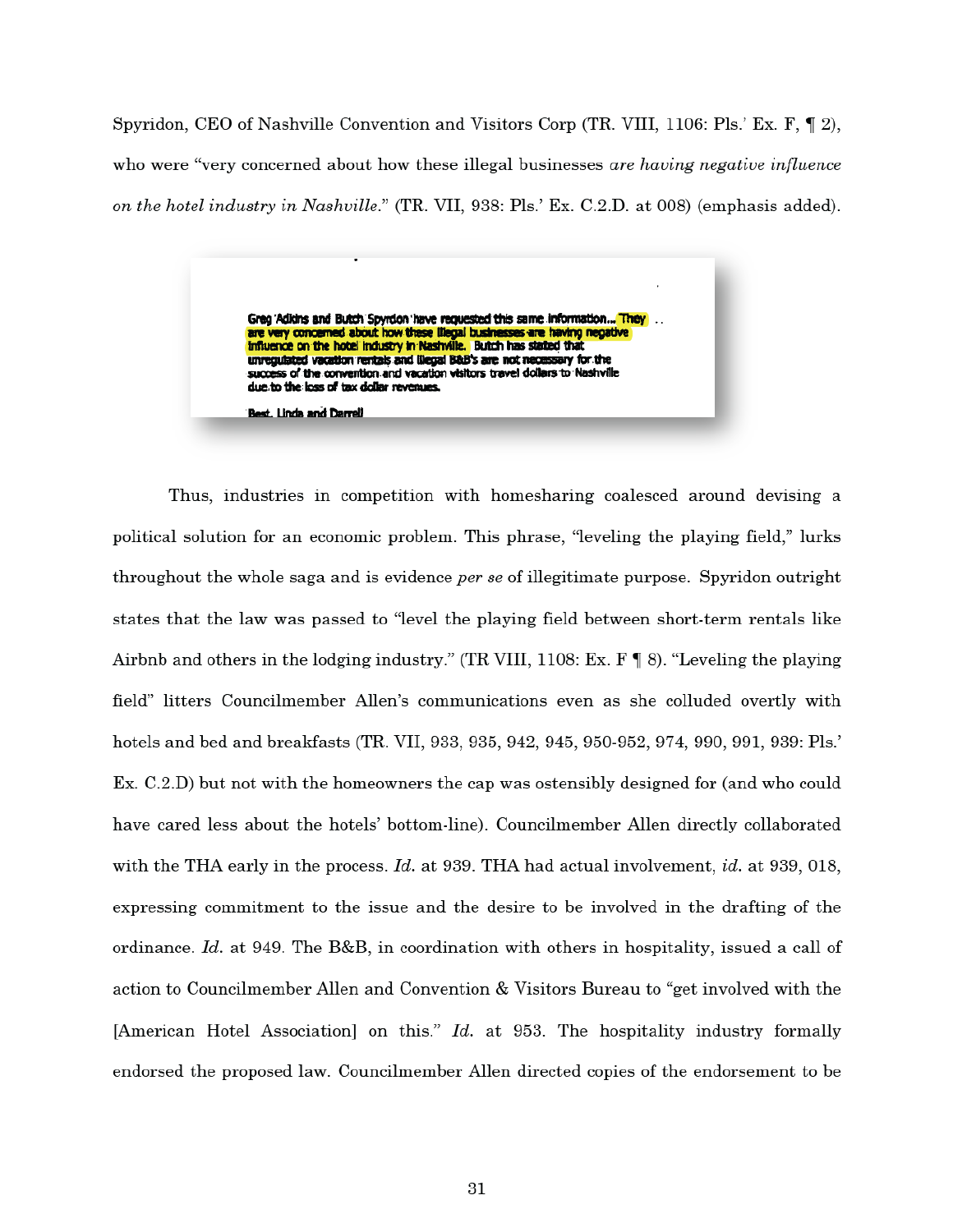printed and placed on every councilmember's desk before the December 2, 2014 council meeting where the bill that imposed the cap passed on second reading. *Id.* at 1012. Far more than creating a material dispute, evidence that the monopoly was intended to "level the playing field," or raw protectionism, was essentially unrebutted.

The Court of Appeals refused to even consider this evidence. Because the trial court granted Metro's motion for summary judgment, the Andersons only needed to point to the existence of specific facts in the record, *see Rye v. Women's Care Ctr. Of Memphis, MPLLC*, 477 S.W.3d 235, 264 (Tenn. 2015), viewed in the most favorable light in order to defeat summary judgment. *See Luther v. Compton*, 5 S.W.3d 635, 639 (Tenn. 1999). Clearly, at least a factual dispute about the purpose of the cap exists, and so the Court of Appeals could only have ignored this evidence if it was not material. *See Byrd v. Hall*, 847 S.W.2d 208, 215 (Tenn. 1993) (fact is material when "it must be decided in order to resolve the substantive claim or defense at which the motion is directed"). The Court of Appeals ruled that the evidence of the true motivations for the cap did not matter: "the relevant judicial considerations under this test do not involve an inquiry into the motivations or 'true purpose' behind the ordinance. Slip. Op. at 10. The test "does not require a review of a legislature's actual subjective motivations, assuming such motivations could actually be divined." *Id*. at 11-12. The Court of Appeals then purely accredited the evidence submitted by Metro. *Id*. at 13-14. Evidence of the monopoly's purpose was set to the side.

By regarding evidence that demonstrated that Metro's monopoly was intended to "confer a particular benefit," *see Leeper*, 53 S.W. at 965, on the hospitality lobby as irrelevant, the Court of Appeals then essentially held that the monopoly's intended purpose was not material. *See Byrd*, 847 S.W.2d at 215 (not material if need not be decided in order to resolve the claim). This was not a uniform application of the law as this Court has always regarded intent to confer private benefit as the s*ine qua non* of an impermissible monopoly.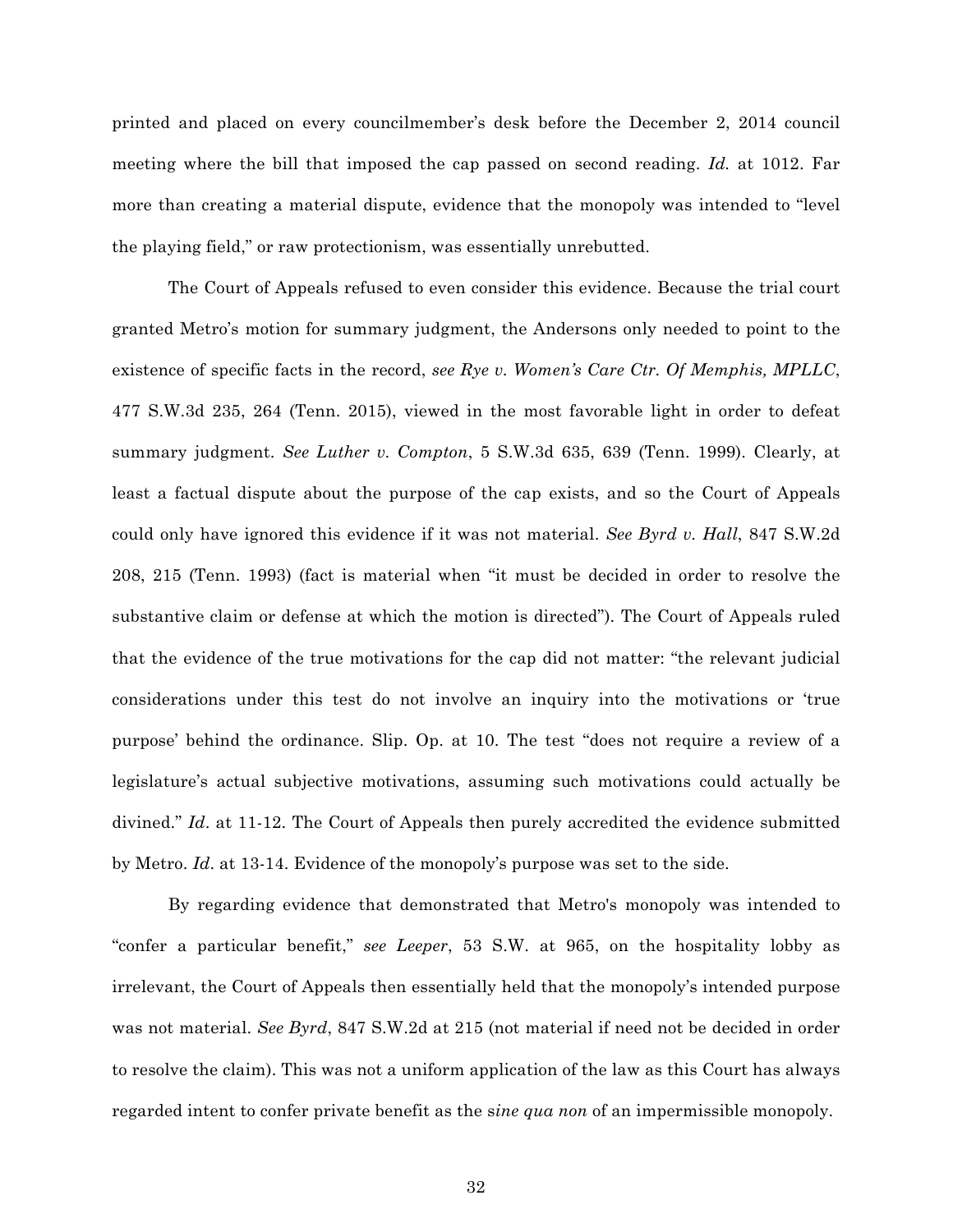The ruling was not even internally uniform - the Court of Appeals cited this Court's *Leeper* opinion for the proposition that monopolies were impermissible when "granted for a money consideration, or which are bestowed upon an individual for his benefit," slip. op. at 9, yet it disregarded evidence proffered to show exactly that. *Id*. at 10-11. This circle cannot be squared. To demonstrate that a monopoly was awarded "for a monetary consideration," or "for [an individual's] benefit" and not for "the public good," *id*. at 9, becomes literally impossible if the courts will not "inquir[e] into the motivations or 'true purpose' behind the ordinance?" *Id*. at 10. The purpose of the monopoly was, contrary to the lower court's ruling, of high legal significance, as the Court of Appeals appeared somewhat aware of by citing *Leeper* in the first place.

The Court of Appeals squared its disavowal of the relevancy of the monopoly's purpose with this Court's seemingly opposite instruction to examine the "end in view" by citing a number of Tennessee decisions purporting to state that courts do not examine legislative "motive." Slip. Op. at 11 (citing *Davidson Cnty. v. Rogers*, 198 S.W.2d 812, 814- 15 (Tenn. 1947), *Fiser v. City of Knoxville*, 584 S.W.2d 659, 662 (Tenn. Ct. App. 1979), *Mobile Home City of Chattanooga v. Hamilton Cnty.,* 552 S.W.2d 86, 87-88 (Tenn. Ct. App. 1976)). All three cases – only one of which hailed from this Court – involved the limits of the police powers and the rational basis test. None concerned monopolies or any other enumerated right; none stood for the proposition that the purpose of a monopoly was irrelevant for purposes of overcoming this enumerated right. They rather sharpen the point made here – the lower courts have all but said it makes no difference if the anti-monopolies clause is in the Constitution at all, treating it as merely redundant to the question of the limits on police powers. In fact, the one case from this Court ruled: "the courts decide merely whether [the challenged law] has any real tendency to carry into effect the purposes designed … *and whether the act in question violates any provision of the state or federal*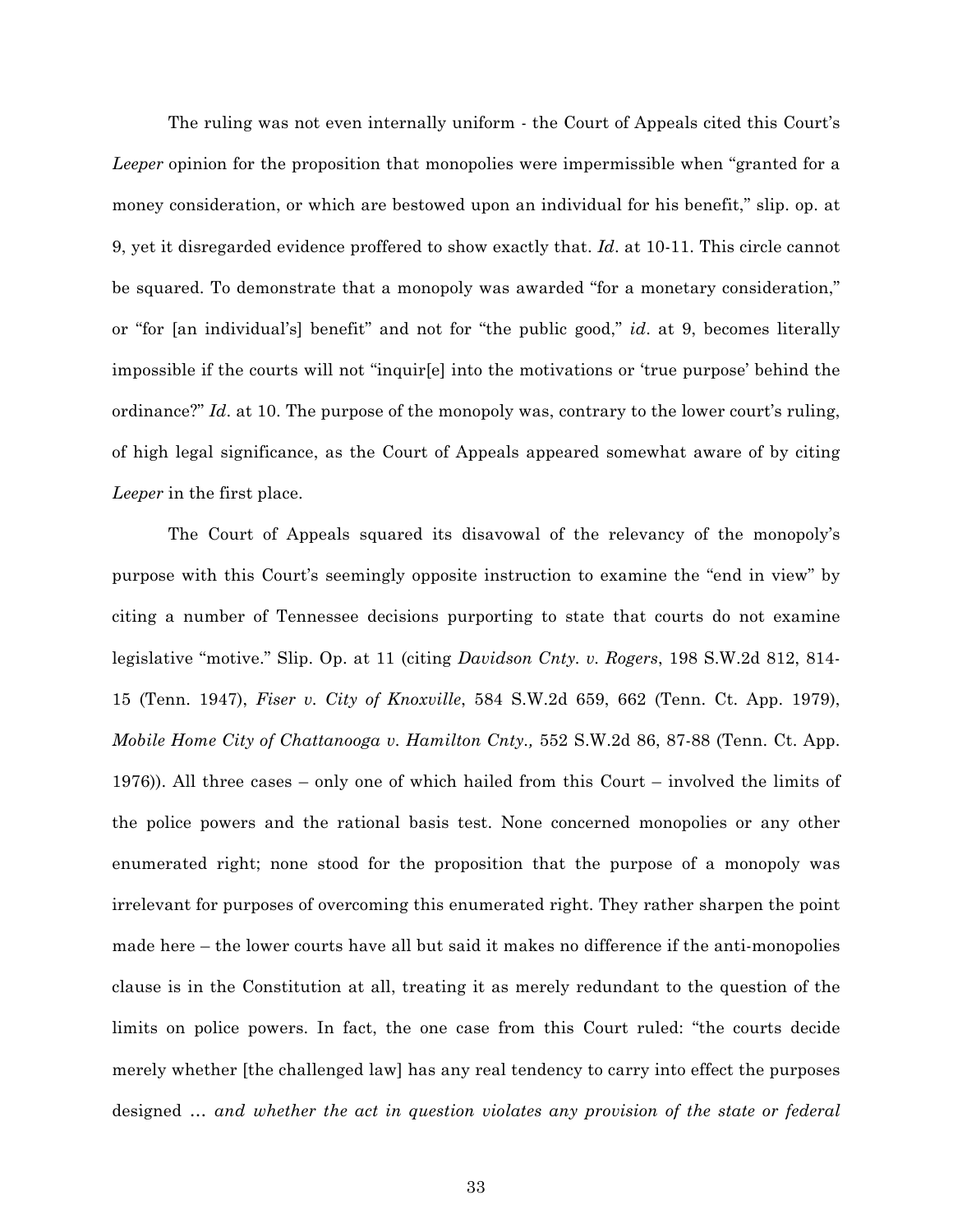*Constitution*." *Rogers*, 198 S.W.2d at 814 (emphasis added). These were supposed to be separate considerations.

An examination of impermissible intent is hardly controversial with enumerated rights. For instance, in considering a free exercise claim "it is appropriate to ask 'whether the government's actual purpose is to endorse or disapprove of religion." *Wallace v. Jaffree*, 472 U.S. 38, 56 (1985) (quoting *Lynch v. Donnelly*, 465 U.S. 668, 690 (1984) (O'Connor, J., concurring). Even content-neutral commercial speech restrictions warrant strict scrutiny when enacted out of hostility to the speaker's viewpoint. *See Matal v. Tam*, 137 S. Ct. 1744, 1767 (2017). Further, even under rational basis, courts have recognized that "the singling out of a particular economic group, with no rational or logical reason for doing so, was strong evidence of an economic animus with no relation to public health, morals or safety." *Merrifield v. Lockyer*, 547 F.3d 978, 989 (9th Cir. 2008). Rather than prove that courts do not examine the purpose of monopolies, the cases cited by the Court of Appeals underscore the very point made here: enumerated rights are supposed to get different review than ordinary scrutiny for an irrational law precisely because they are enumerated.

The Court of Appeals' credulous acceptance of the justification for the cap in this case, as well as the rationale in support of treating non-owner occupied homesharers for radically different treatment, and refusal to even consider evidence that the monopoly was conferred upon the hospitality sector for its benefit, demonstrate how inconsistly the courts analyze monopolies. Thus, the need to bring unformity to the law is strong.

### **III. This Court can settle questions important to the public about Metro's homesharing monopoly specifically, and how cities can respond to the sharing economy more generally.**

This case would also secure settlement of a question of undeniable public importance. This case has, from the beginning, aroused local opinion and attracted national media and state and local lawmakers. Homesharing itself has generated intense public

34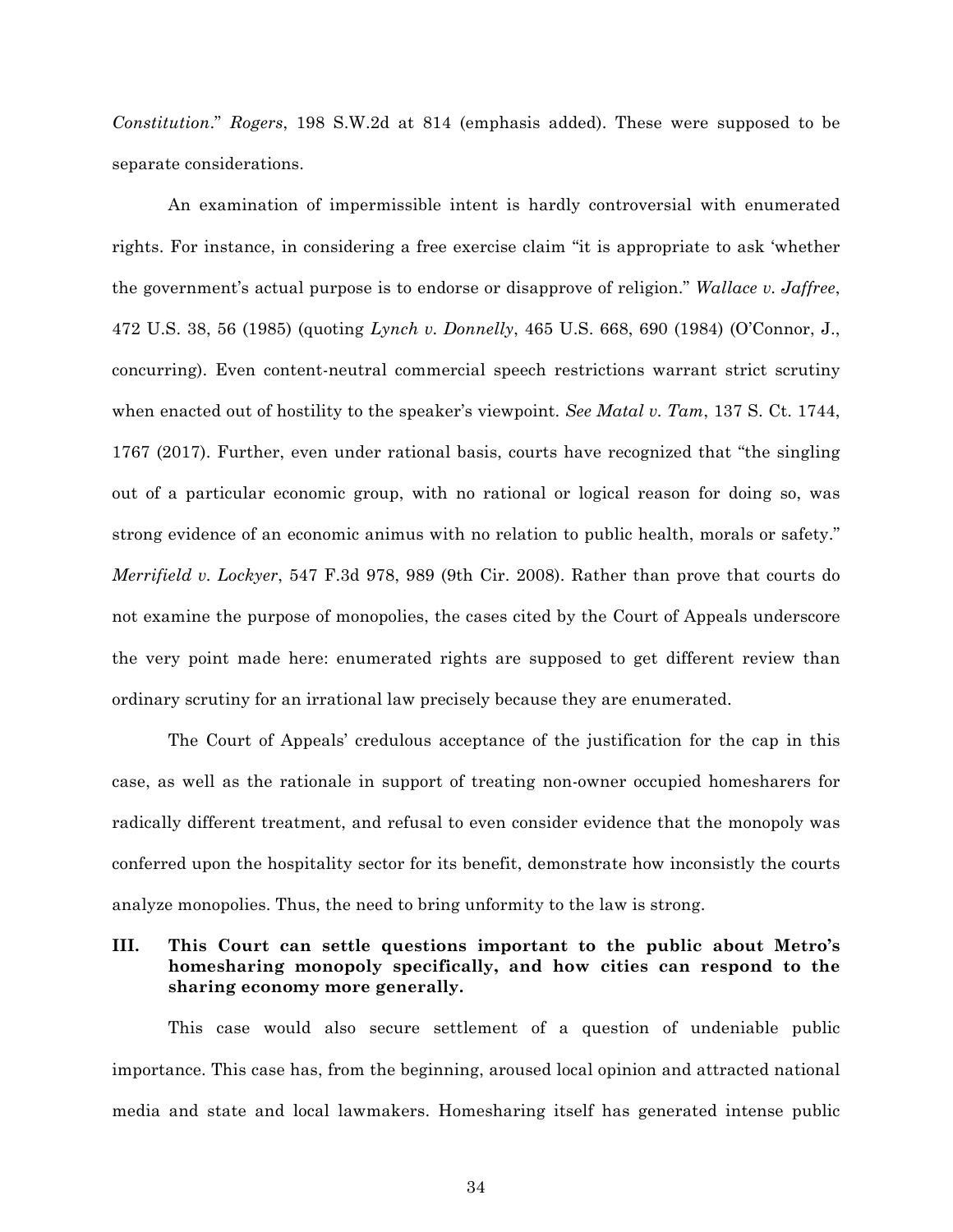opinion in Nashville for years now. As the new economy disrupts the older one, the question of whether entrenched providers may enlist the government to enact monopolies at their behest is sure to reoccur. If this Court would accept review, then it would bring some parameters to the debate.

Homesharing in Nashville holds the public's interest to such a degree that it basically has its own press corps. The Tennessean newspaper described Metro's ongoing response to homesharing as "the polarizing issue of the year." David Plazas, *Airbnb regulations: the polarizing issue of the year*, The Tennessean (Jan. 11, 2017).8 When this case was filed, it was well covered by most major media outlets. *See, e.g.,* Stacey Barchenger, *Lawsuit challenges Nashville's Airbnb ordinance*, The Tennessean (Aug. 26, 2015)9; *Couple sues Metro over Airbnb ordinance* (WSMV television broadcast Aug. 26, 2015). <sup>10</sup> The Andersons' victory on the vagueness issue attracted the attention of national publications that are notably concerned with property rights and constitutional originalism. *See, e.g.,* Austin Yack, *A Win for Airbnb and the Constitution in Nashville*, National Review (Oct. 26, 2016) ("Other cities and states trying to crush the upstart should pay attention."); Hannah Cox, *A Huge Win for Property Rights in Nashville*, The Daily Signal (Nov. 2, 2016) ("Property rights are one of the foundations on which America was built.").<sup>11</sup> Then Vice Mayor David Briley took to twitter to comment that very day, however inaccurately: "Congrats @BeaconTN Airbnb now prohibited in BNA. Prior code did not permit in

<sup>8</sup> Available at: https://www.tennessean.com/story/opinion/columnists/david-plazas/2017/01/11/airbnbregulations-polarizing-issue-year/96450334/ (last viewed Apr. 1, 2018).

<sup>9</sup> Available at: https://www.tennessean.com/story/news/afternoon/2015/08/26/lawsuit-challenges-nashvillesairbnb-ordinance/32341537/ (last viewed Apr. 1, 2018).

<sup>10</sup> Available at: http://www.wsmv.com/story/29884100/couple-sues-metro (last viewed Apr. 1, 2018).

<sup>11</sup> Available at: https://www.dailysignal.com/2016/11/02/a-huge-win-for-short-term-rentals-and-property-rightsin-nashville/ - :%20https://www.dailysignal.com/2016/11/02/a-huge-win-for-short-term-rentals-and-propertyrights-in-nashville/ (last viewed Apr.1, 2018).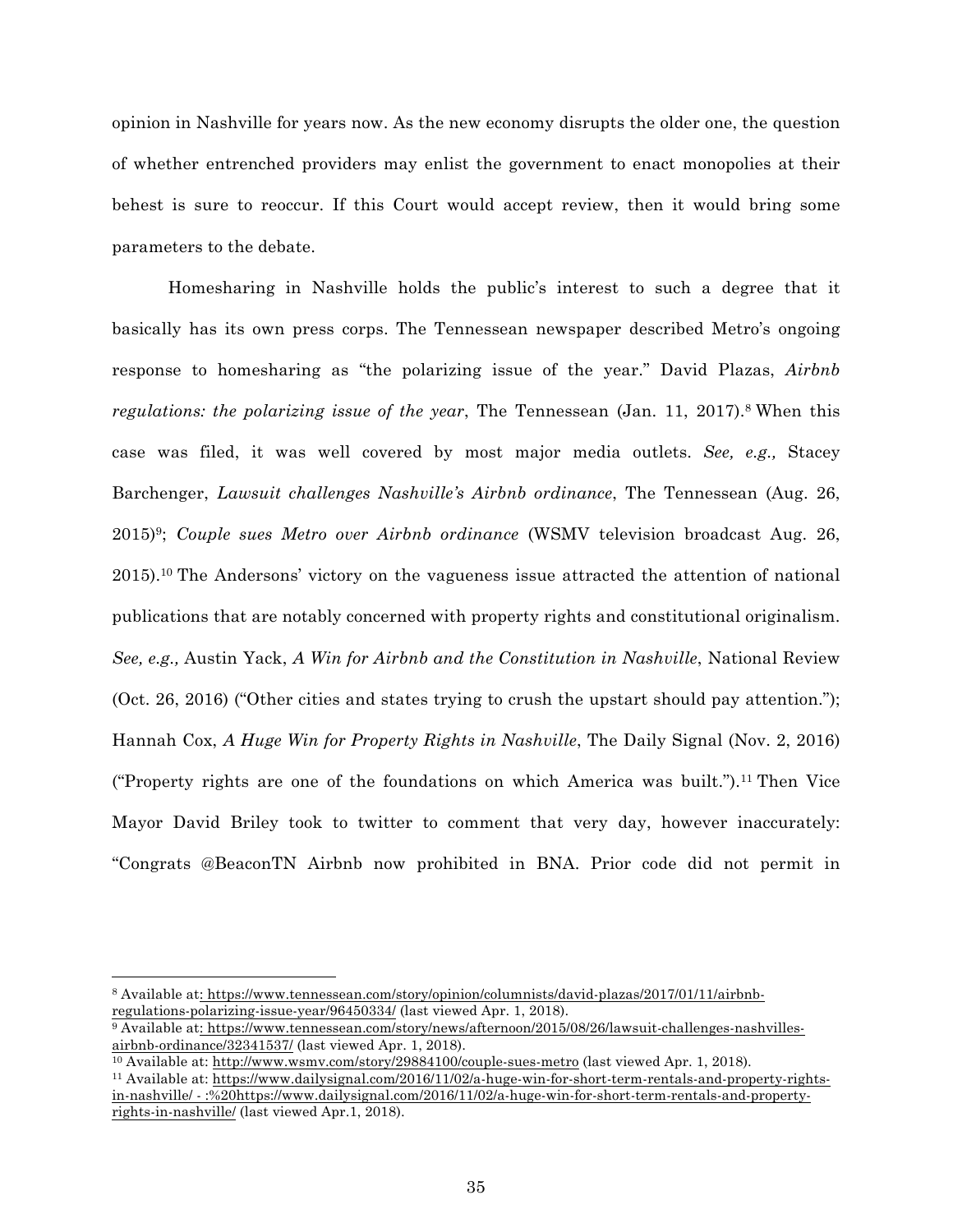residential districts. #oops #judicialactivismgoneawry." Joey Garrison, What does Nashville judge's ruling on Airbnb mean? The Tennessean, Oct. 24, 2016.<sup>12</sup>



Legislation about homesharing is ongoing at both the local and state level.<sup>13</sup> In January of 2018, Metro enacted its latest and most draconian measure yet: Metro. BL2017-608. See Appendix 2, Metro. BL2017-608. Metro's antipathy towards homesharing is not indicative of the larger public. Recent polling conducted by Vanderbilt University demonstrated broad support for homesharing among Nashvillians, with 62% saying it should be allowed in residential neighborhoods.<sup>14</sup> A state bill negating this action is headed for a final vote at the time of this filing. See Appendix 3, SB1086/HB1020, amends. 2-3, 110th Gen. Assemb., Reg. Sess. (Tenn. 2018). Homesharers have formed an advocacy group.<sup>15</sup> A cursory review of any of the legislative hearings – state or local – demonstrates that scads of citizens on both sides of the debate take time to engage in passionate debate in

<sup>&</sup>lt;sup>12</sup> Viewed online at: http://www.tennessean.com/story/news/2016/10/24/what-does-nashville-judges-rulingairbnb-mean/92694708/ (last viewed Apr. 1, 2018).

<sup>&</sup>lt;sup>13</sup> Although under the current version of Metro's law the cap will be phased out, banning all non-owner occupied homesharing from residential zones, see Appendix 2, Metro. BL2017-608, it remains the case, at least presently, that the reason the Andersons cannot now homeshare is because of the cap. There is an "actual present harm," Grendel v. Ohio Supreme Ct., 252 F.3d 828, 833 (6th Cir. 2001), and this case remains a live controversy. Besides, the late preemption law heads to a final floor vote see, so it is highly uncertain that Metro's ban will ever come into effect. Also available at. http://wapp.capitol.tn.gov/apps/BillInfo/Default.aspx?BillNumber=SB1086 (last viewed Apr. 1, 2018). <sup>14</sup> Available at: https://www.vanderbilt.edu/csdi/Nashville\_2018\_topline.pdf (last viewed Apr. 1, 2018).

<sup>&</sup>lt;sup>15</sup> Available at: https://nastra.org (last viewed on Apr. 1, 2018).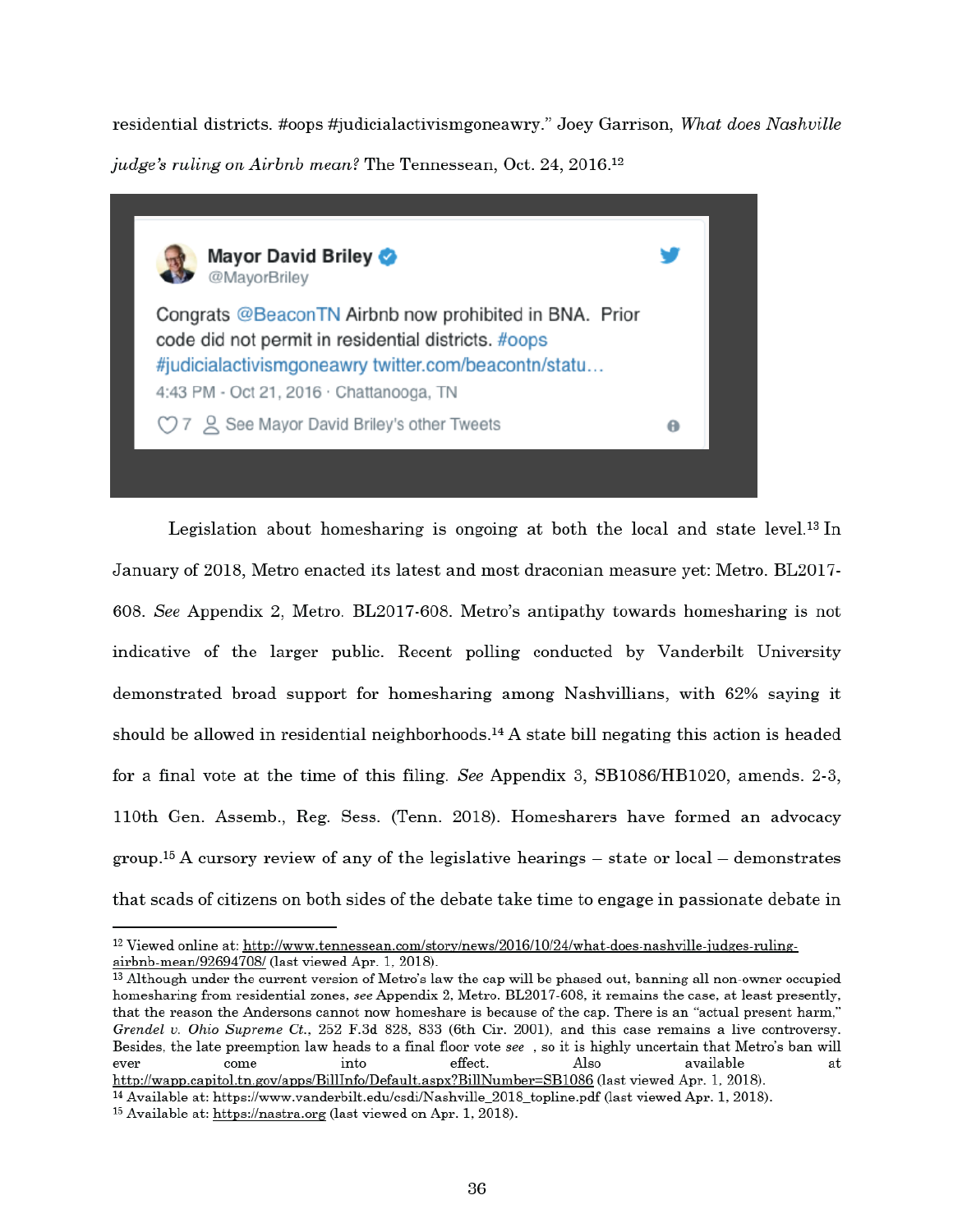a way they would for very few other issues.16 Little disagreement surrounds the importance of homesharing in Nashville, even if the two sides agree on little else.

The issue is larger than just homesharing in Nashville because local governments are reacting to the disruptions cause by the sharing economy by, for the first time ever and in a way it never did with long term rentals, asserting the right to dictate to homeowners what they may do with their bedrooms. "[C]ities nationwide have responded to innovations in home-sharing not by welcoming this economic opportunity or respecting the rights of property owners, but by imposing draconian new rules that deprive Americans of some of their most basic constitutional rights." Sandefur, *supra*, at 397. As businesses resort to the law to protect them from competition, any number of questions important to the public emerge: What measures may governments employ? Is it of legal significance when they act to protect the businesses who are threatened and not the public? Are the courts obliged to ignore it when that is both obviously true, admitted in discovery, and supported by evidence as in this case? The rapid unfolding of technological developments on traditional service models is likely to accelerate and impact governments around the country.

These underlying questions concern the fundamental relationship between governments and the governed, made still more pressing in the new economy. As Senator Mark Green responded to Councilmember Allen's revealing claim that the property right to homeshare was "a privilege," by her reckoning: "be real careful about saying somebody who owns a piece of property doesn't have a right to use that property how they want to." Sen. Green pointed out that Metro "just arbitrarily say[s] the first 3 percent get to [do] it and the

<sup>16</sup> For instance, video of the senate committee hearings are available at the General Assembly's website: http://wapp.capitol.tn.gov/apps/BillInfo/Default.aspx?BillNumber=SB1086 (last viewed Apr. 1, 2018). Metro broadcasts its council hearings on a Youtube channel. Metro's latest bill relative to homesharing was finally passed on January 23, 2018, with floor debate and hearing on competing bill BL2017-937 dominating the meeting. Available at:

https://www.youtube.com/watch?v=y-C4MjnL4B4&t=0s&list=PLAAE32390485B37DB&index=14 (last viewed Apr. 1, 2018).